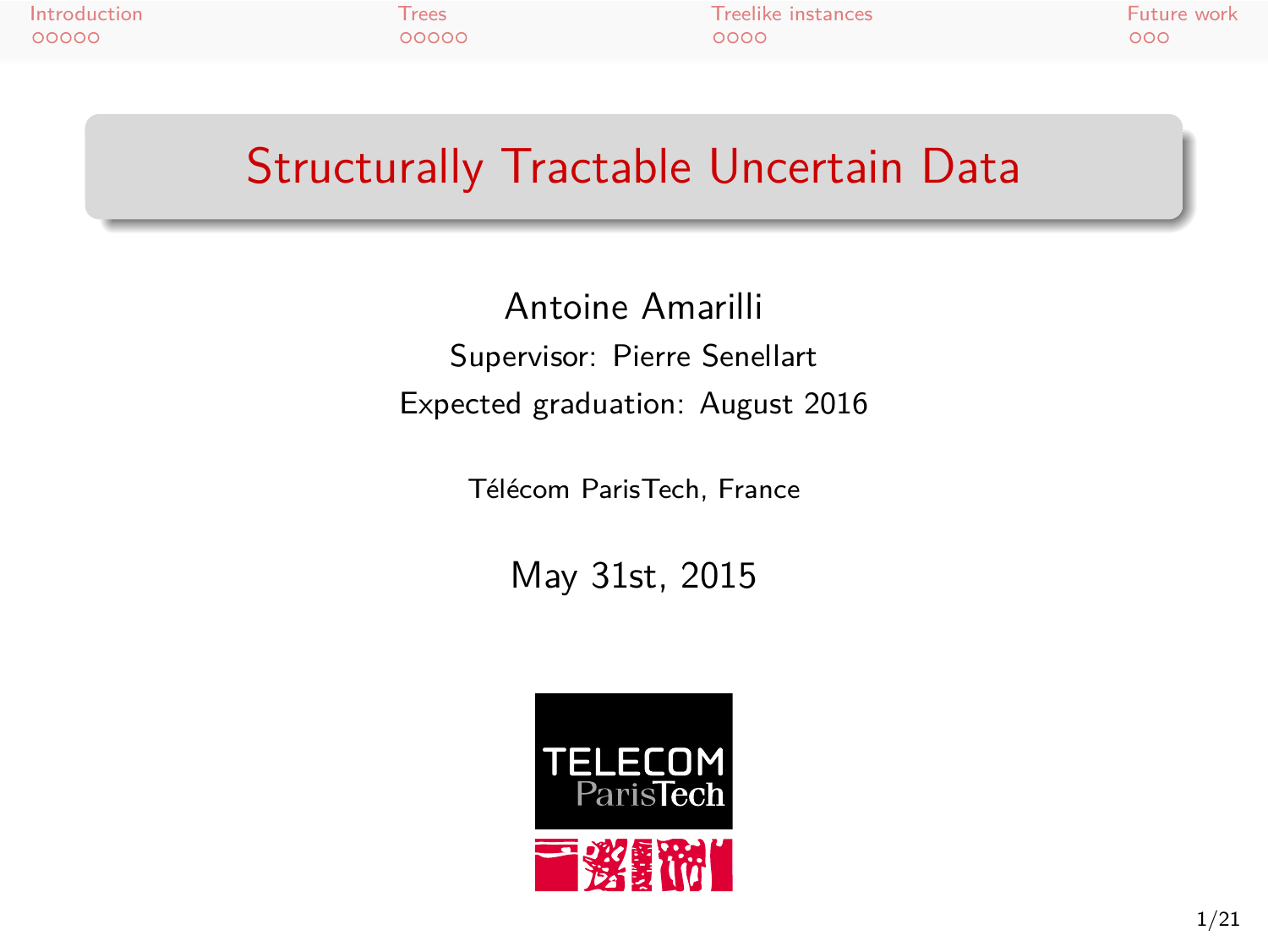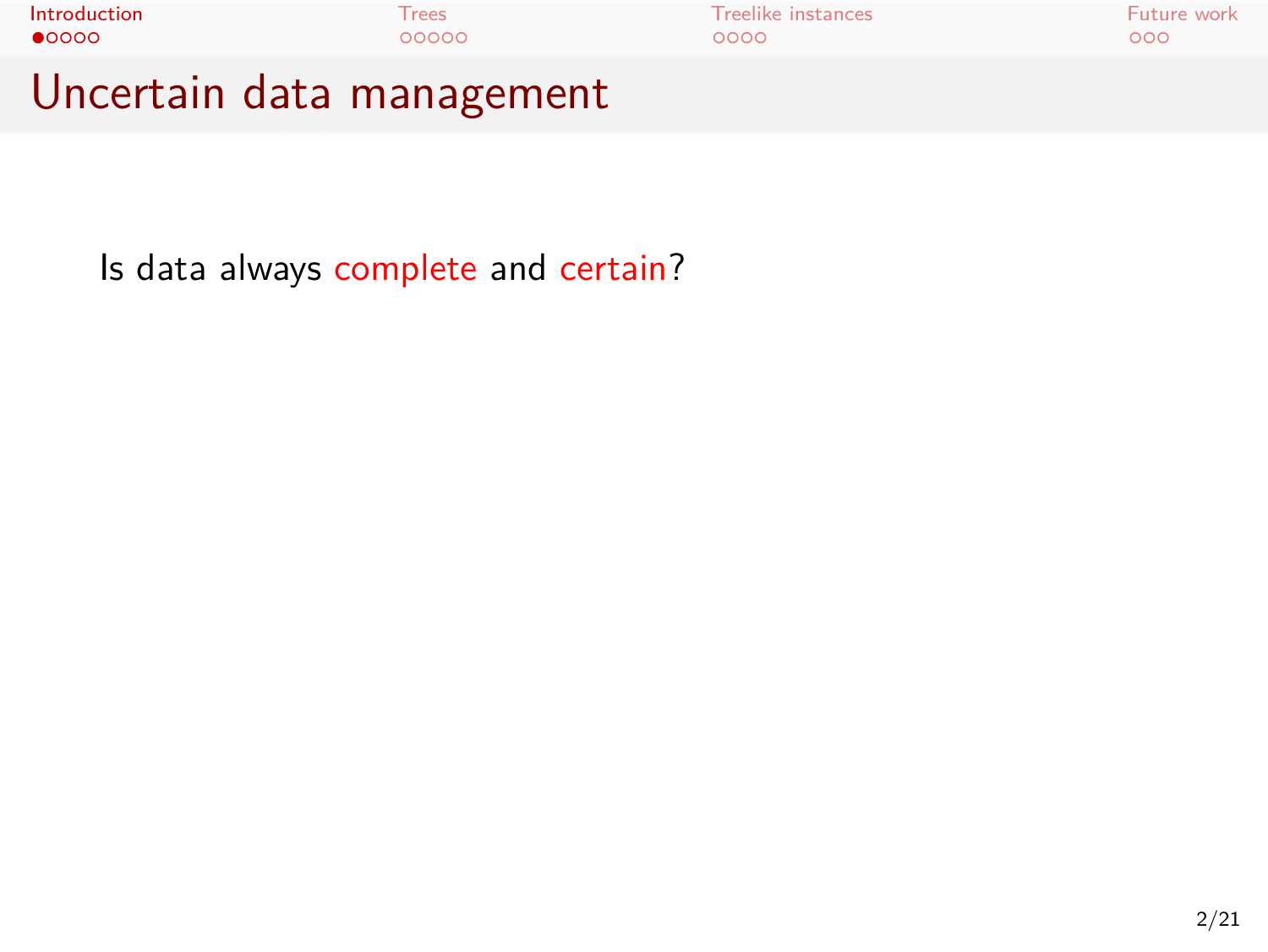| Introduction              | Trees | Treelike instances | Future work |
|---------------------------|-------|--------------------|-------------|
| $\bullet$ 0000            | 00000 | 0000               | 000         |
| Uncertain data management |       |                    |             |

- Unreliable sources
	- *→* Crowdsourcing
	- *→* Massive collaborations: Wikidata, etc.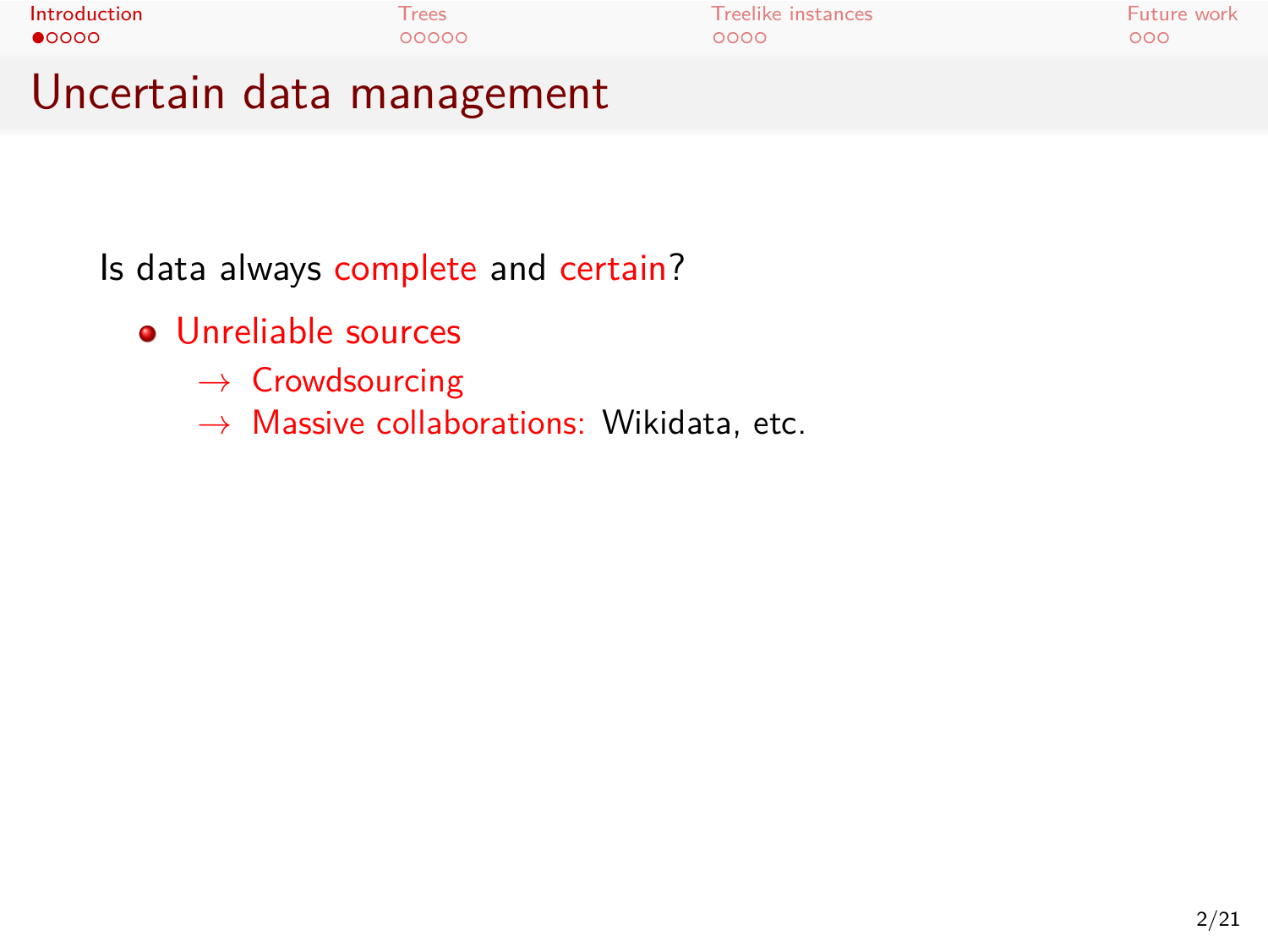| Introduction              | Trees | Treelike instances | Future work |
|---------------------------|-------|--------------------|-------------|
| $\bullet$ 0000            | 00000 | 0000               | റററ         |
| Uncertain data management |       |                    |             |

- Unreliable sources
	- *→* Crowdsourcing
	- *→* Massive collaborations: Wikidata, etc.
- Error-prone processing
	- *→* Unsupervised information extraction
	- *→* OCR, speech recognition, etc.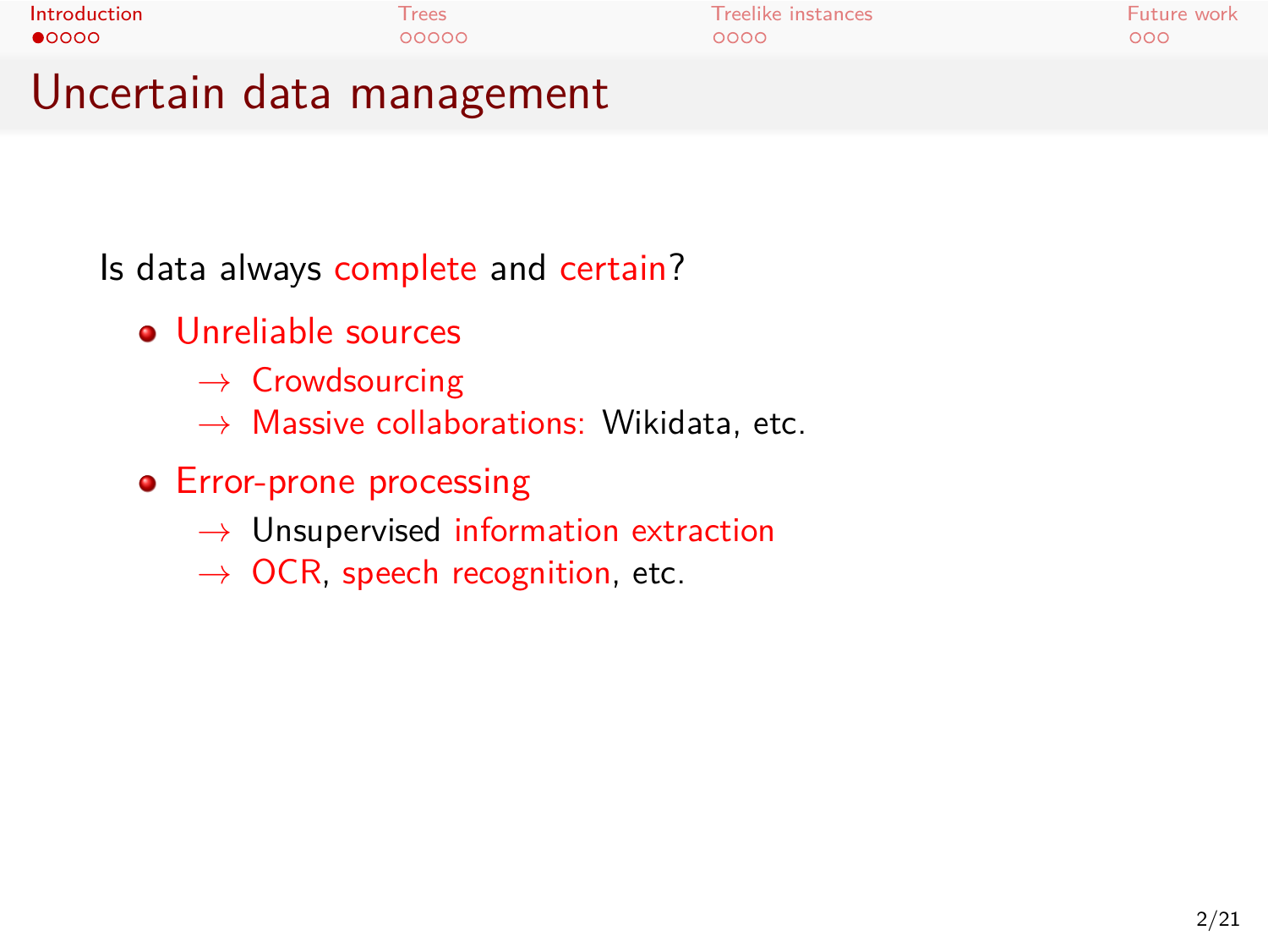| Introduction              | <b>Trees</b> | Treelike instances | Future work |
|---------------------------|--------------|--------------------|-------------|
| $\bullet$ 0000            | 00000        | 0000               | റററ         |
| Uncertain data management |              |                    |             |

- Unreliable sources
	- *→* Crowdsourcing
	- *→* Massive collaborations: Wikidata, etc.
- Error-prone processing
	- *→* Unsupervised information extraction
	- *→* OCR, speech recognition, etc.
- Outdated or stale data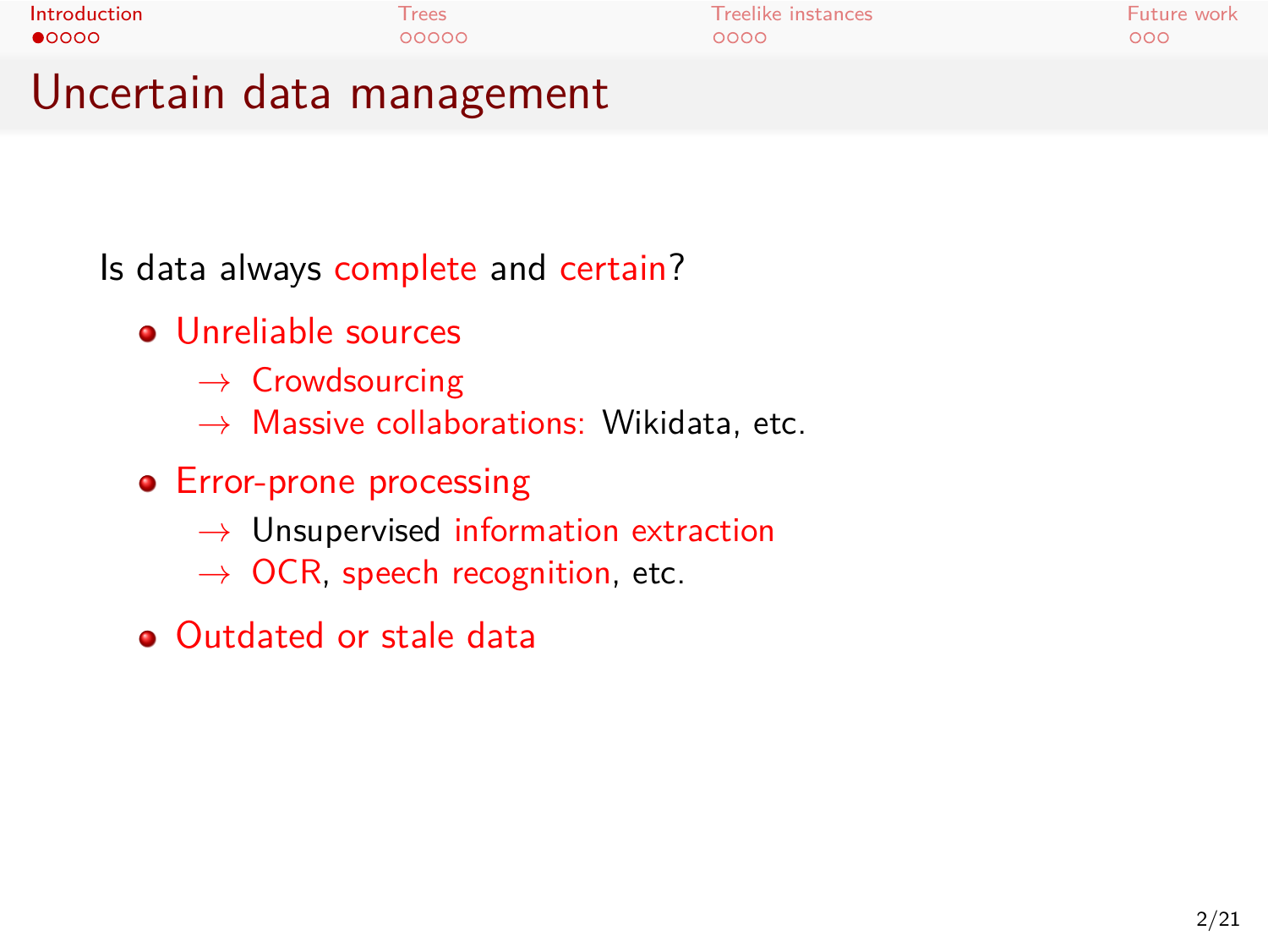# Introduction Trees Treelike instances Future work Uncertain data management

- Unreliable sources
	- *→* Crowdsourcing
	- *→* Massive collaborations: Wikidata, etc.
- Error-prone processing
	- *→* Unsupervised information extraction
	- *→* OCR, speech recognition, etc.
- Outdated or stale data
- *→* We need uncertain data management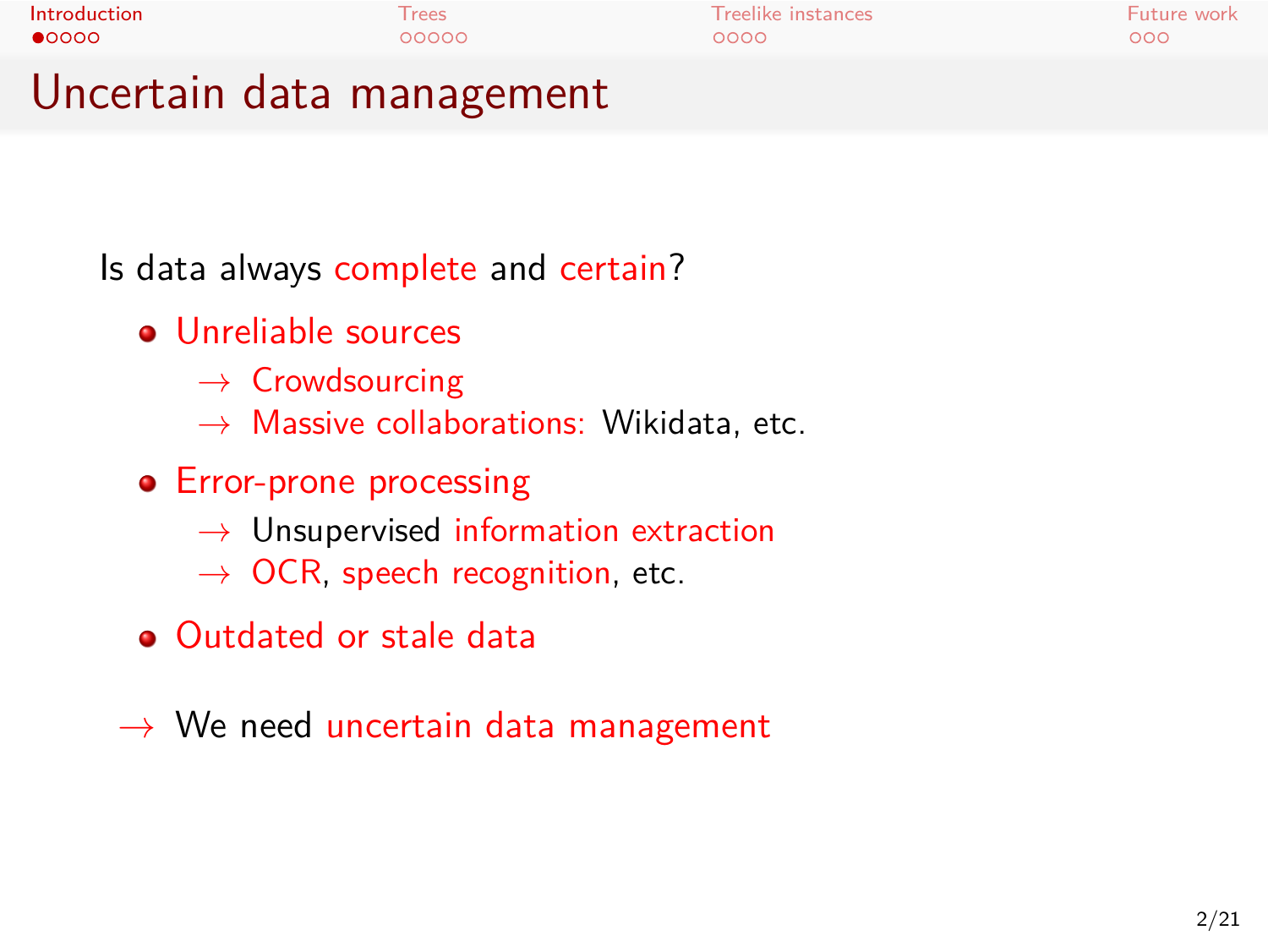## Consider a relational instance

| Date    | Animal                  |
|---------|-------------------------|
|         | Wed 3rd Kangaroo        |
|         | Wed 3rd Tasmanian devil |
| Thu 4th | Kangaroo                |
| Thu 4th | Tasmanian devil         |
| Fri 5th | Kangaroo                |
| Fri 5th | Tasmanian devil         |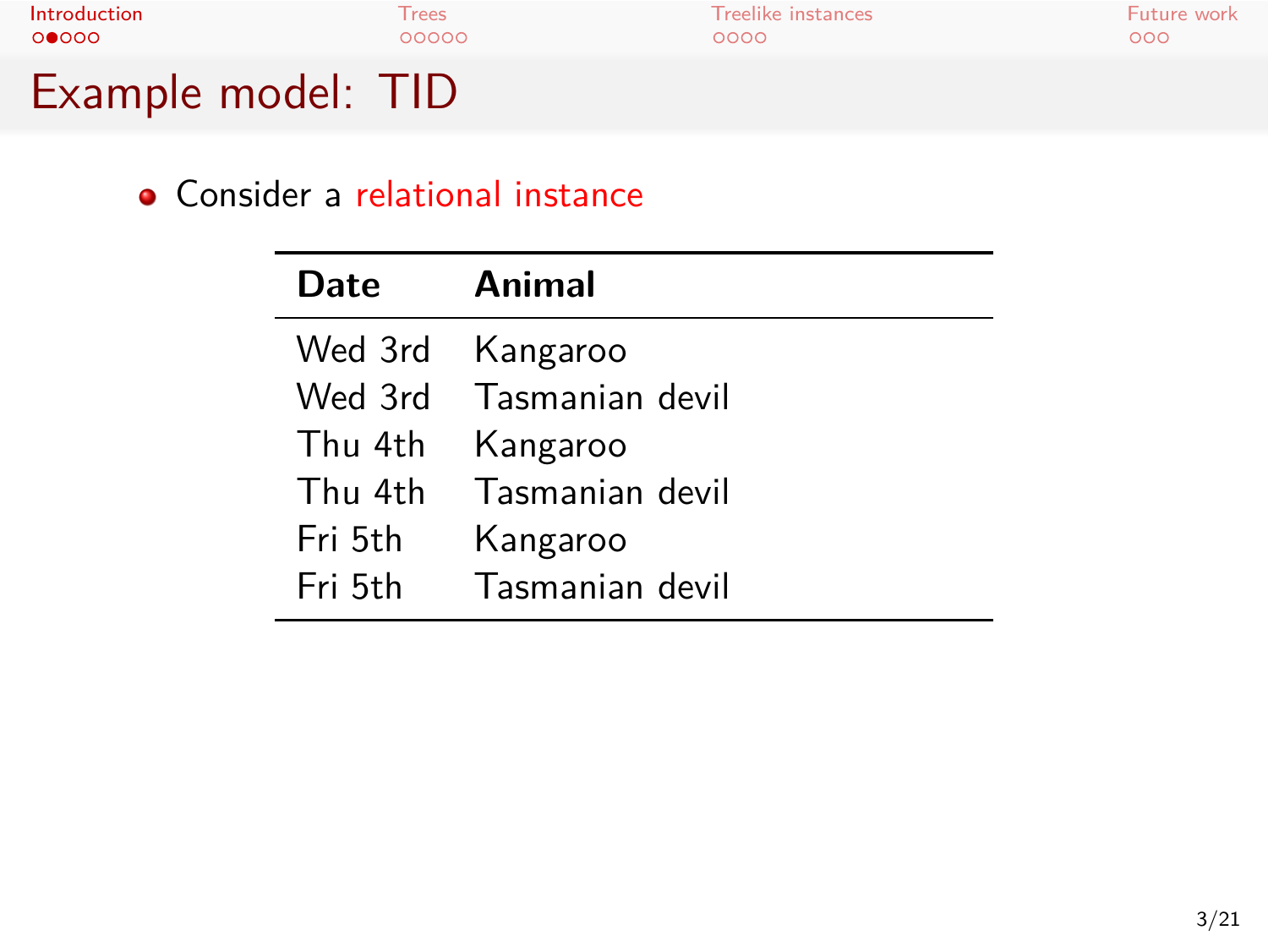Consider a relational instance

| Date    | Animal                  |
|---------|-------------------------|
|         | Wed 3rd Kangaroo        |
|         | Wed 3rd Tasmanian devil |
| Thu 4th | Kangaroo                |
| Thu 4th | Tasmanian devil         |
| Fri 5th | Kangaroo                |
| Fri 5th | Tasmanian devil         |

• Add probabilities to facts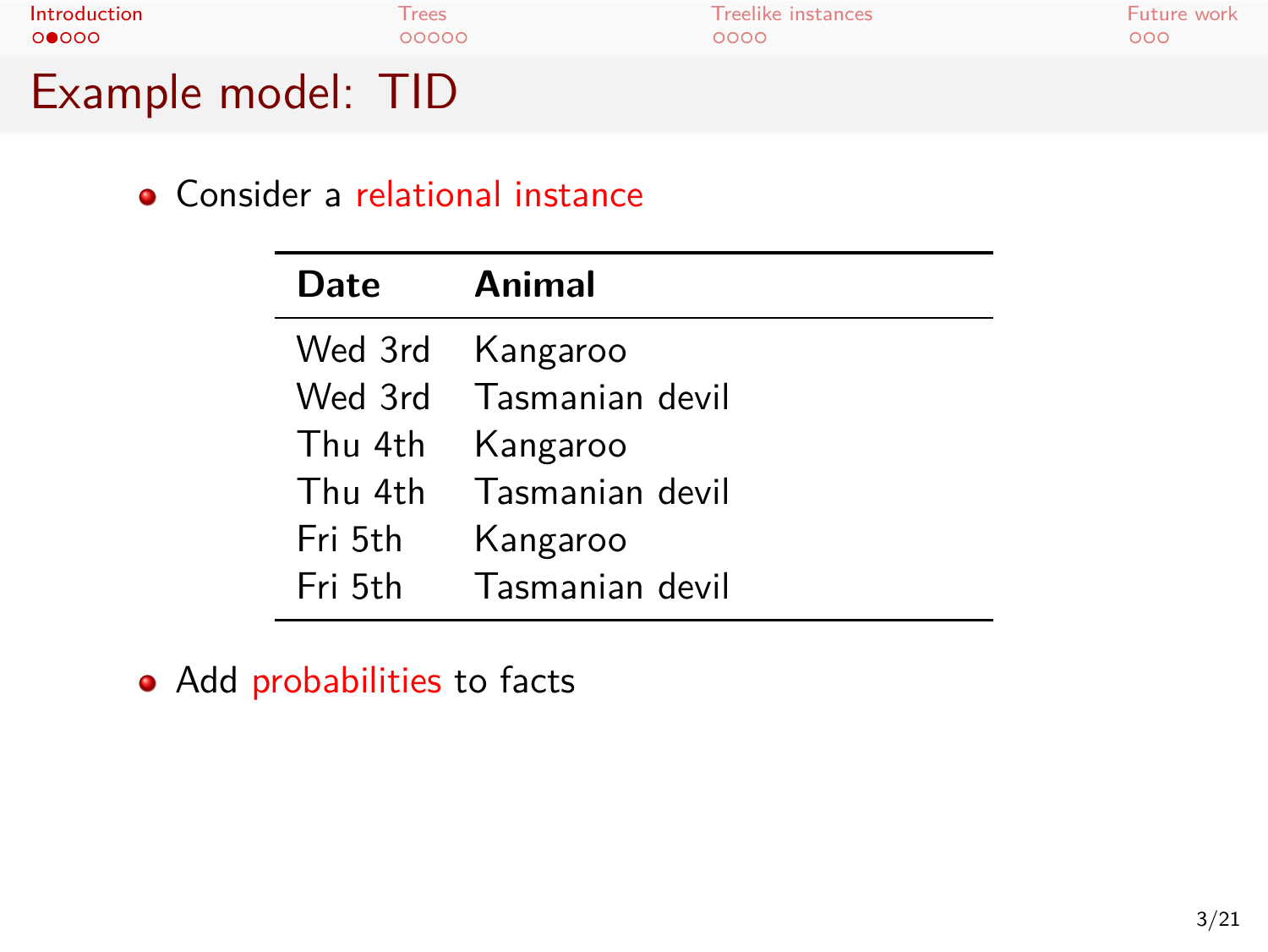## Consider a relational instance

| <b>Date</b> | <b>Animal</b>   | <b>Probability</b> |
|-------------|-----------------|--------------------|
| Wed 3rd     | Kangaroo        | 5%                 |
| Wed 3rd     | Tasmanian devil | $0\%$              |
| Thu 4th     | Kangaroo        | 6%                 |
| Thu 4th     | Tasmanian devil | 2%                 |
| Fri 5th     | Kangaroo        | 20%                |
| Fri 5th     | Tasmanian devil | 15%                |

• Add probabilities to facts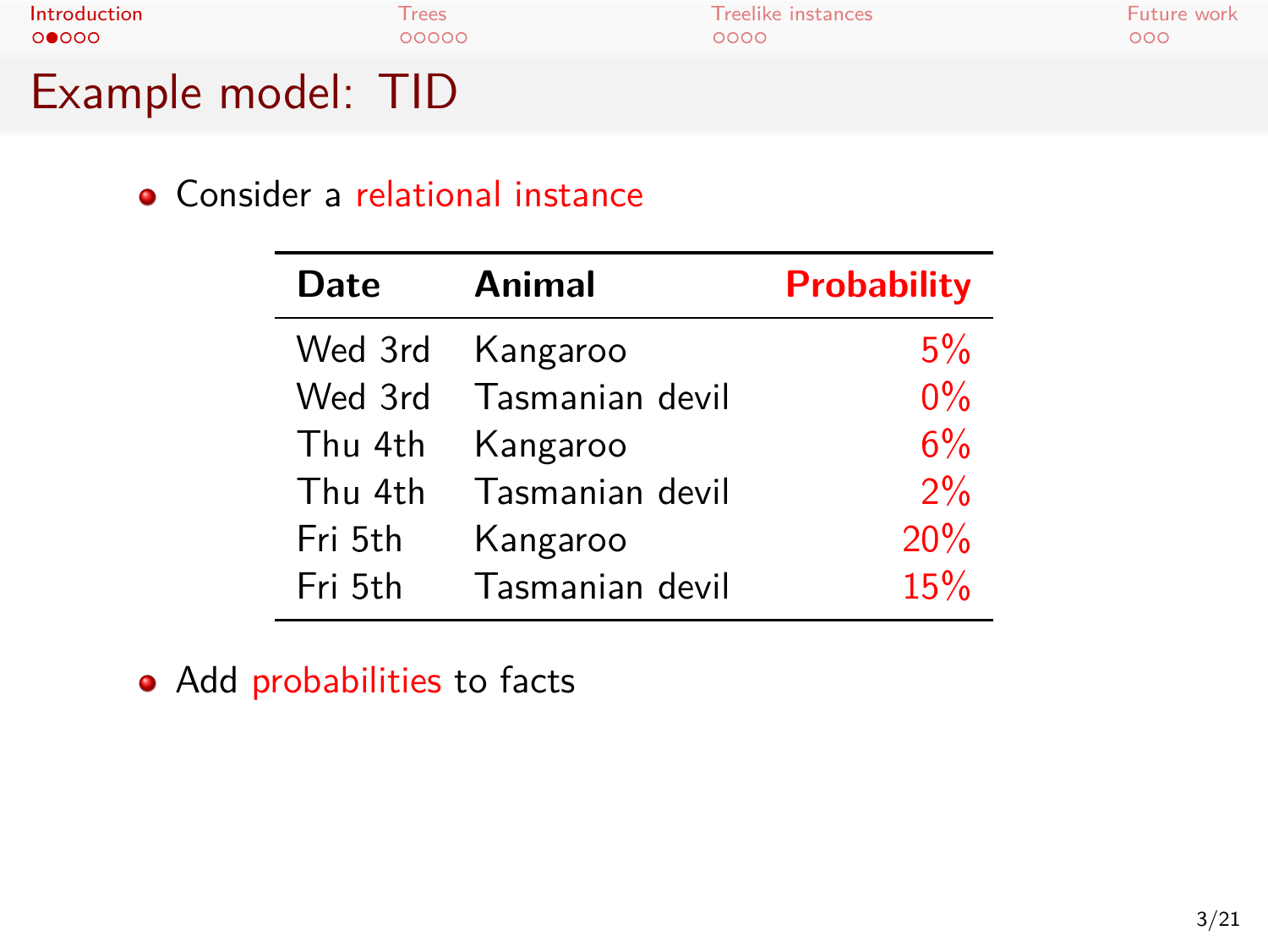### Consider a relational instance

| <b>Date</b> | <b>Animal</b>   | Probability |
|-------------|-----------------|-------------|
| Wed 3rd     | Kangaroo        | $5\%$       |
| Wed 3rd     | Tasmanian devil | $0\%$       |
| Thu 4th     | Kangaroo        | 6%          |
| Thu 4th     | Tasmanian devil | $2\%$       |
| Fri 5th     | Kangaroo        | 20%         |
| Fri 5th     | Tasmanian devil | 15%         |

• Add probabilities to facts

**•** Assume independence between facts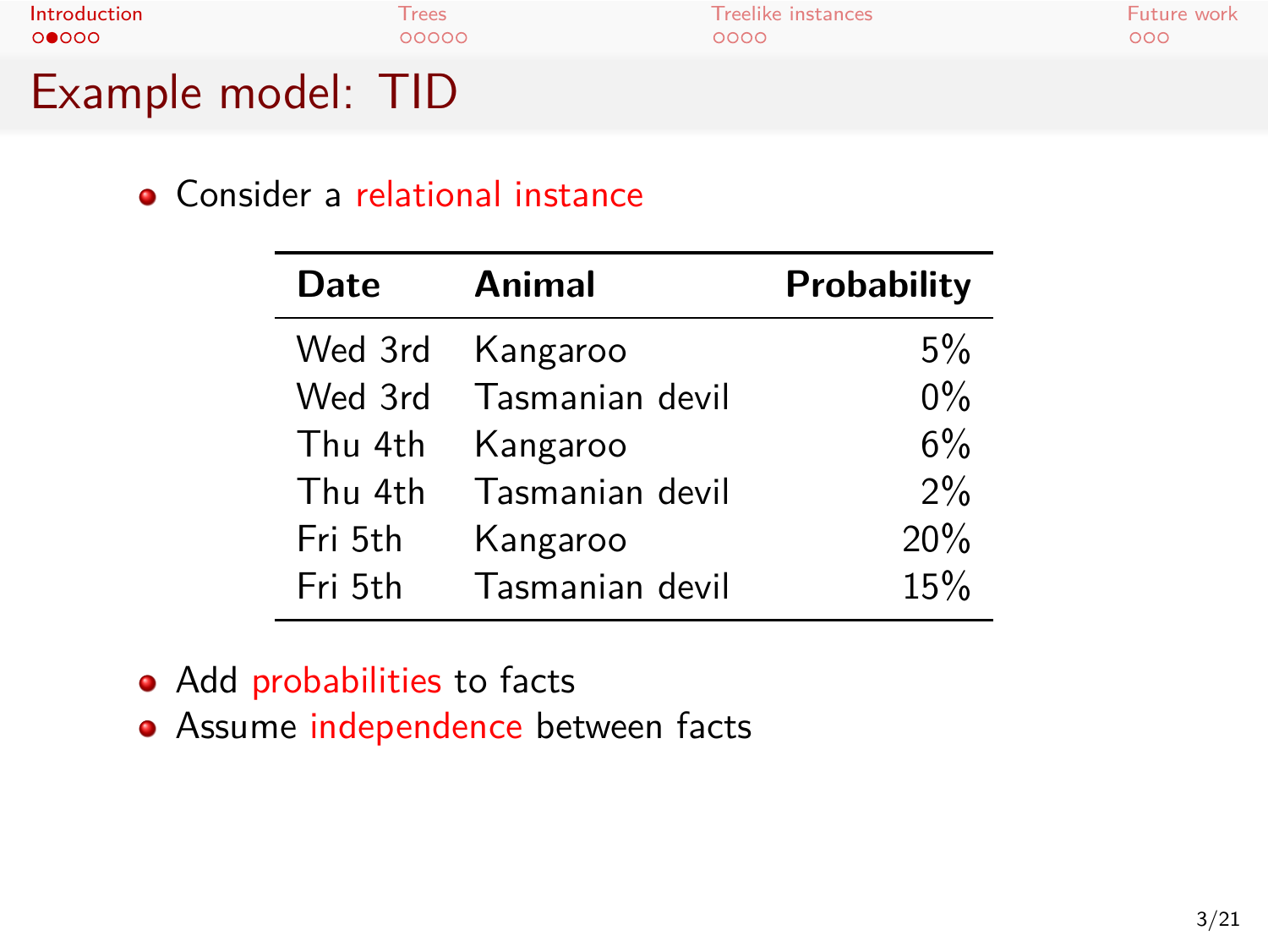# **Introduction** Trees Treelike instances Future work<br> **O●**<br> **O●**<br> **O●**<br> **O●**<br> **O**●<br> **O**●<br> **O**●<br> **O**●<br> **O**●<br> **O**● Example model: TID

### Consider a relational instance

| Date    | Animal          | Probability |
|---------|-----------------|-------------|
| Wed 3rd | Kangaroo        | $5\%$       |
| Wed 3rd | Tasmanian devil | $0\%$       |
| Thu 4th | Kangaroo        | 6%          |
| Thu 4th | Tasmanian devil | $2\%$       |
| Fri 5th | Kangaroo        | 20%         |
| Fri 5th | Tasmanian devil | 15%         |

• Add probabilities to facts

- **•** Assume independence between facts
	- *→* Semantics: a probability distribution on regular instances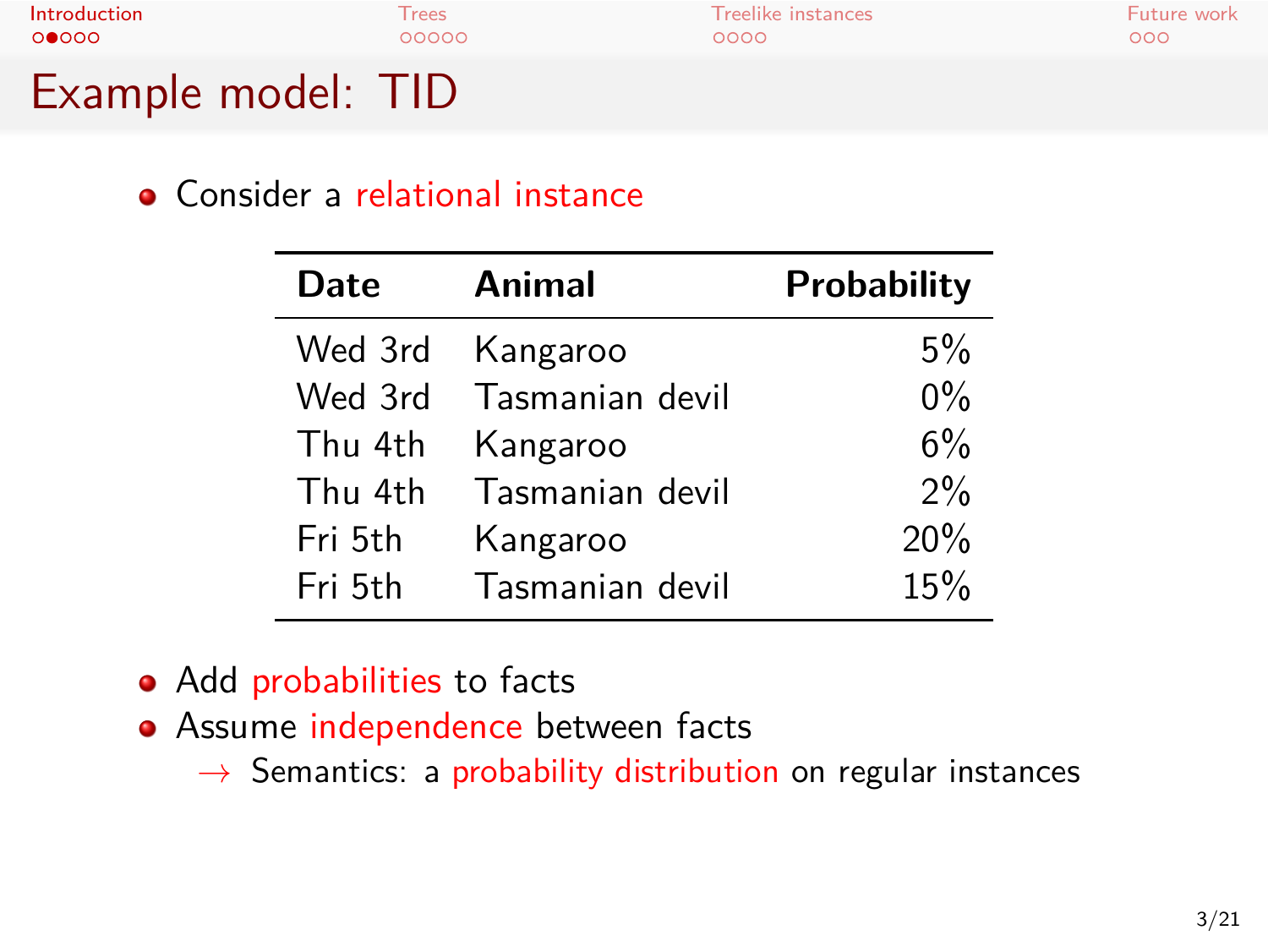## **Introduction** Trees Treelike instances Future work<br> **O●**<br> **O●**<br> **O●**<br> **O●**<br> **O**●<br> **O**●<br> **O**●<br> **O**●<br> **O**●<br> **O**● Example model: TID

### Consider a relational instance

| Date    | Animal          | <b>Probability</b> |
|---------|-----------------|--------------------|
| Wed 3rd | Kangaroo        | 5%                 |
| Wed 3rd | Tasmanian devil | $0\%$              |
| Thu 4th | Kangaroo        | 6%                 |
| Thu 4th | Tasmanian devil | 2%                 |
| Fri 5th | Kangaroo        | 20%                |
| Fri 5th | Tasmanian devil | 15%                |

• Add probabilities to facts

- Assume independence between facts
	- *→* Semantics: a probability distribution on regular instances
- What about queries? (Boolean CQs)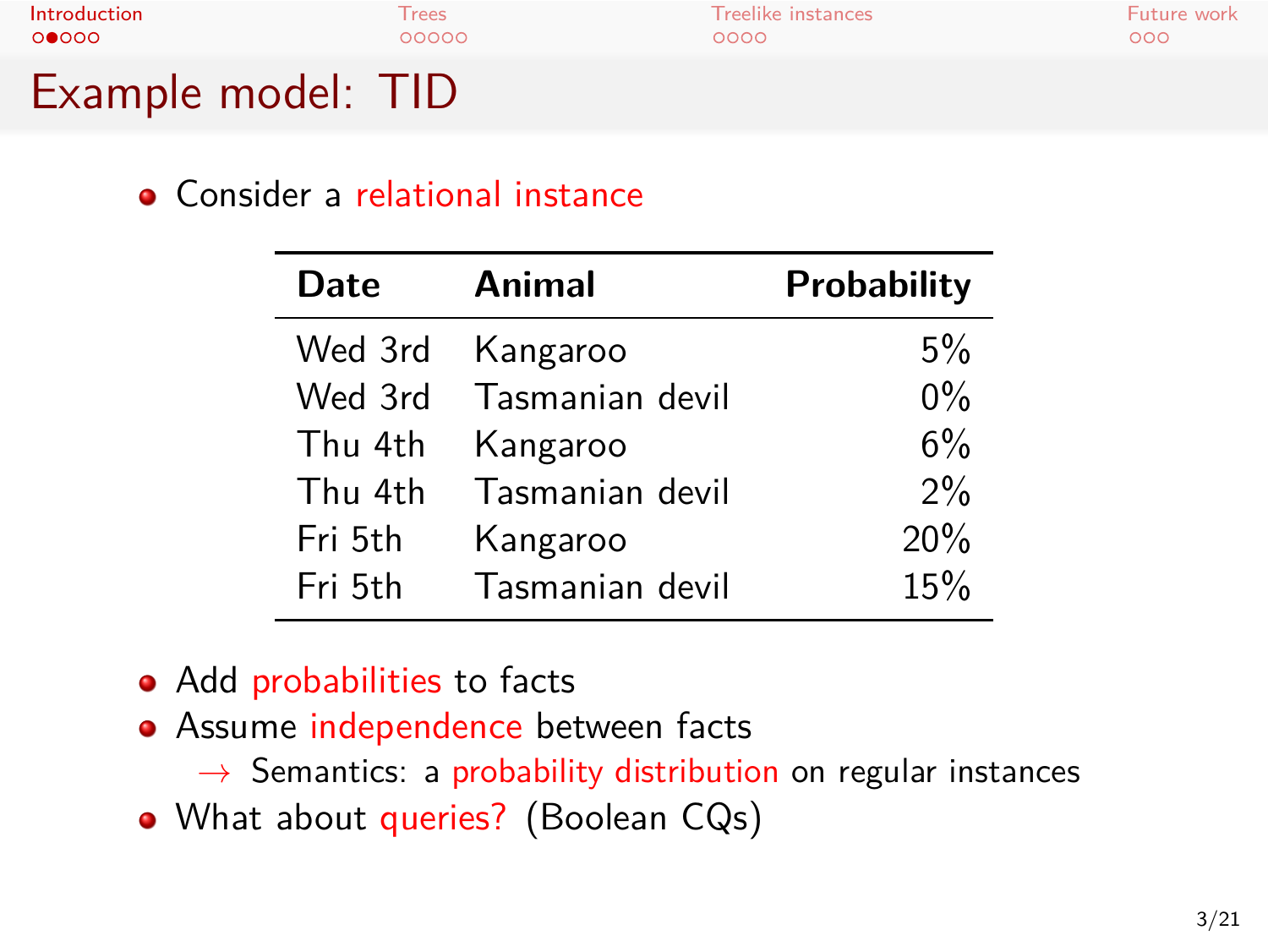Consider a relational instance

| Date    | Animal          | Probability |
|---------|-----------------|-------------|
| Wed 3rd | Kangaroo        | 5%          |
| Wed 3rd | Tasmanian devil | $0\%$       |
| Thu 4th | Kangaroo        | 6%          |
| Thu 4th | Tasmanian devil | 2%          |
| Fri 5th | Kangaroo        | 20%         |
| Fri 5th | Tasmanian devil | 15%         |

- Add probabilities to facts
- Assume independence between facts *→* Semantics: a probability distribution on regular instances
- What about queries? (Boolean CQs)
	- *→* Semantics: compute the probability that the query holds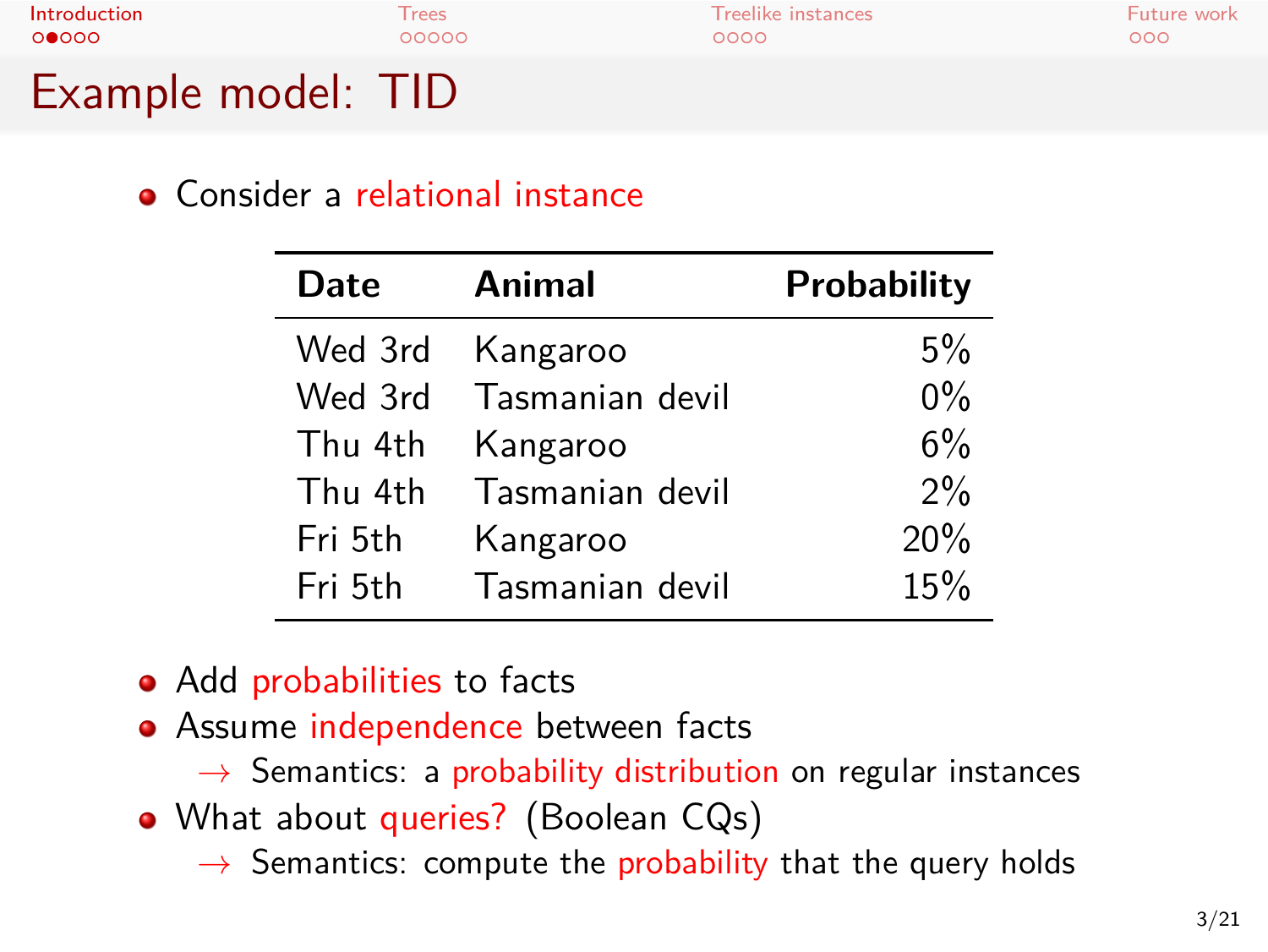

- Evaluate the fixed Boolean CQ: *∃xy R*(*x*) *S*(*x, y*)*T*(*y*)
- Measure data complexity, i.e., as a function of the instance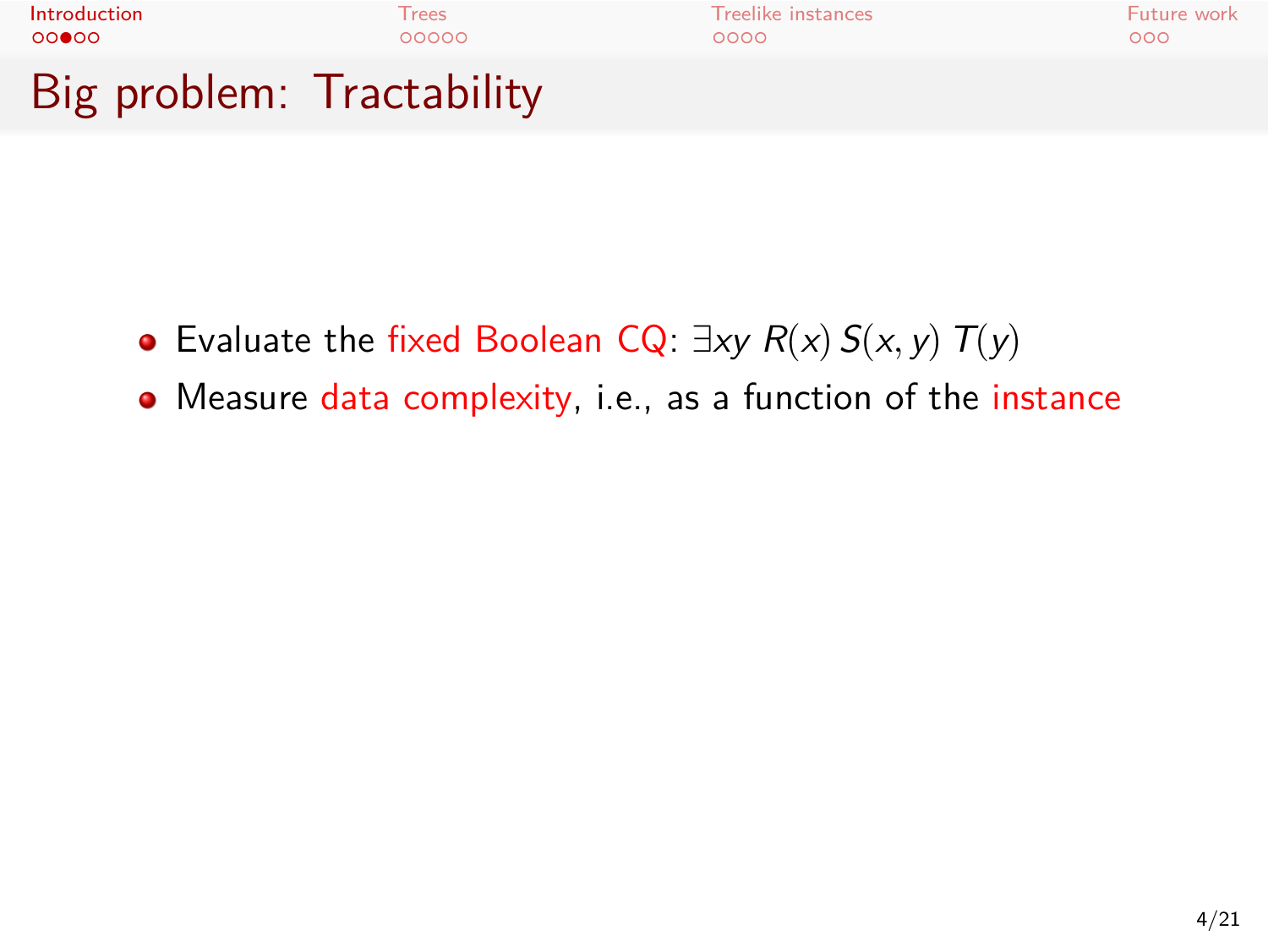

- Evaluate the fixed Boolean CQ: *∃xy R*(*x*) *S*(*x, y*)*T*(*y*)
- Measure data complexity, i.e., as a function of the instance
- $\rightarrow \,\# \mathsf{P}\textrm{-}$ hard [Dalvi and Suciu, 2007] (instead of AC $^0)$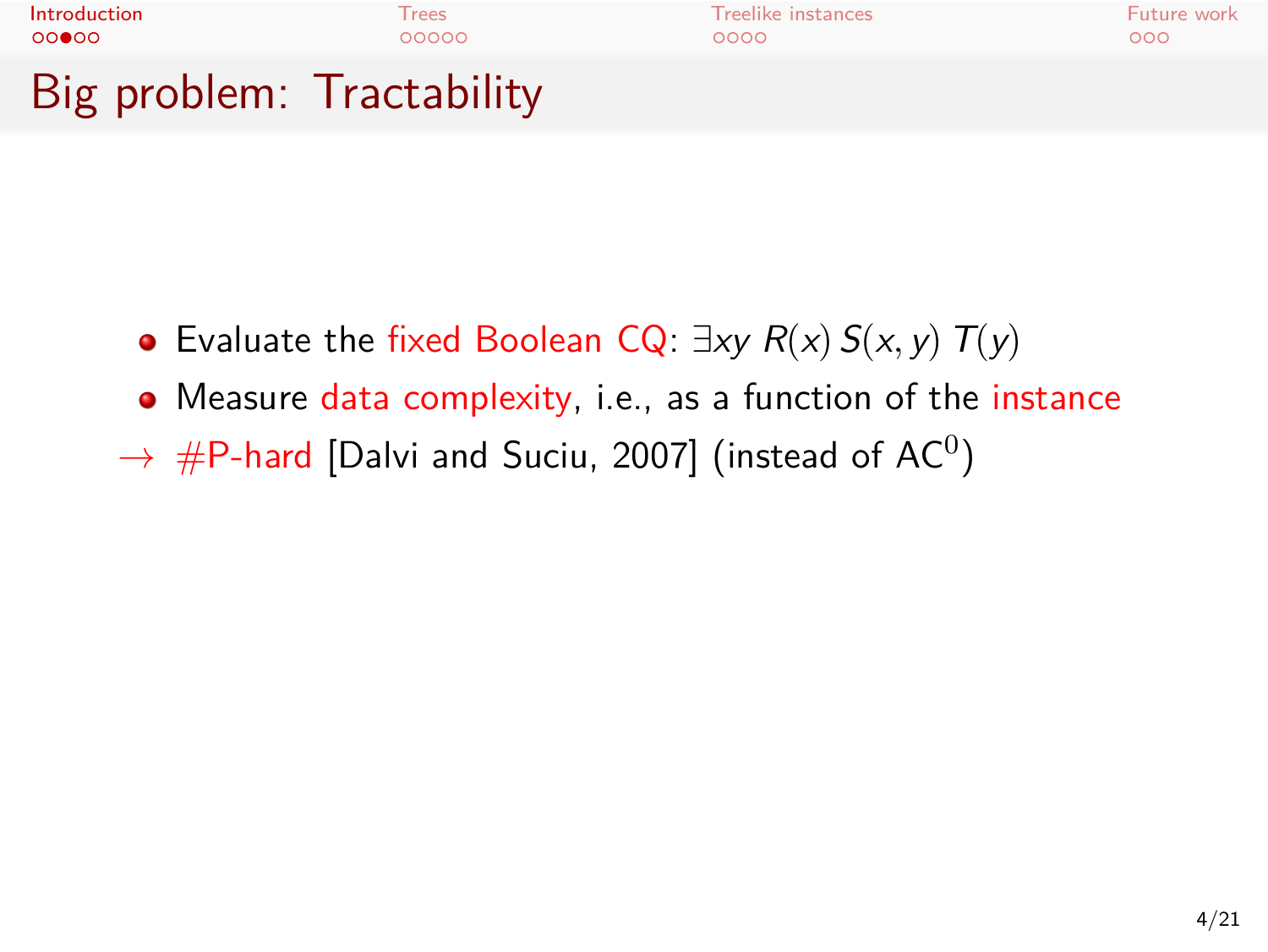

- Evaluate the fixed Boolean CQ: *∃xy R*(*x*) *S*(*x, y*)*T*(*y*)
- Measure data complexity, i.e., as a function of the instance
- $\rightarrow \,\# \mathsf{P}\textrm{-}$ hard [Dalvi and Suciu, 2007] (instead of AC $^0)$

### Existing approaches:

- Avoid hard queries [Dalvi and Suciu, 2012]
- Use sampling to get approximate answers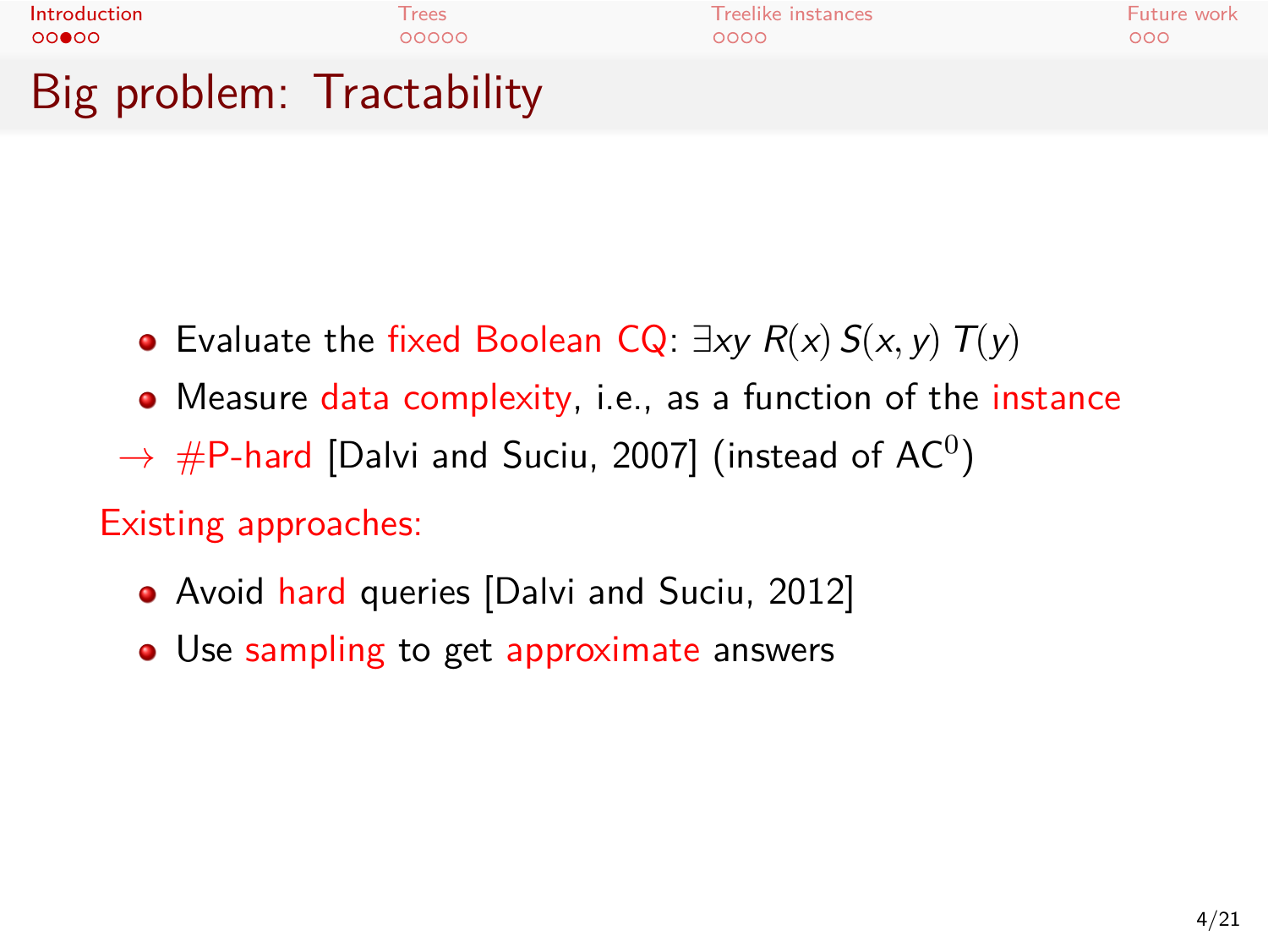

Input instances are not arbitrary!

- *→* Impose structural restrictions on instances
- *→* Prove fixed-parameter tractability results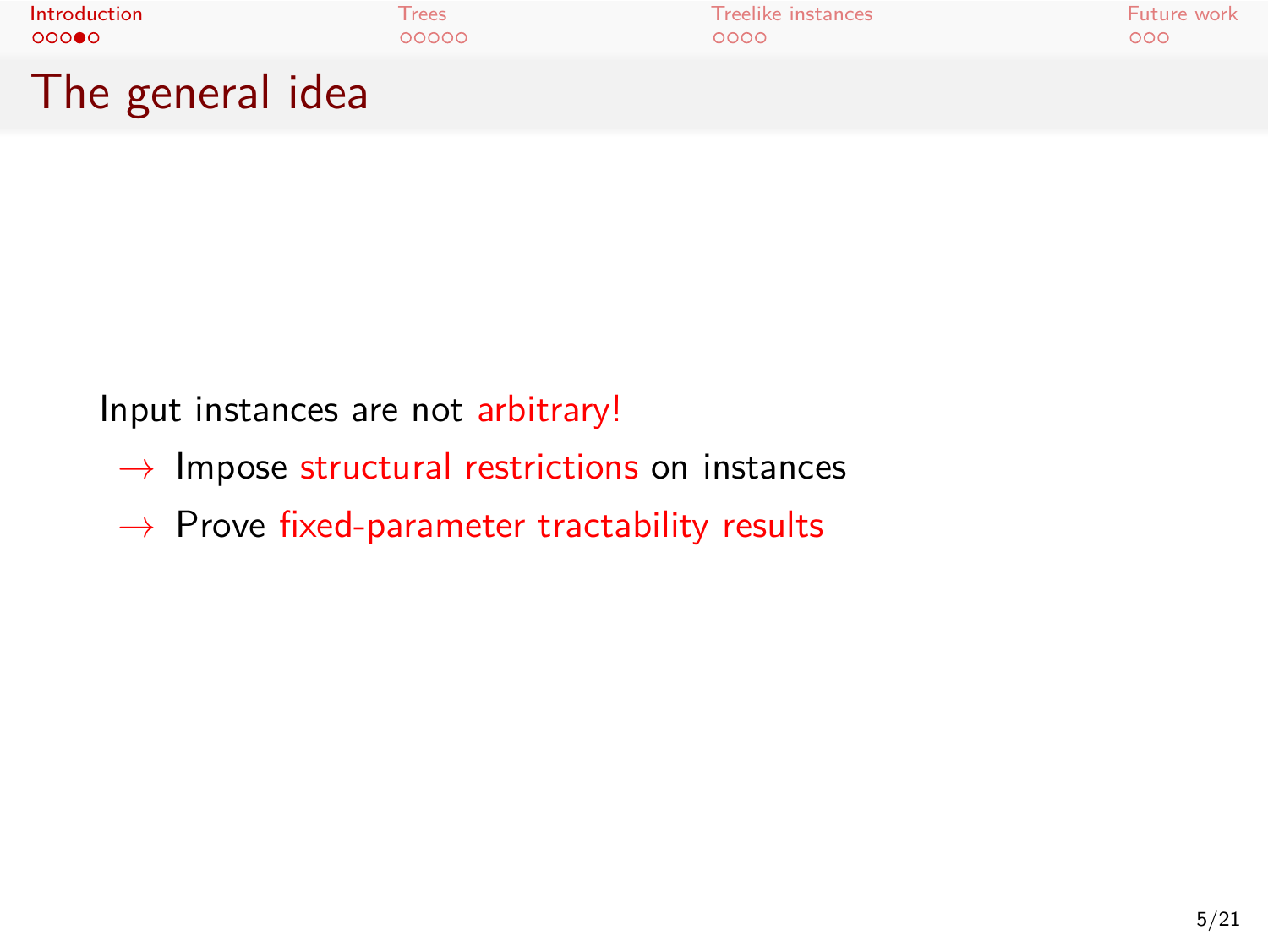| Introduction | Trees | <b>Treelike instances</b> | Future work |
|--------------|-------|---------------------------|-------------|
| 0000         | 00000 | 0000                      | 000         |
| This talk    |       |                           |             |

- Parameter: instance treewidth
- Bound it by a constant
- *→* MSO queries have linear data complexity [Courcelle, 1990]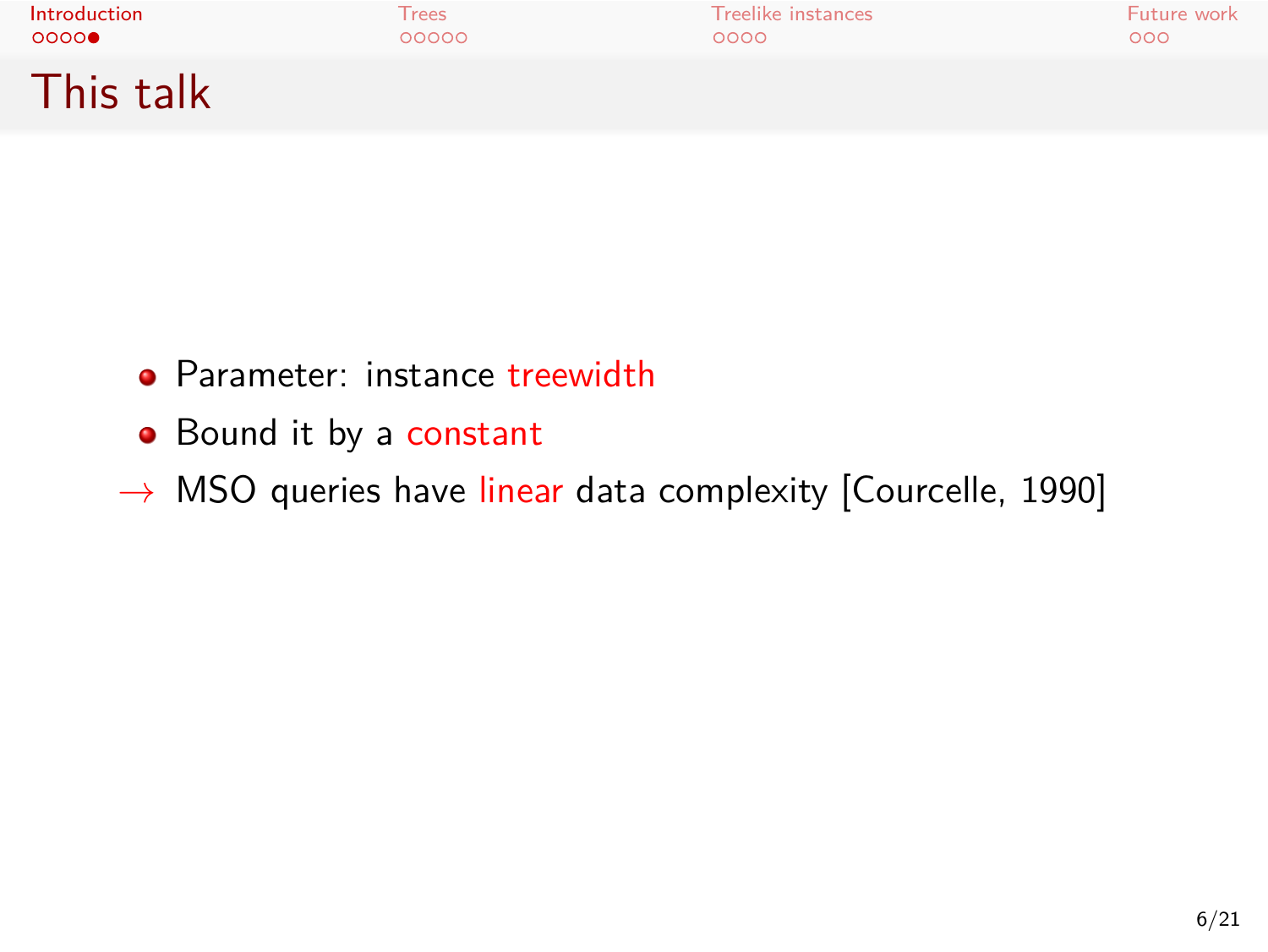| <b>Introduction</b> | Trees | <b>Treelike instances</b> | Future work |
|---------------------|-------|---------------------------|-------------|
| 0000                | 00000 | 0000                      | 000         |
| This talk           |       |                           |             |

- Parameter: instance treewidth
- Bound it by a constant
- *→* MSO queries have linear data complexity [Courcelle, 1990]
- *→* Also holds on TID instances (with unit cost arithmetics) (joint work with Pierre Bourhis and Pierre Senellart)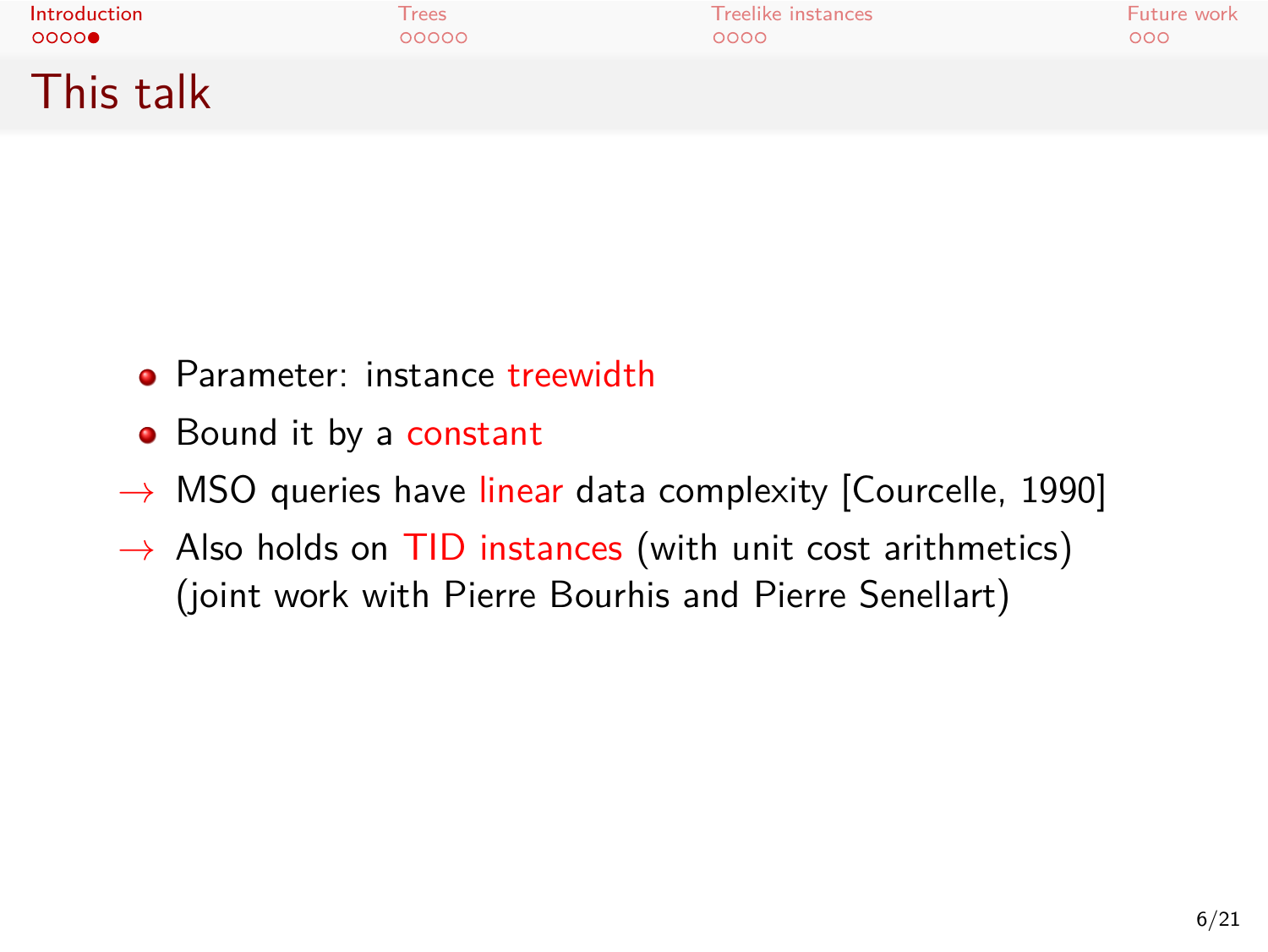| Introduction      | Trees | Treelike instances | Future work |
|-------------------|-------|--------------------|-------------|
| 00000             | 00000 | 0000               | 000         |
| Table of contents |       |                    |             |



4 Future work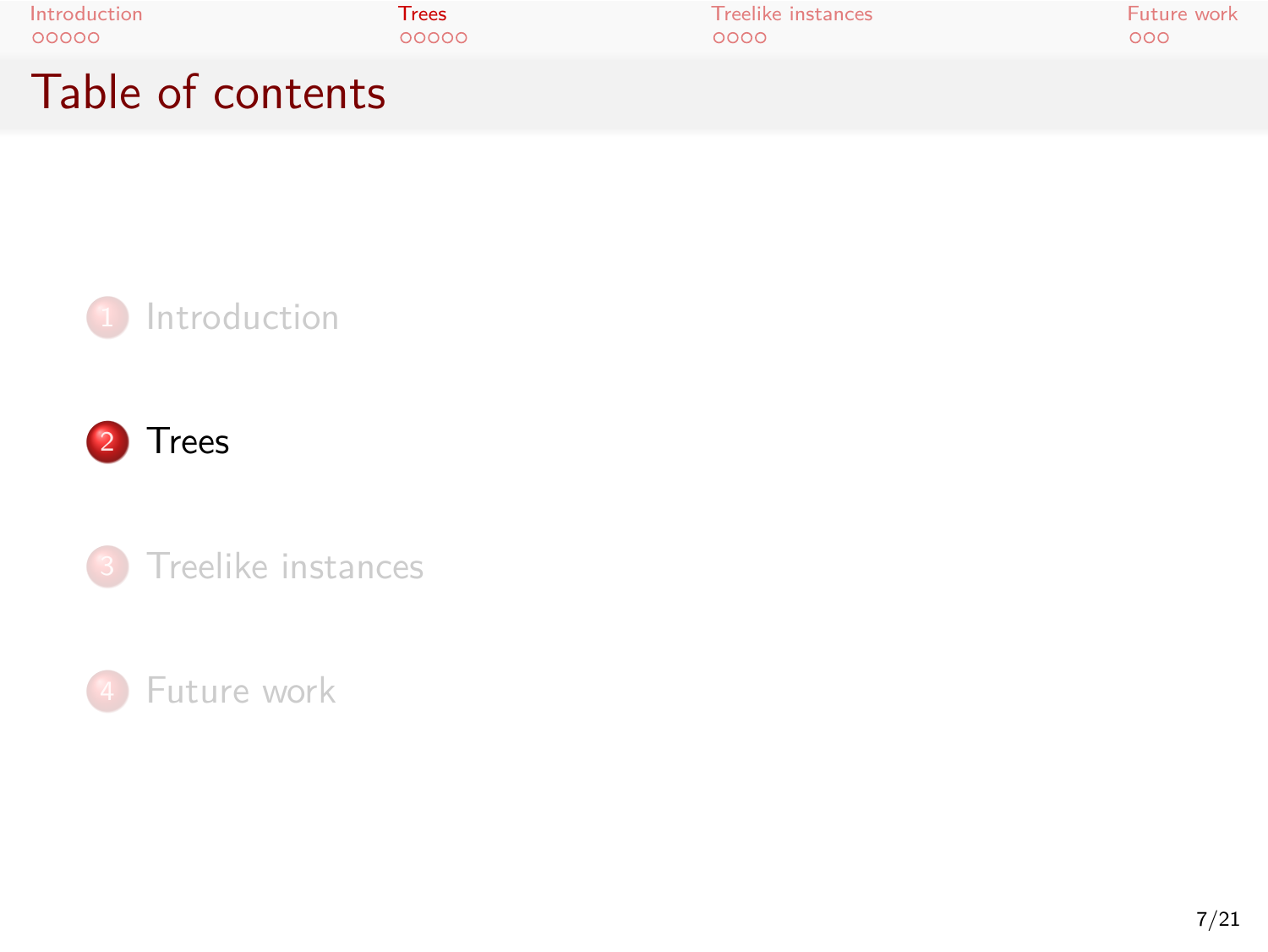

• A possible PrXML tree, from Wikidata facts:



*→* Probabilities reflect contributor trustworthiness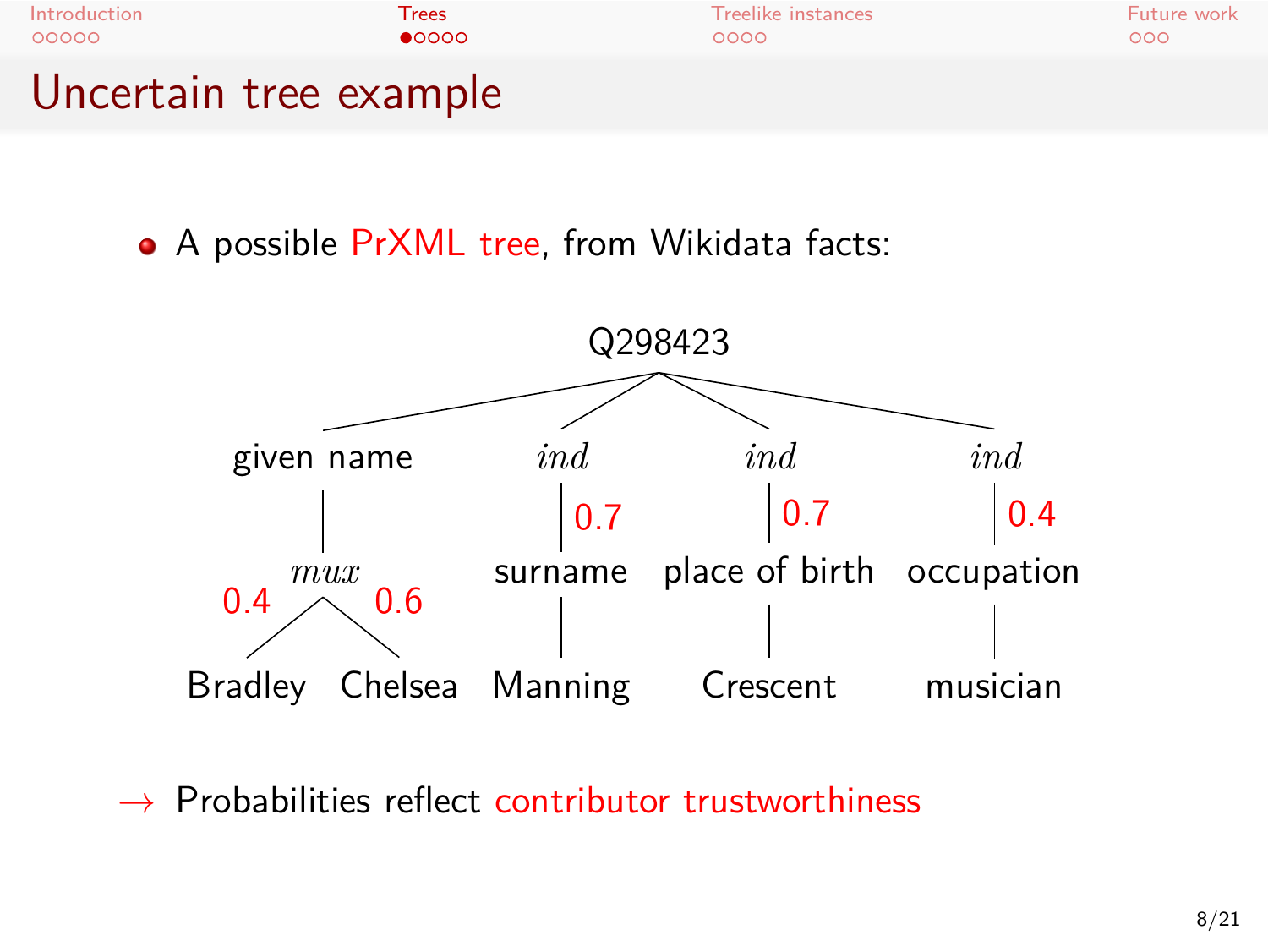



A valuation of a tree decides whether to keep or discard node labels.

Example query:

"Is there both a red and green node?"

Valuation: *{*1*,* 2*,* 3*,* 4*,* 5*,* 6*,* 7*}*

The query is true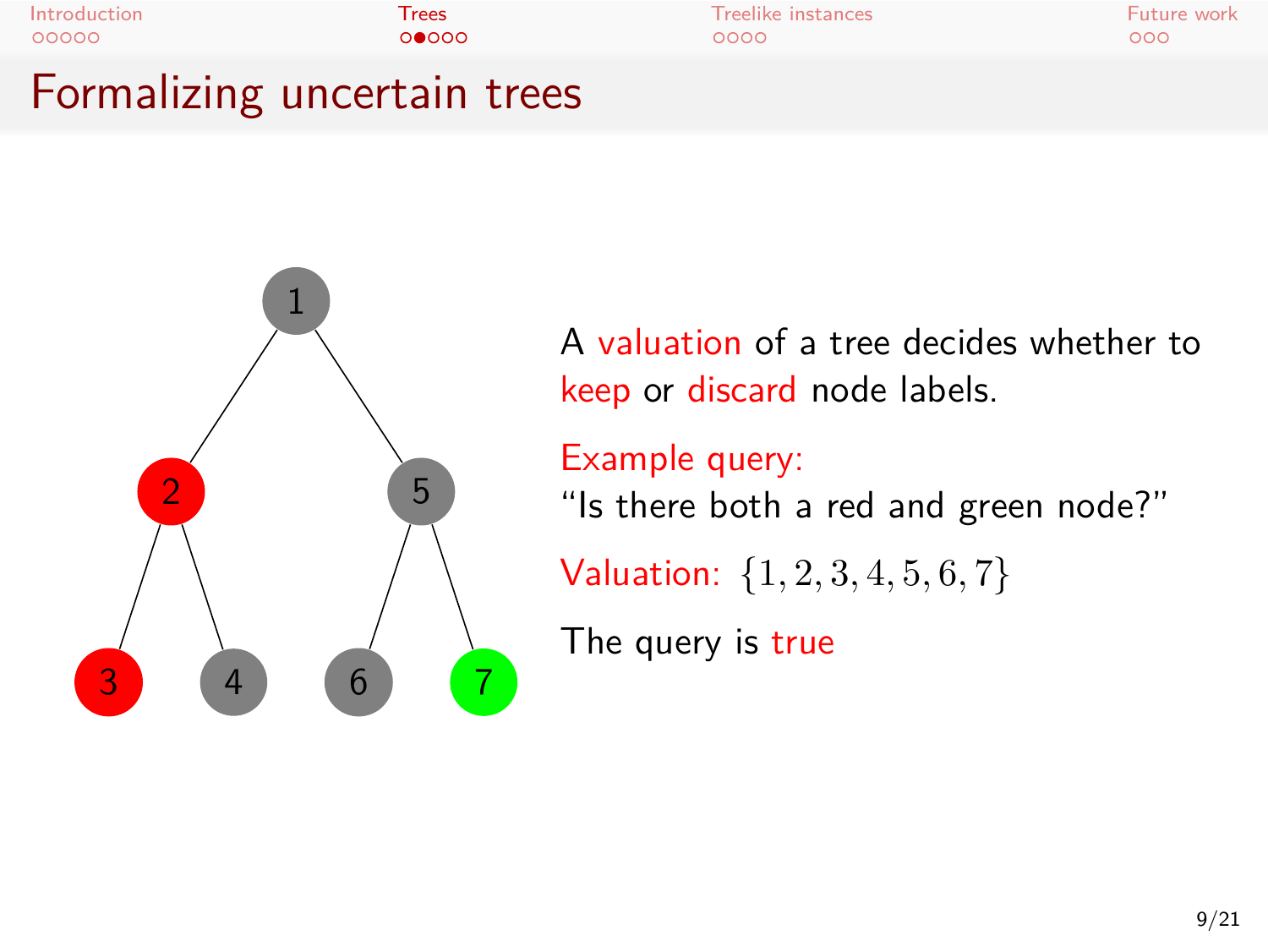



A valuation of a tree decides whether to keep or discard node labels.

Example query: "Is there both a red and green node?"

Valuation: *{*1*,* 2*,* 5*,* 6*}*

The query is false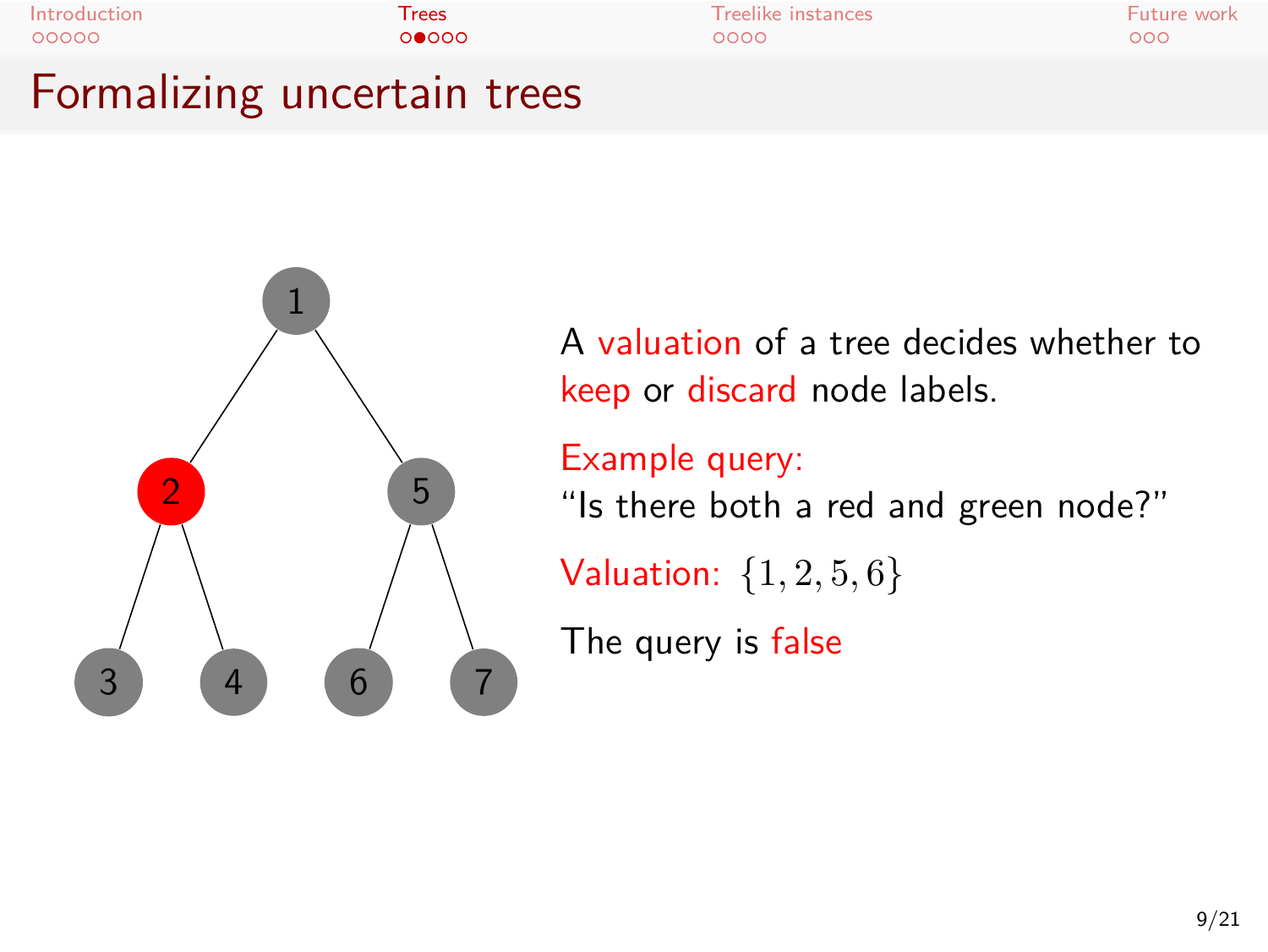



A valuation of a tree decides whether to keep or discard node labels.

Example query: "Is there both a red and green node?"

Valuation: *{*2*,* 7*}*

The query is true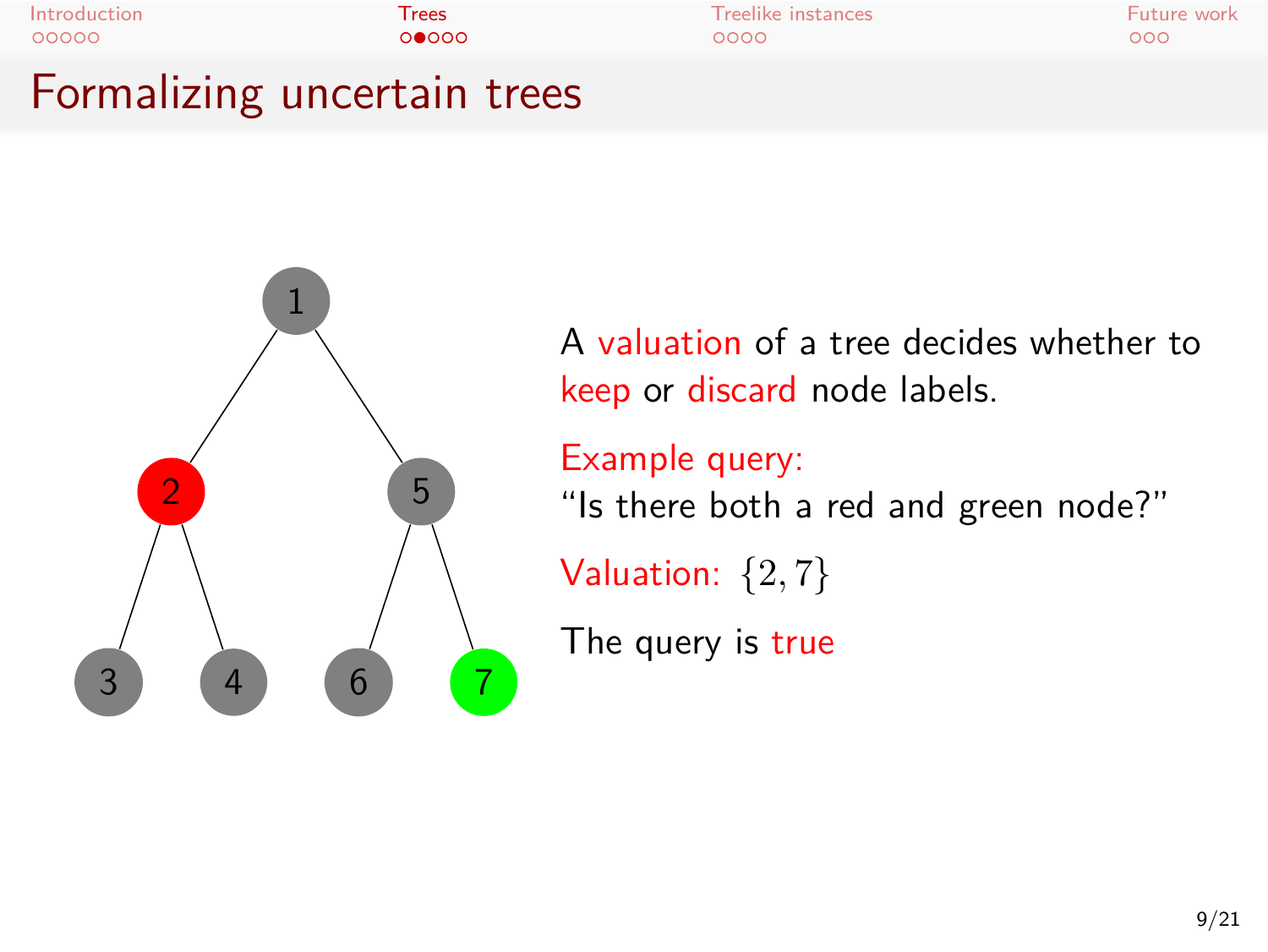



• Which valuations satisfy the query?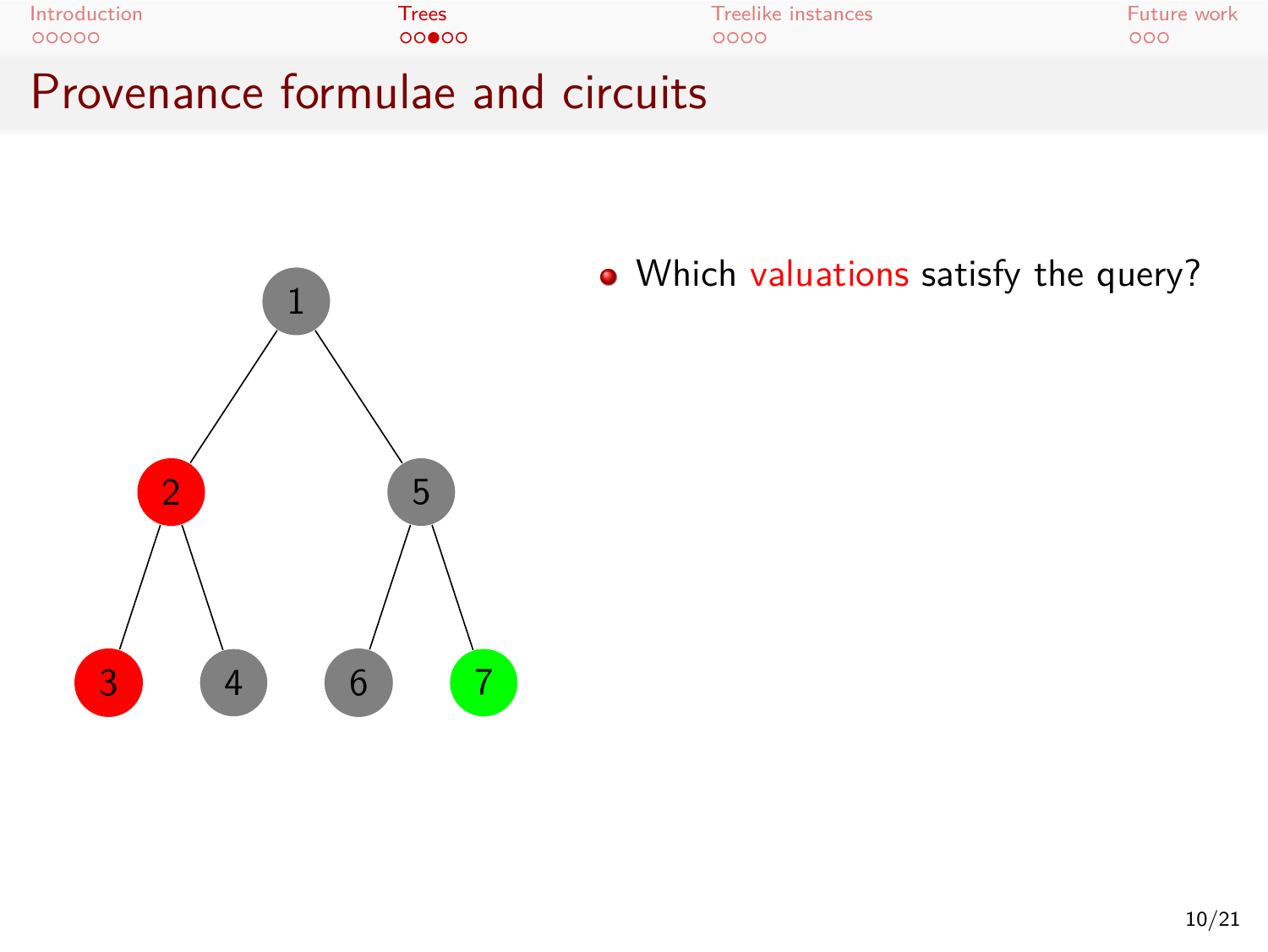



- Which valuations satisfy the query?
- *→* Provenance formula of a query *q* on an uncertain tree *T*:
	- Boolean formula *ϕ*
	- $\bullet$  on variables  $x_1 \ldots x_7$
	- *→ ν*(*T*) satisfies *q* iff *ν*(*ϕ*) is true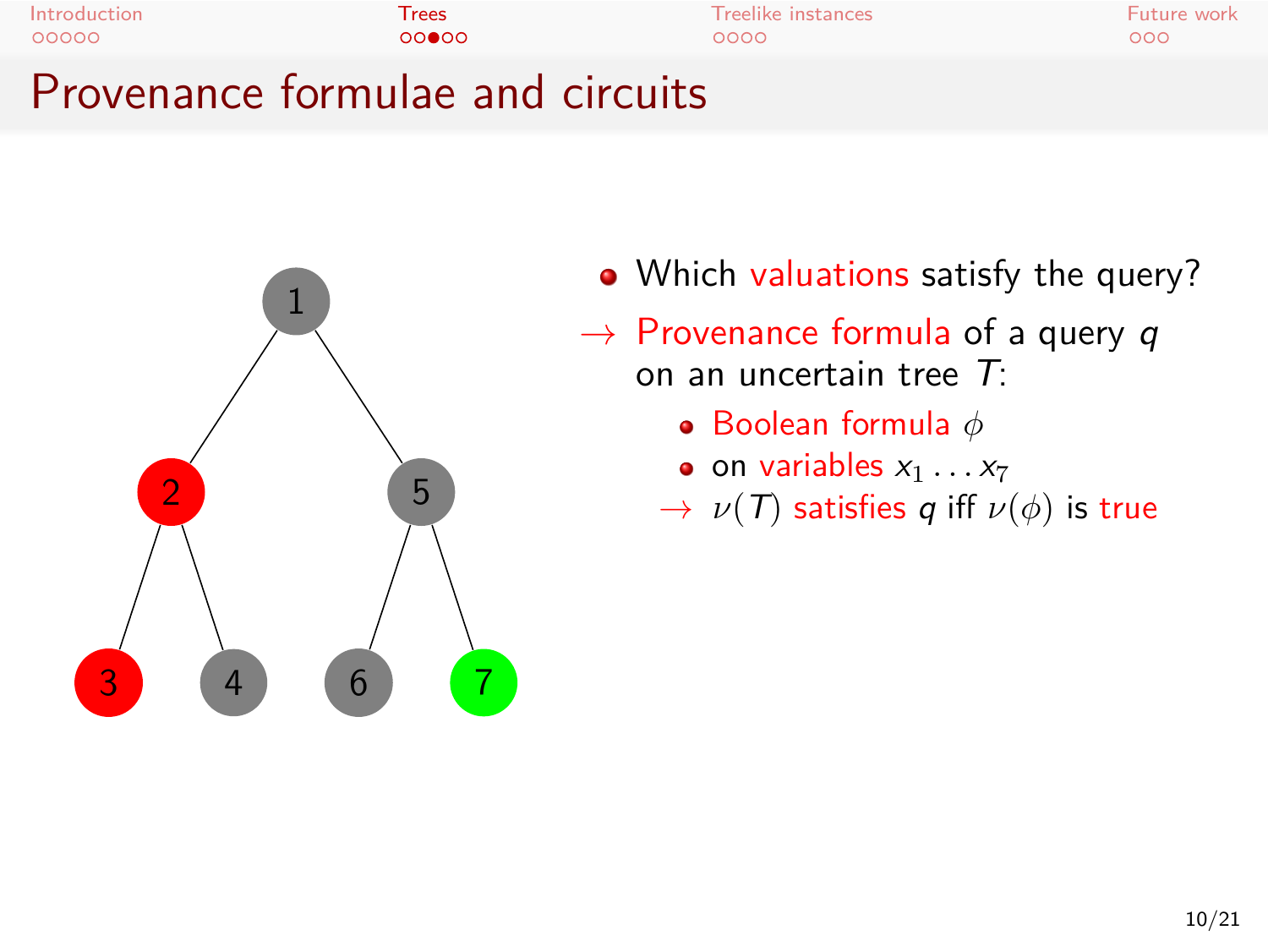



- Which valuations satisfy the query?
- *→* Provenance formula of a query *q* on an uncertain tree *T*:
	- Boolean formula *ϕ*
	- $\bullet$  on variables  $x_1 \ldots x_7$
	- *→ ν*(*T*) satisfies *q* iff *ν*(*ϕ*) is true
- Provenance circuit of *q* on *T* [Deutch et al., 2014]
	- Boolean circuit *C*
	- with input gates  $g_1 \ldots g_7$
	- *→ ν*(*T*) satisfies *q* iff *ν*(*C*) is true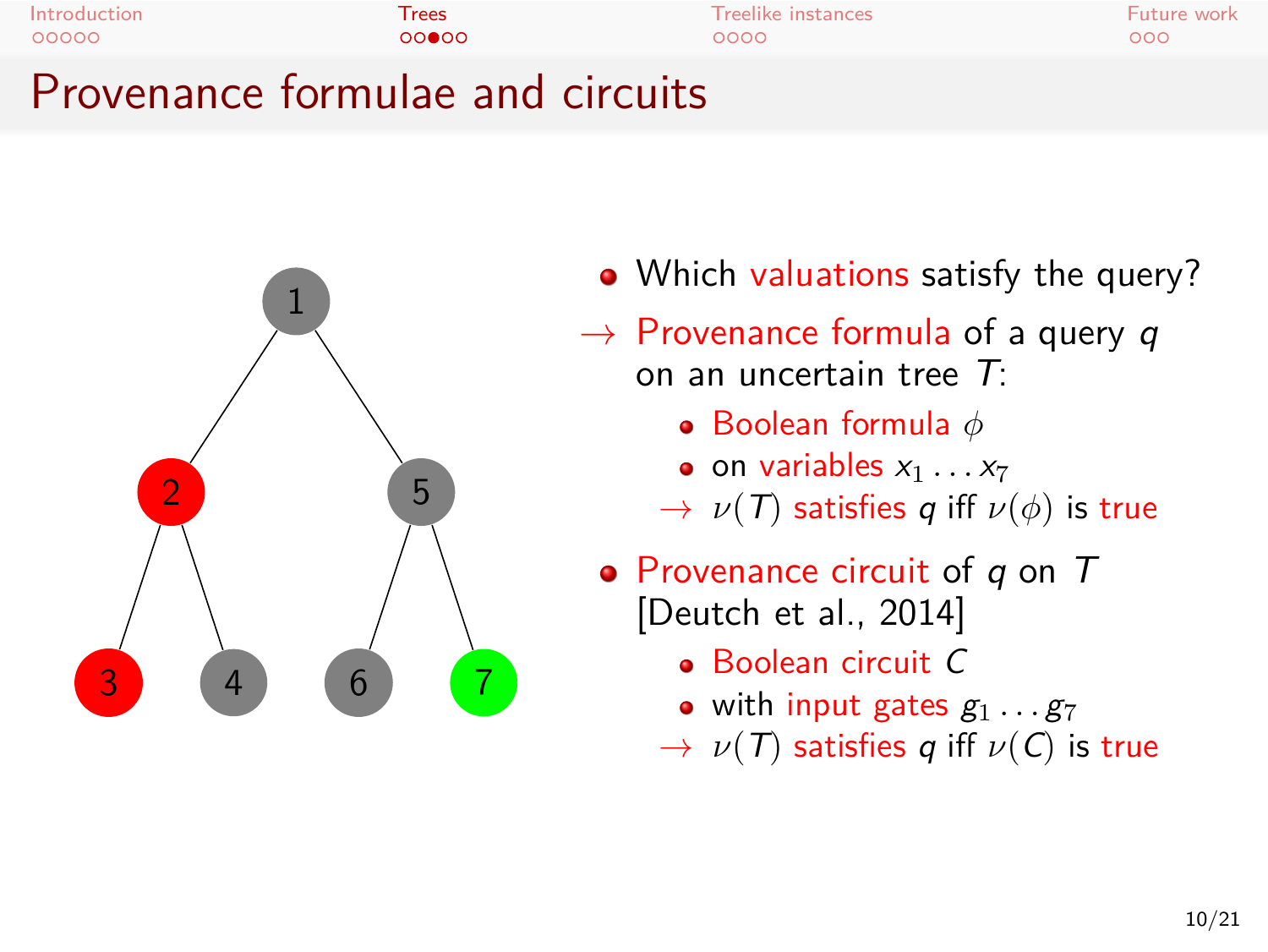



Is there both a red and a green node?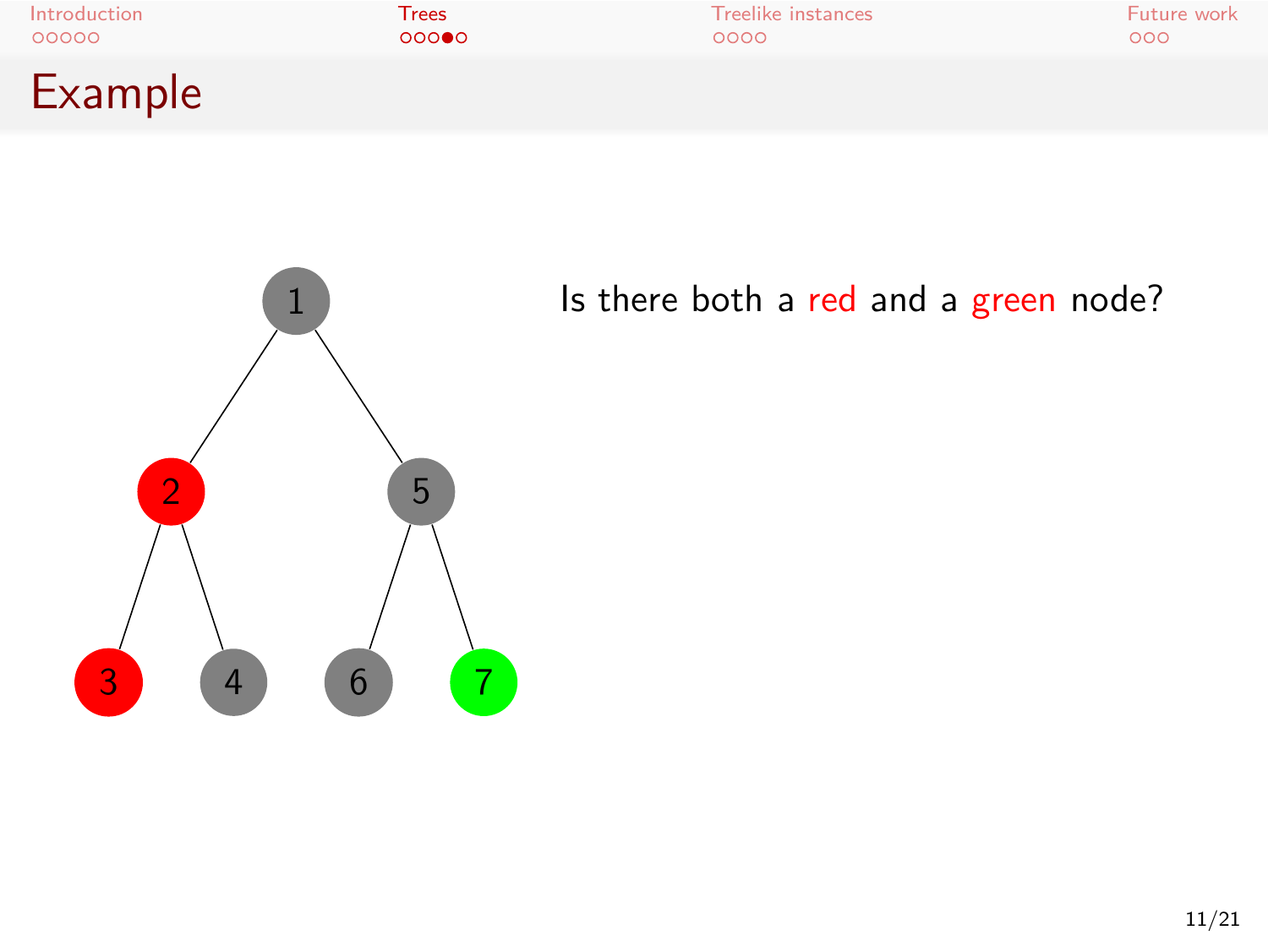



Is there both a red and a green node?

Provenance formula: (*x*<sup>2</sup> *∨ x*3) *∧ x*<sup>7</sup>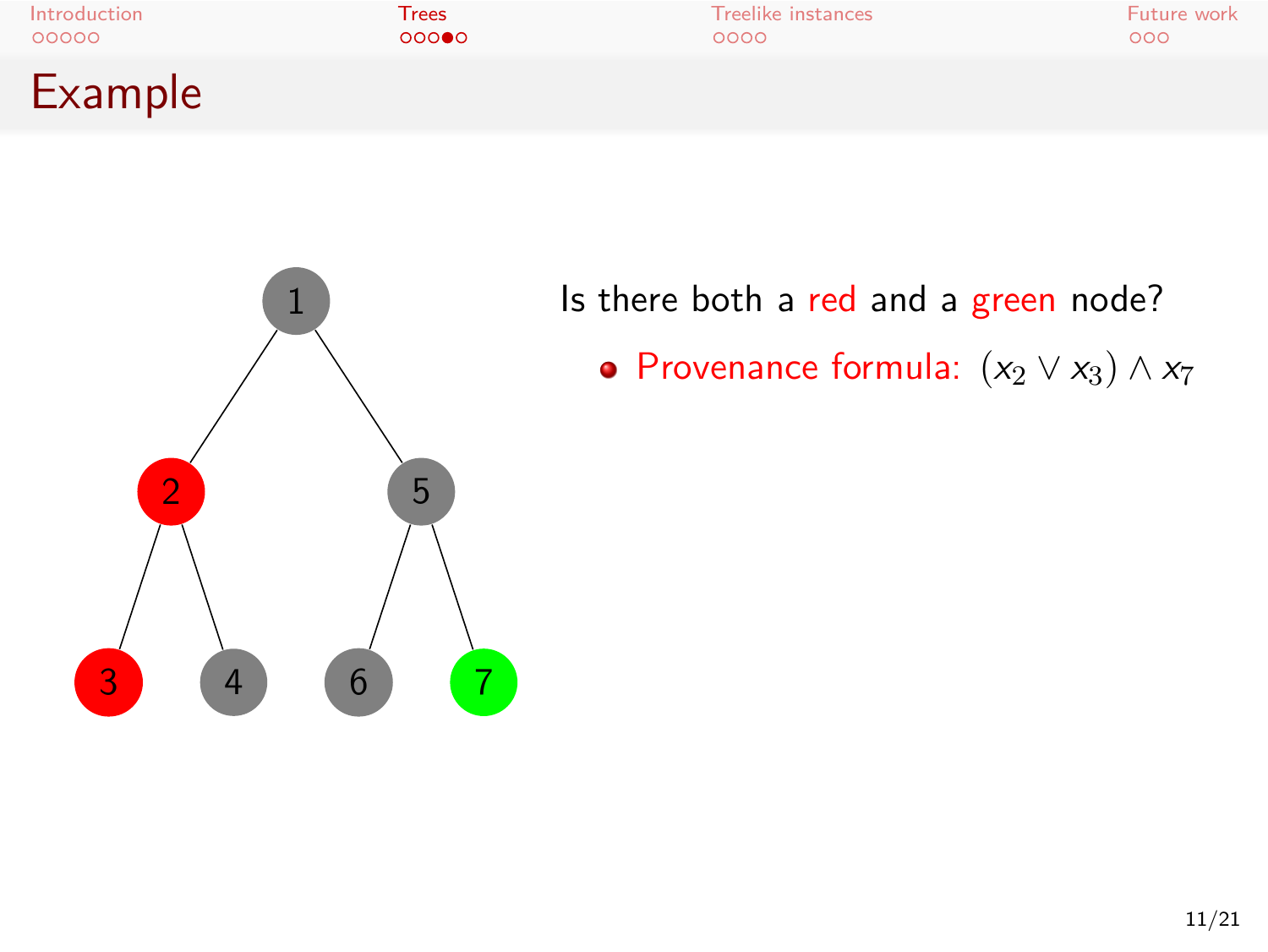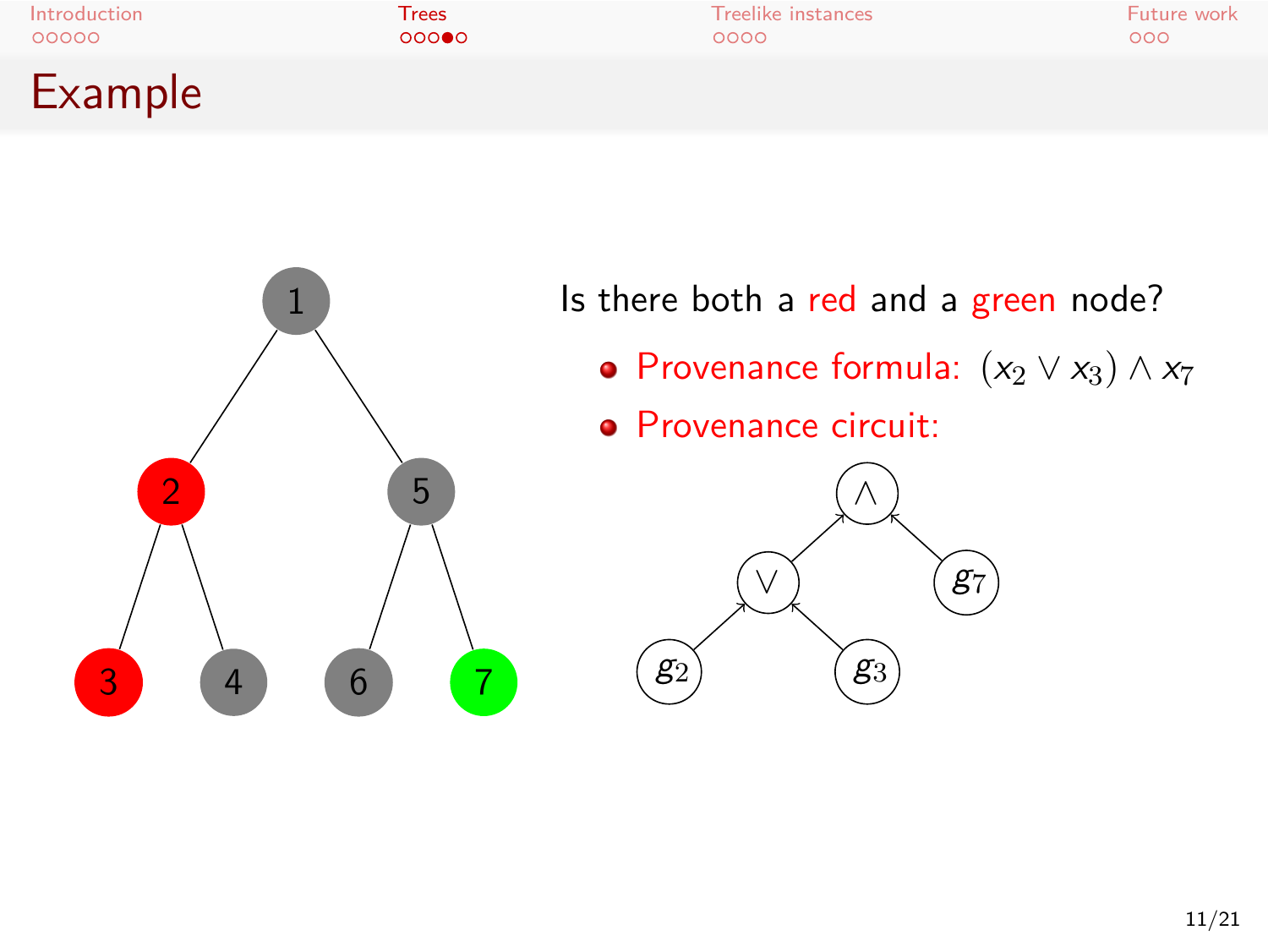

*For any fixed MSO query q (first order + quantify on sets) we can compute a provenance circuit C for any input tree T in linear time in the input T.*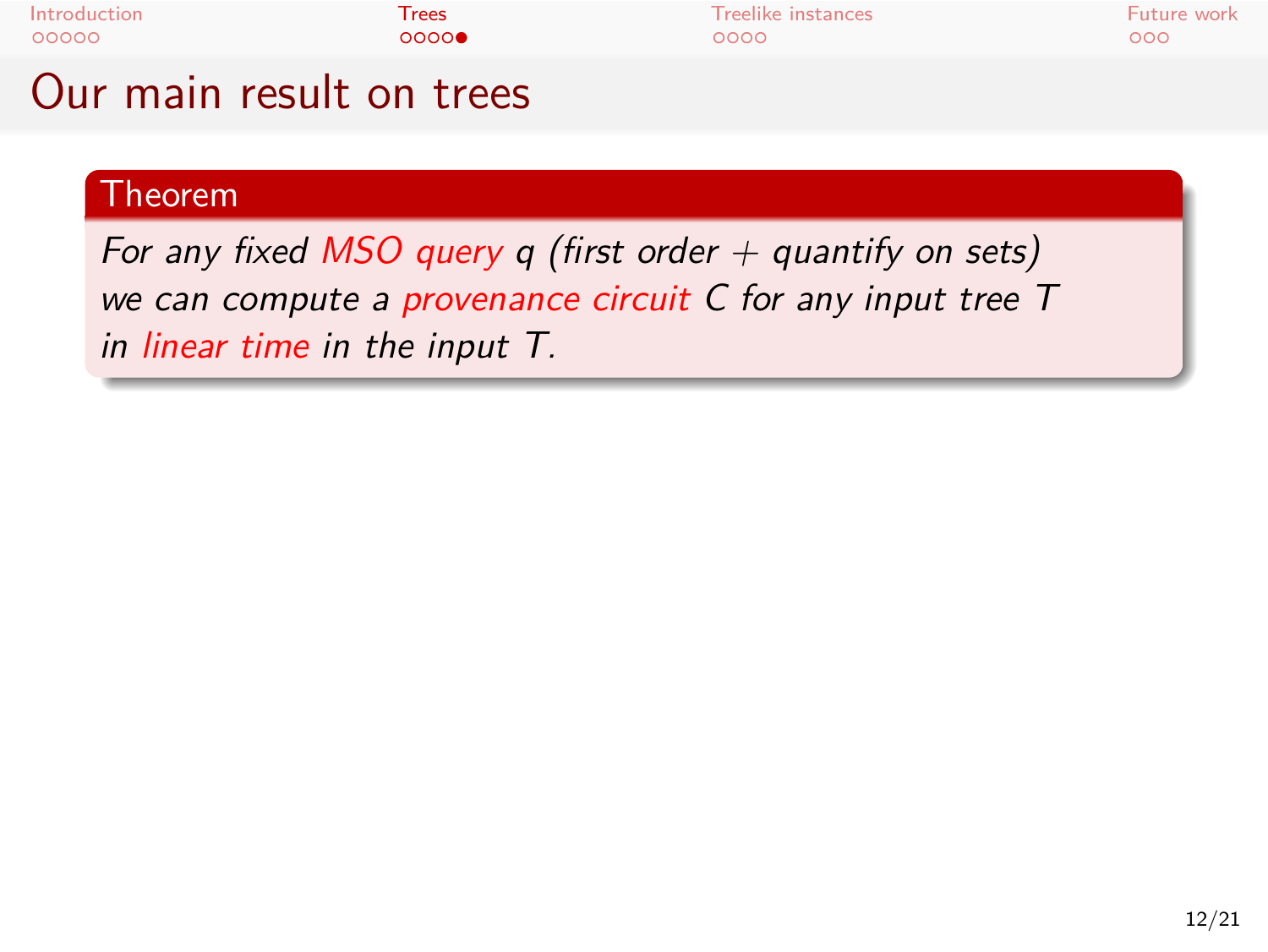

### Theorem

*For any fixed MSO query q (first order + quantify on sets) we can compute a provenance circuit C for any input tree T in linear time in the input T.*

- *→* Key ideas:
- Compile *q* to a tree automaton [Thatcher and Wright, 1968]
- Write the possible transitions of the automaton on *T* in *C*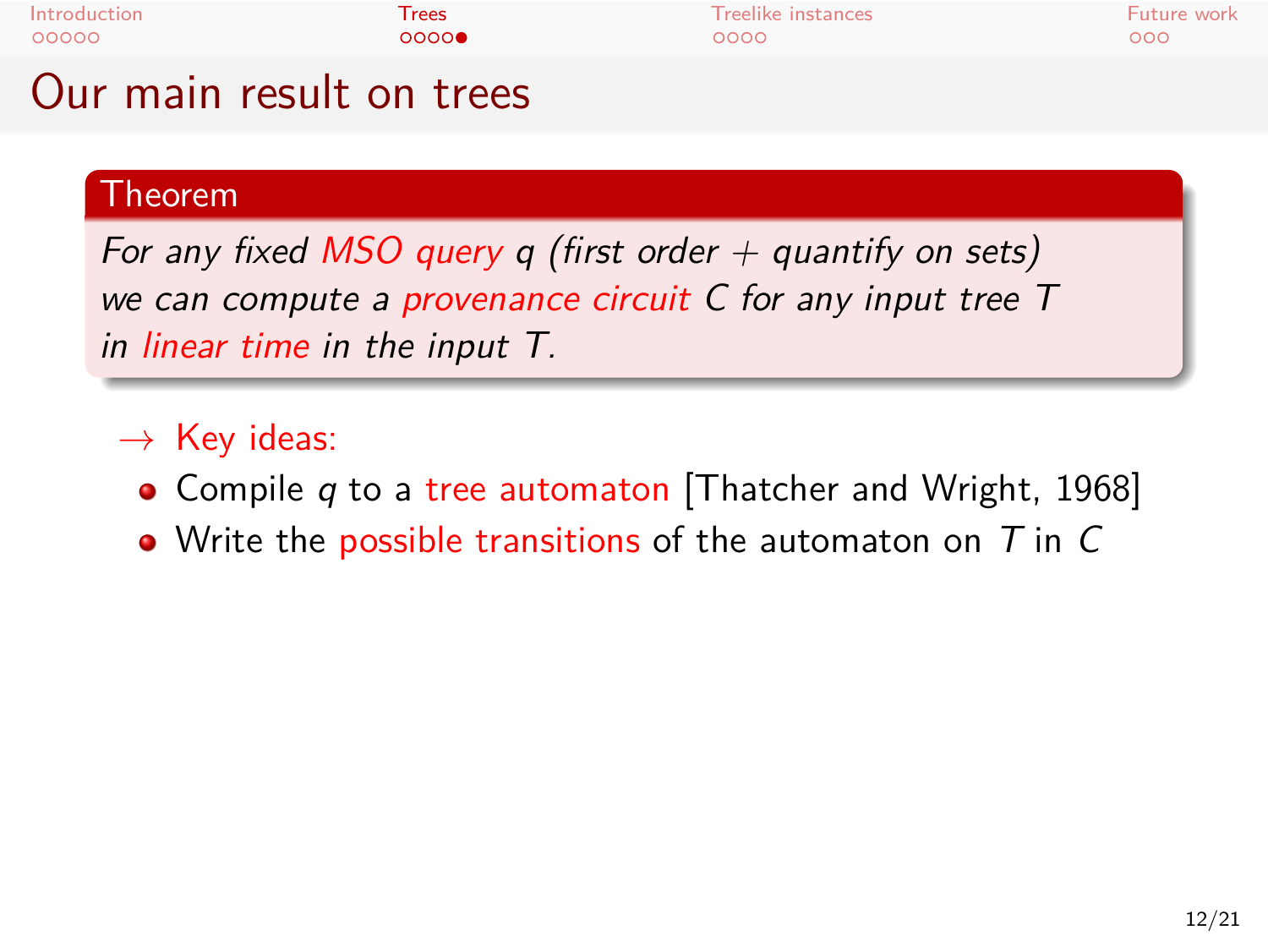| Introduction | Trees | Treelike instances | Future work |
|--------------|-------|--------------------|-------------|
| 00000        | 0000  | 0000               | 000         |
|              |       |                    |             |

## Our main result on trees

### Theorem

*For any fixed MSO query q (first order + quantify on sets) we can compute a provenance circuit C for any input tree T in linear time in the input T.*

- *→* Key ideas:
- Compile *q* to a tree automaton [Thatcher and Wright, 1968]
- Write the possible transitions of the automaton on *T* in *C*

### **Corollary**

*If tree nodes have a probability of being independently kept, we can compute the query probability in linear time.*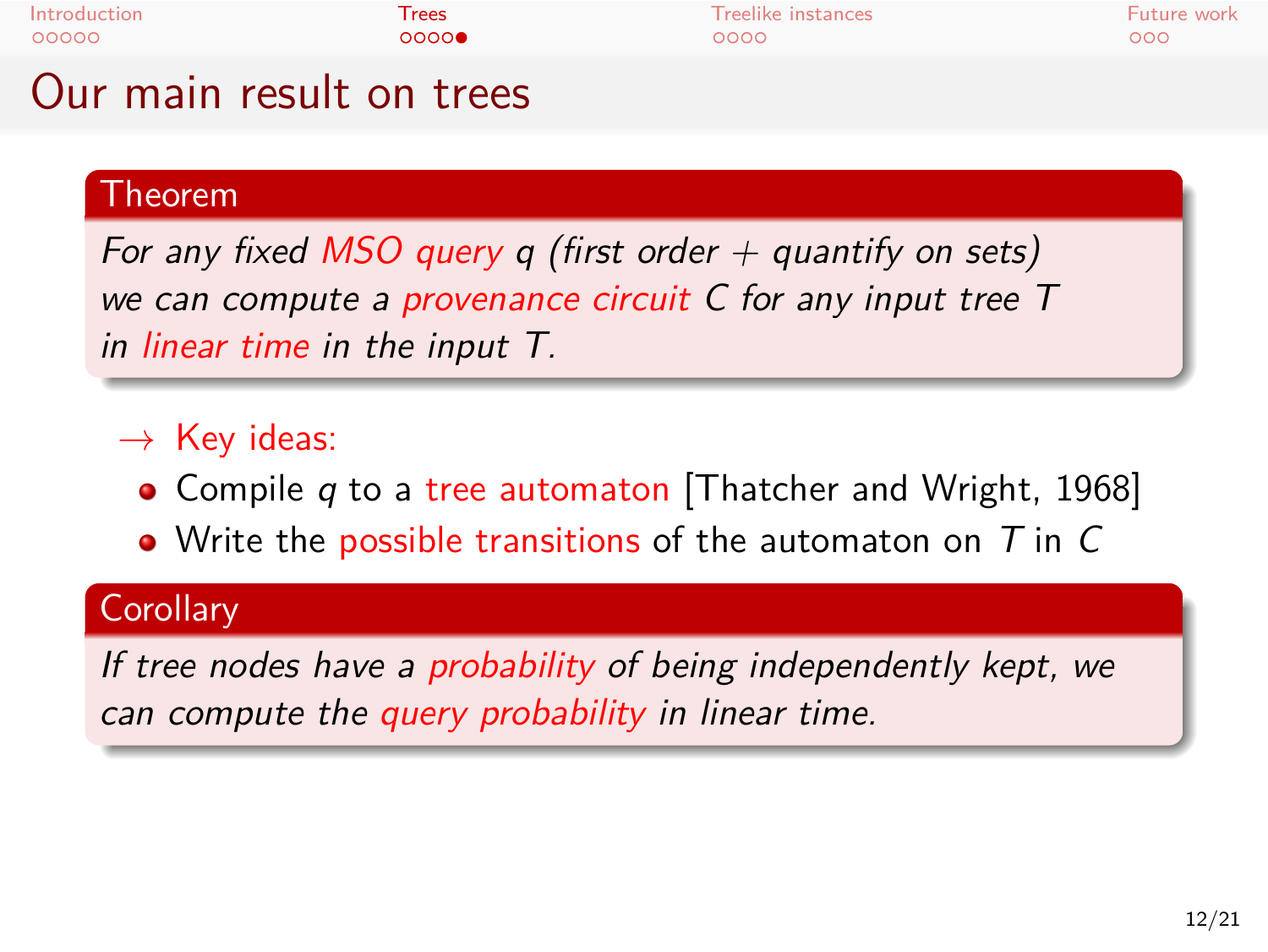| Introduction | Trees | Treelike instances |
|--------------|-------|--------------------|
| 00000        | ററററ⊜ | 0000               |
|              |       |                    |

## Our main result on trees

### Theorem

*For any fixed MSO query q (first order + quantify on sets) we can compute a provenance circuit C for any input tree T in linear time in the input T.*

- *→* Key ideas:
- Compile *q* to a tree automaton [Thatcher and Wright, 1968]
- Write the possible transitions of the automaton on *T* in *C*

### **Corollary**

*If tree nodes have a probability of being independently kept, we can compute the query probability in linear time.*

- *→* Relates to message passing [Lauritzen and Spiegelhalter, 1988]
- *→* Already known [Cohen et al., 2009]

**Inture work**<br>Trees Trees Trees Trees Trees Trees Trees Instances Trees Trees Trees Trees Trees Trees Trees Trees Trees Trees Trees Trees Trees Trees Trees Trees Trees Trees Trees Trees Trees Trees Trees Trees Trees Trees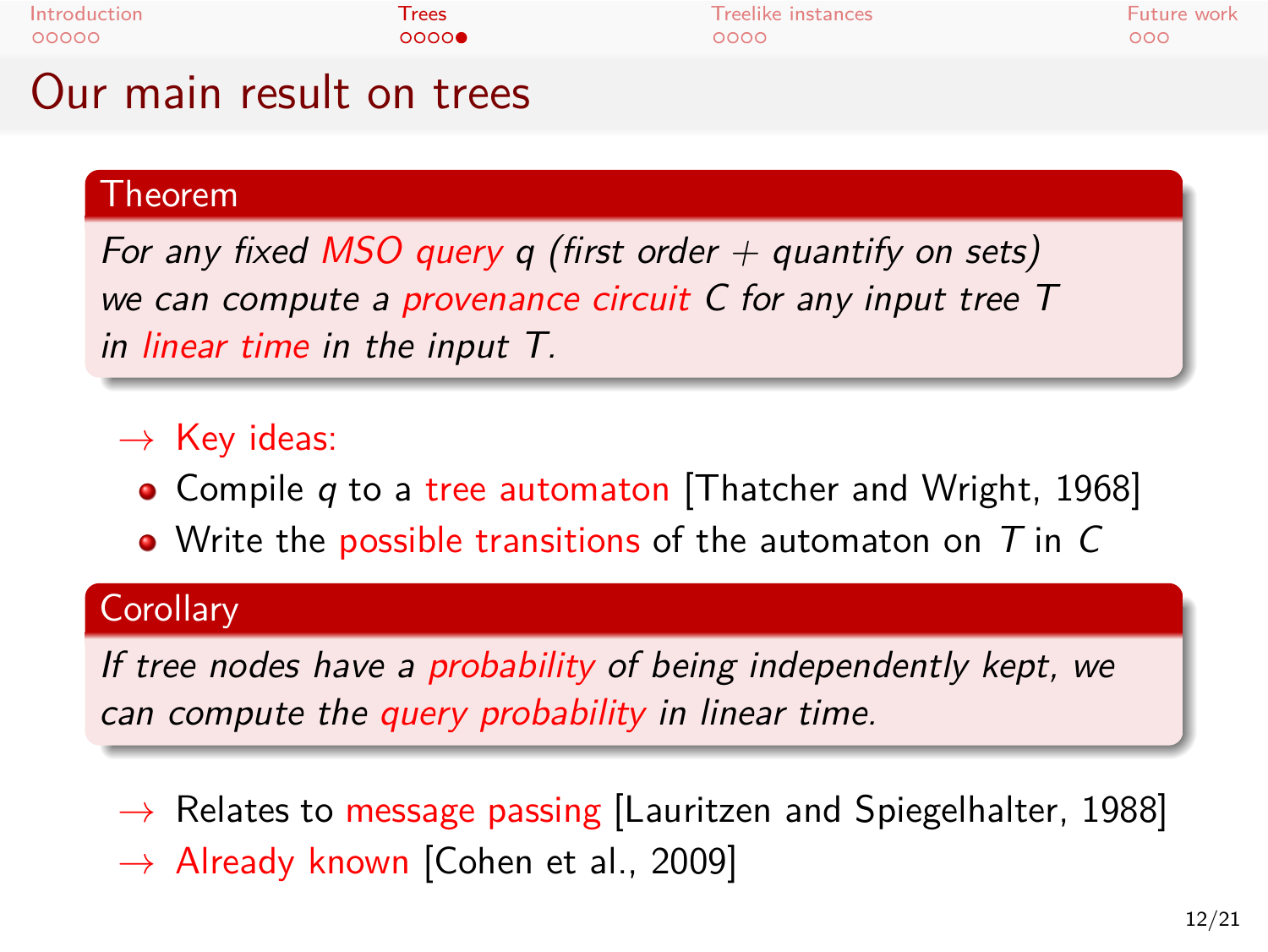

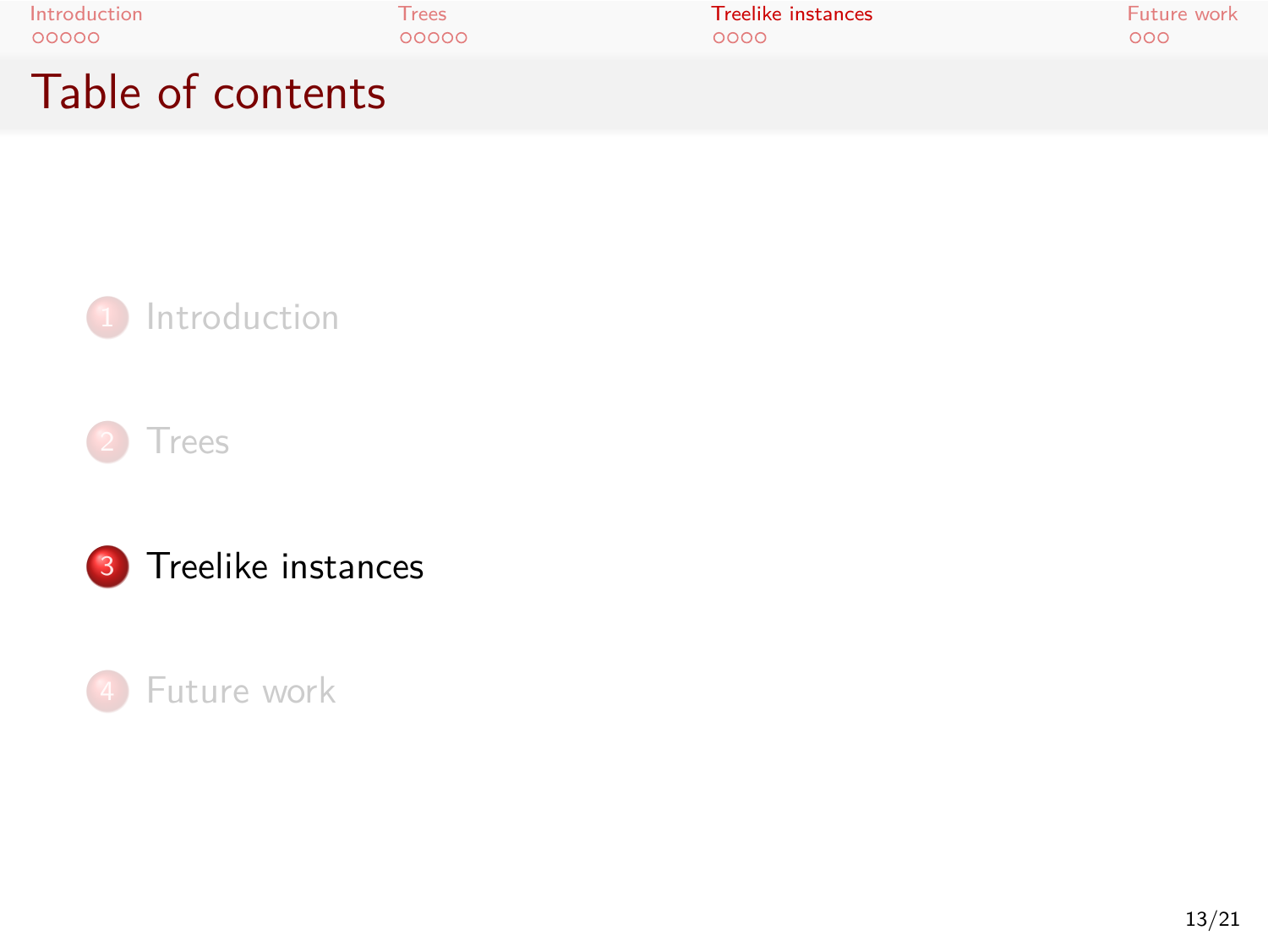

Generalize from trees to treelike instances: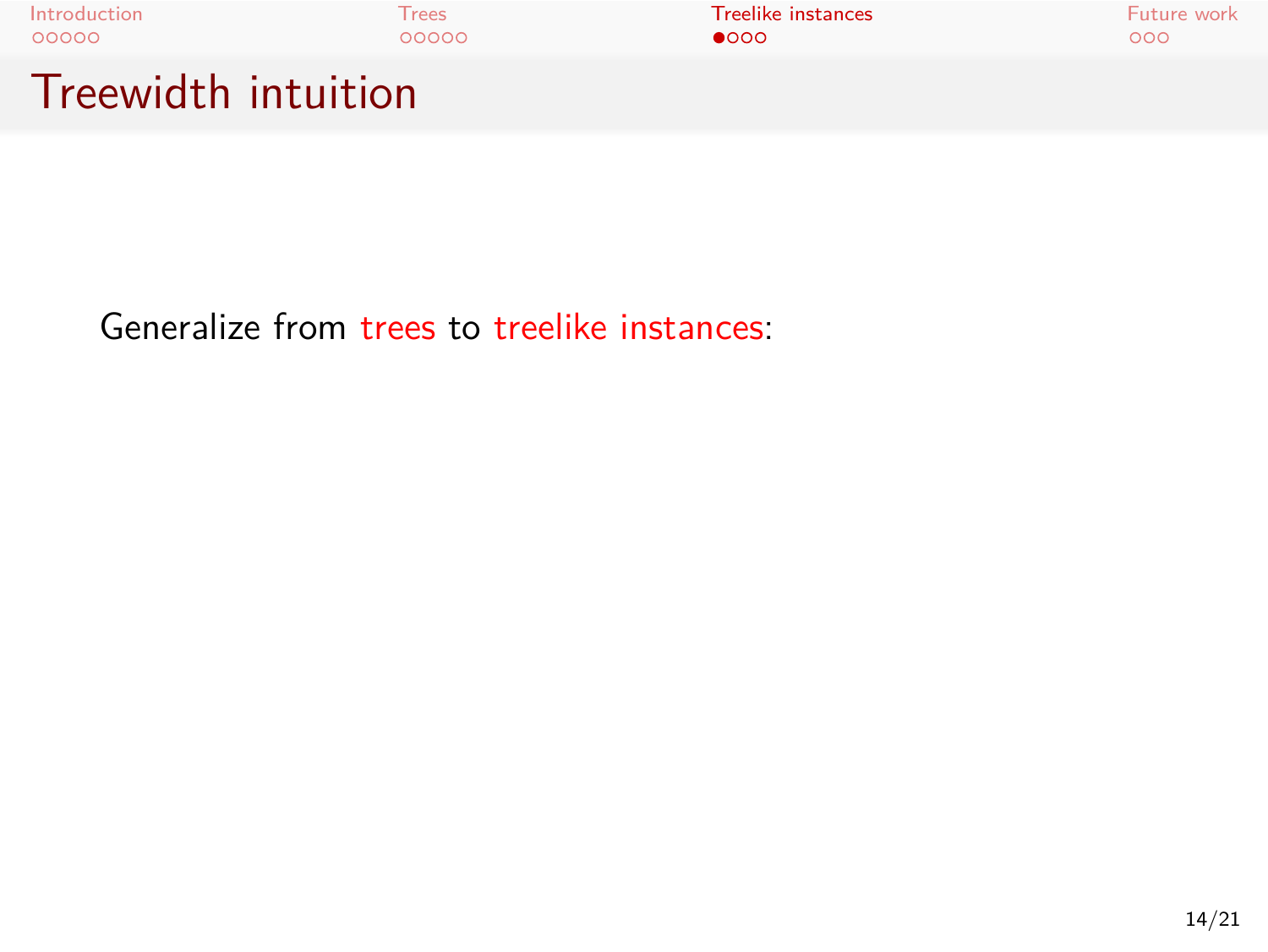# Introduction Trees Treelike instances Future work Treewidth intuition

Generalize from trees to treelike instances:

- **•** Treewidth: measure on instances
	- Trees have treewidth 1
	- Cycles have treewidth 2
	- *k*-cliques and *k*-grids have treewidth *k −* 1
- Treelike: the treewidth is bounded by a constant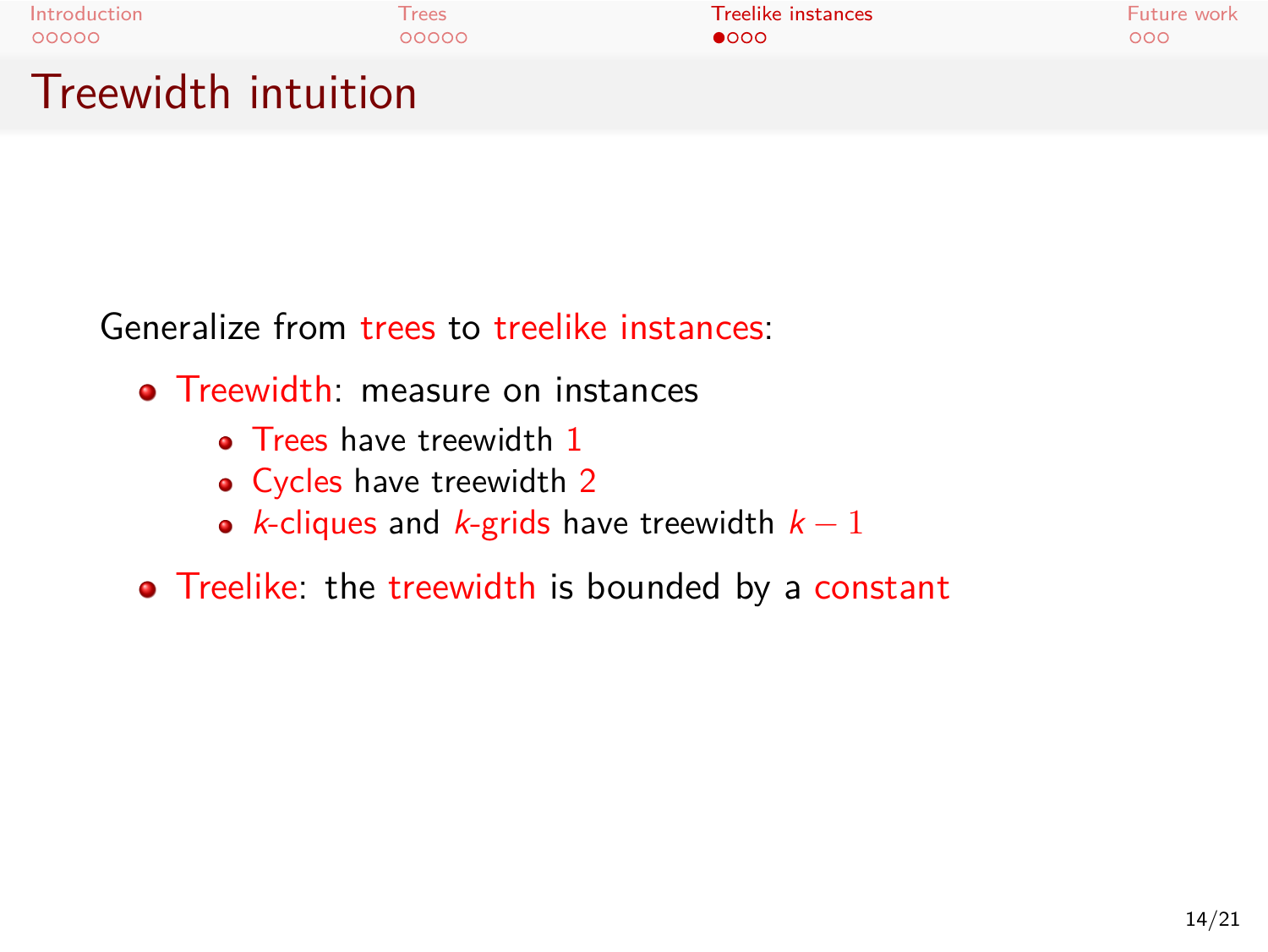# Introduction Trees Treelike instances Future work Treewidth intuition

Generalize from trees to treelike instances:

- **•** Treewidth: measure on instances
	- Trees have treewidth 1
	- Cycles have treewidth 2
	- *k*-cliques and *k*-grids have treewidth *k −* 1
- Treelike: the treewidth is bounded by a constant
- *→* Treelike instances can be encoded to trees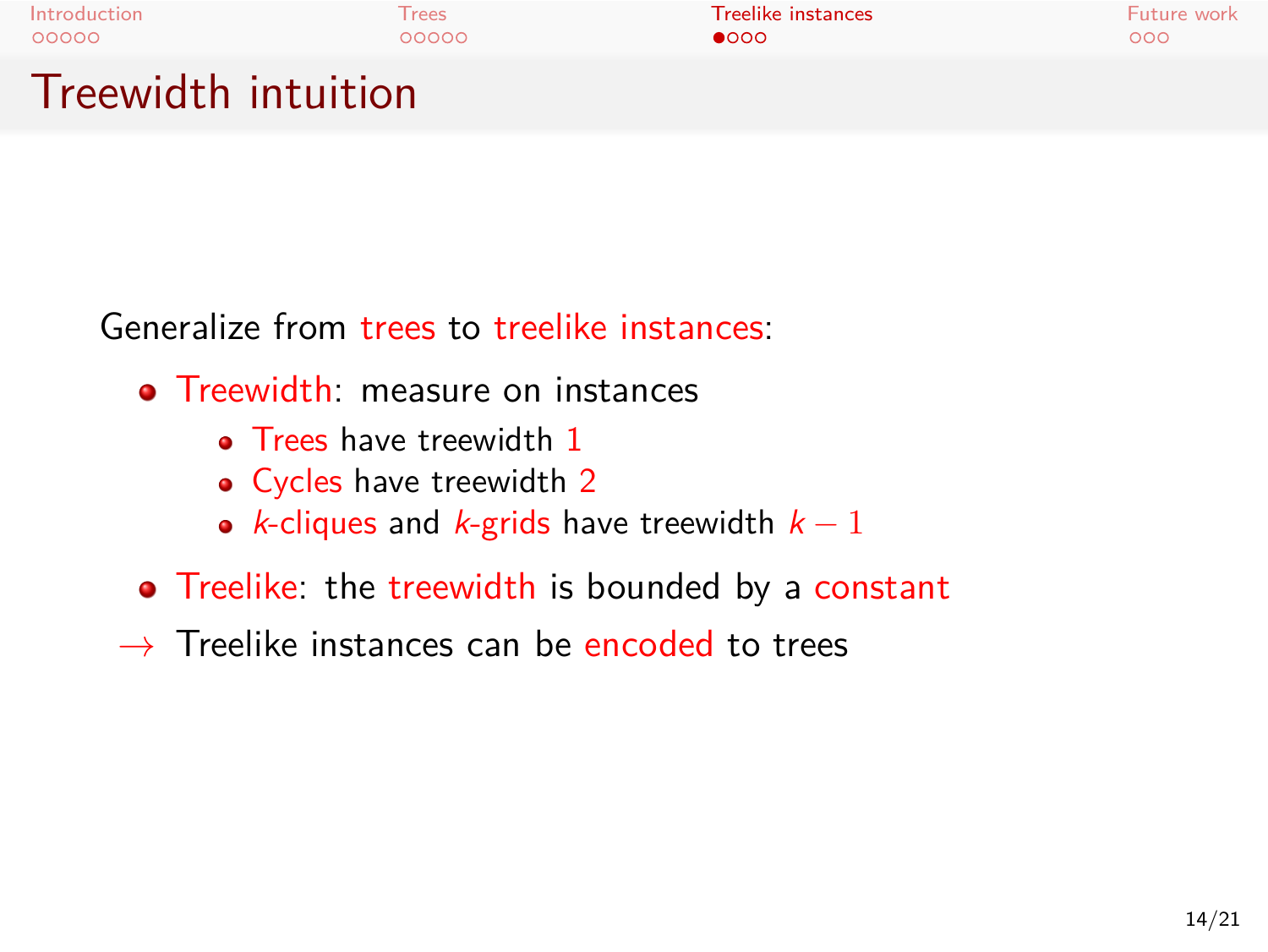| Introduction | Trees | <b>Treelike instances</b> | Future work |
|--------------|-------|---------------------------|-------------|
| 00000        | 00000 | 0000                      | 000         |
| --<br>.      | .     |                           |             |

#### Treewidth formal definition

#### Instance:

| N                |     |
|------------------|-----|
| $a \quad b$      |     |
| $b$ $c$          |     |
| $c$ d            |     |
| $d$ e<br>$e$ $f$ |     |
|                  |     |
| ς                |     |
| $a$ $c$          |     |
|                  | b e |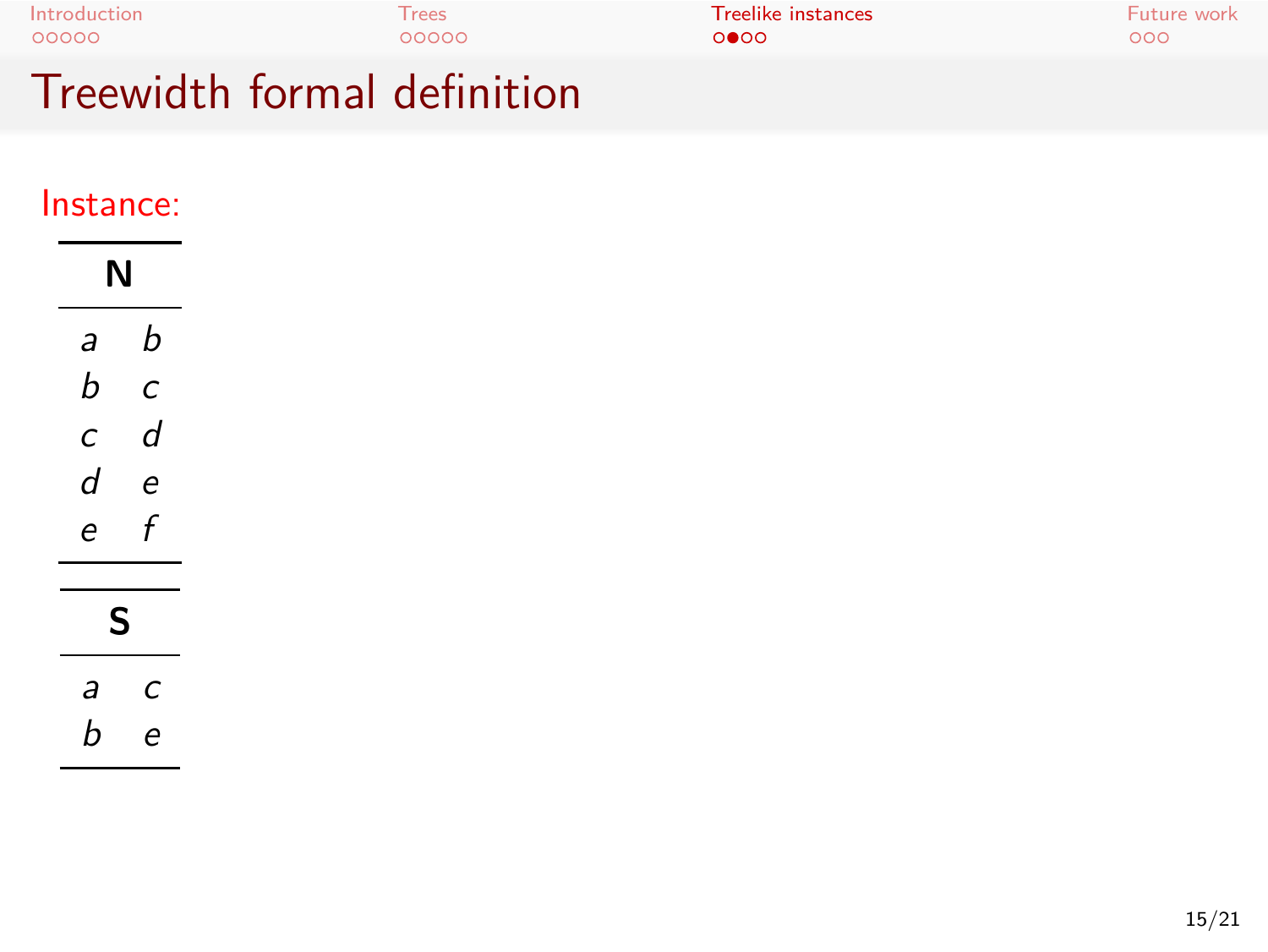| المروانة والكوام المعمومة الماعاة والمتحددة |       |                           |             |  |
|---------------------------------------------|-------|---------------------------|-------------|--|
| 00000                                       | 00000 | 0000                      | 000         |  |
| Introduction                                | Trees | <b>Treelike instances</b> | Future work |  |
|                                             |       |                           |             |  |

#### Treewidth formal definition



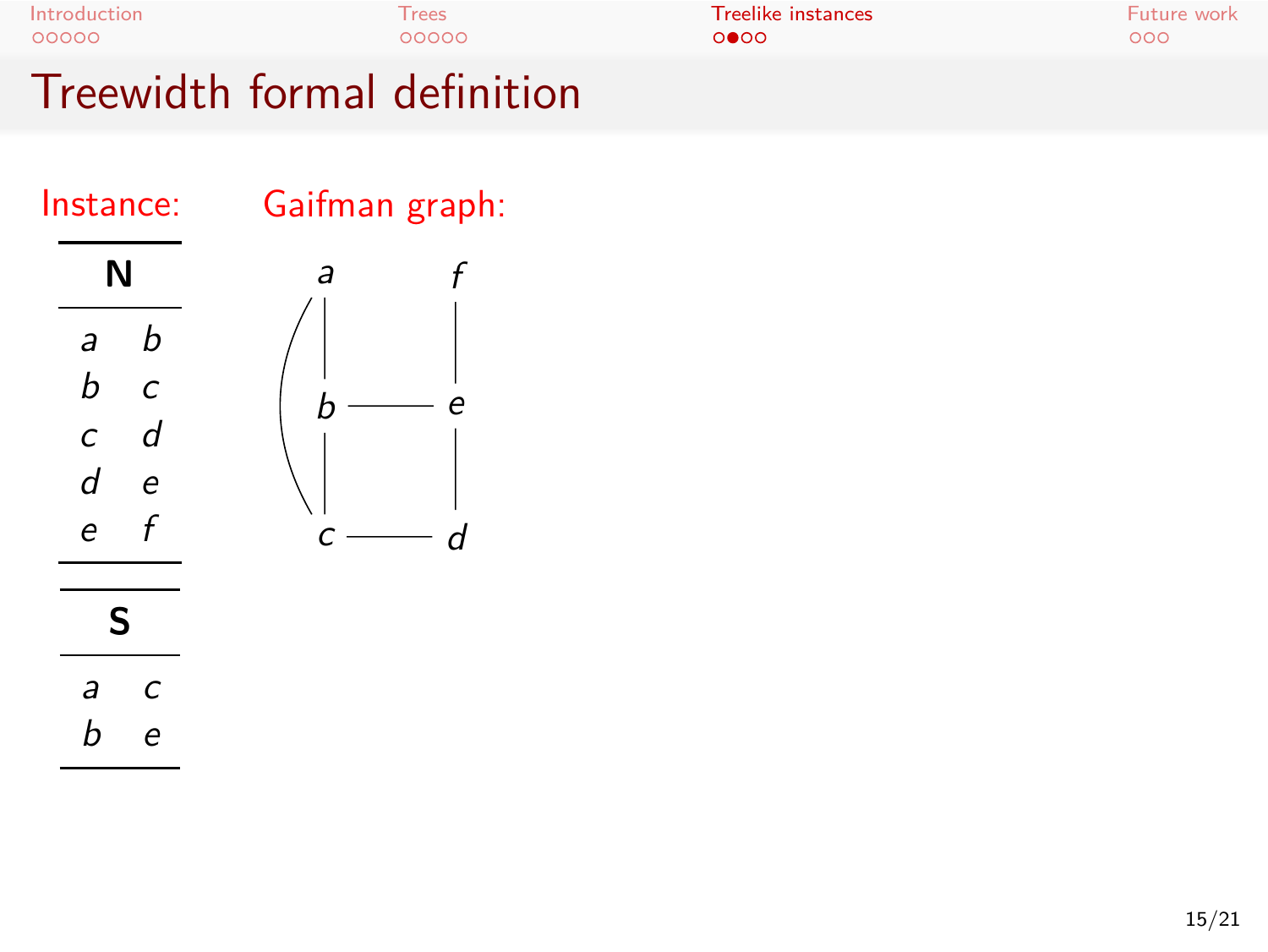

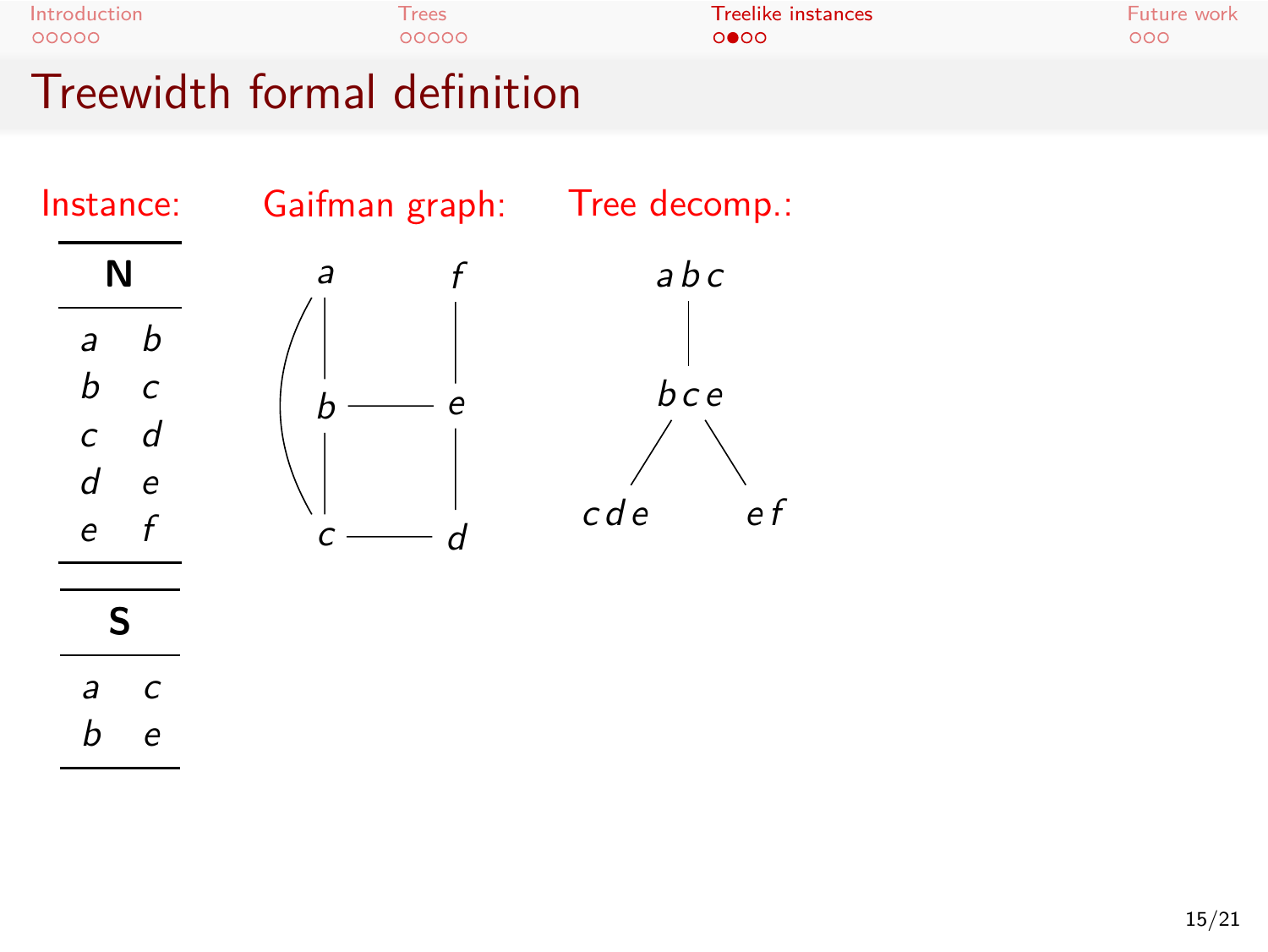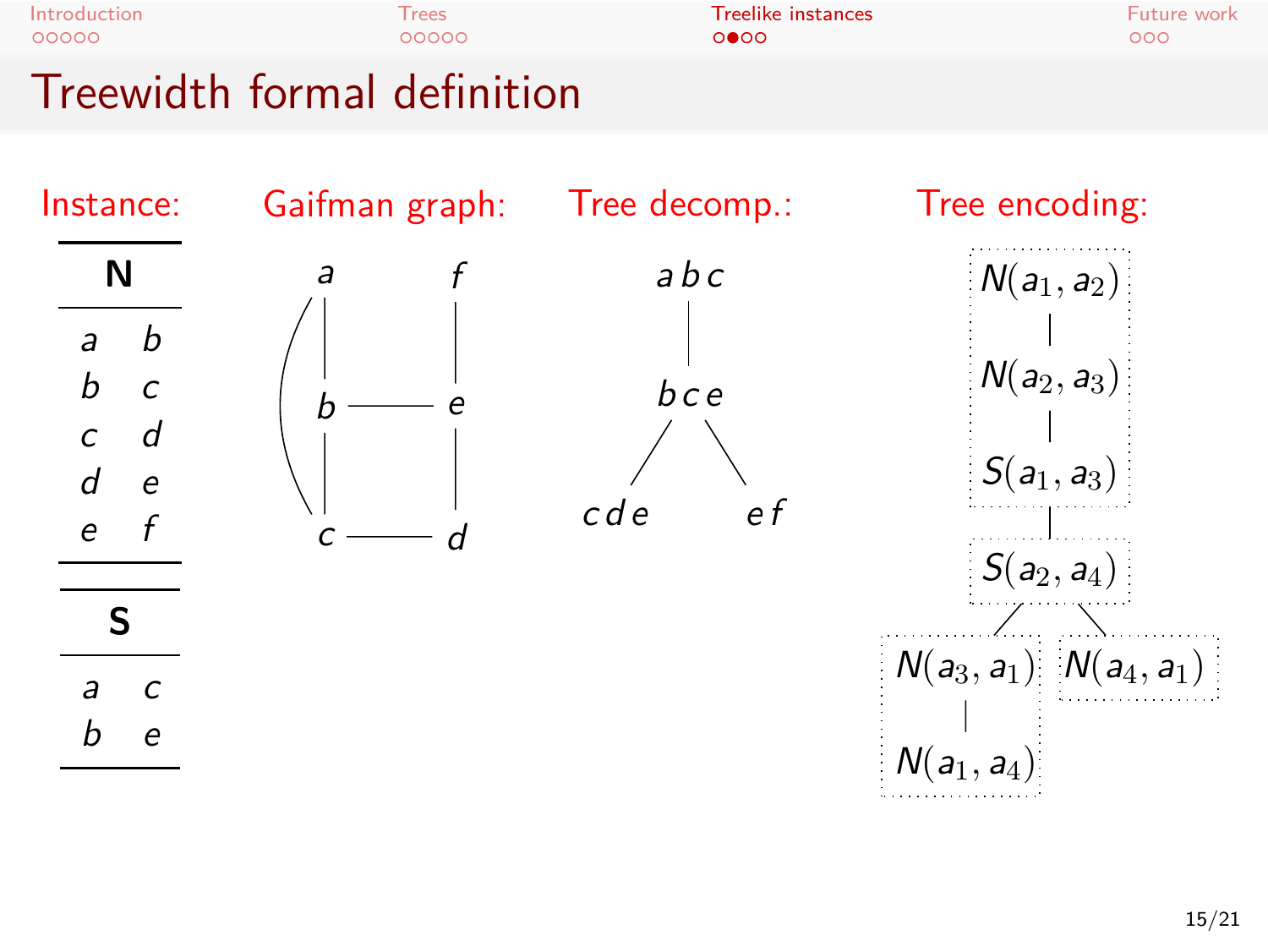

*→* Treelike: constant bound on the maximal bag size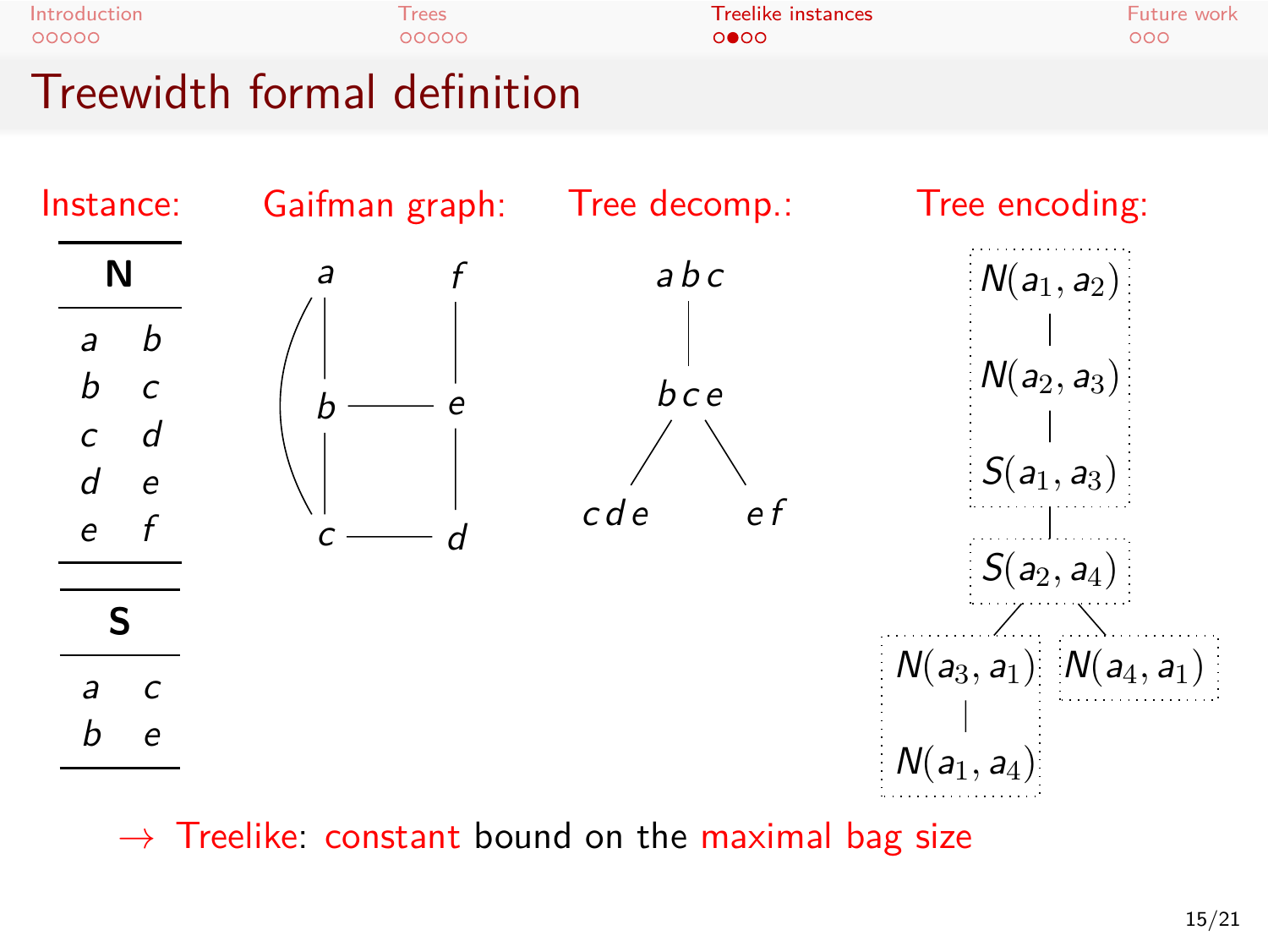

# Theorem

*For any fixed MSO query*  $q$  *and bound*  $k \in \mathbb{N}$ , *for any input instance l* of *treewidth*  $\leq k$ , *we can compute in linear time a provenance circuit of q on I.*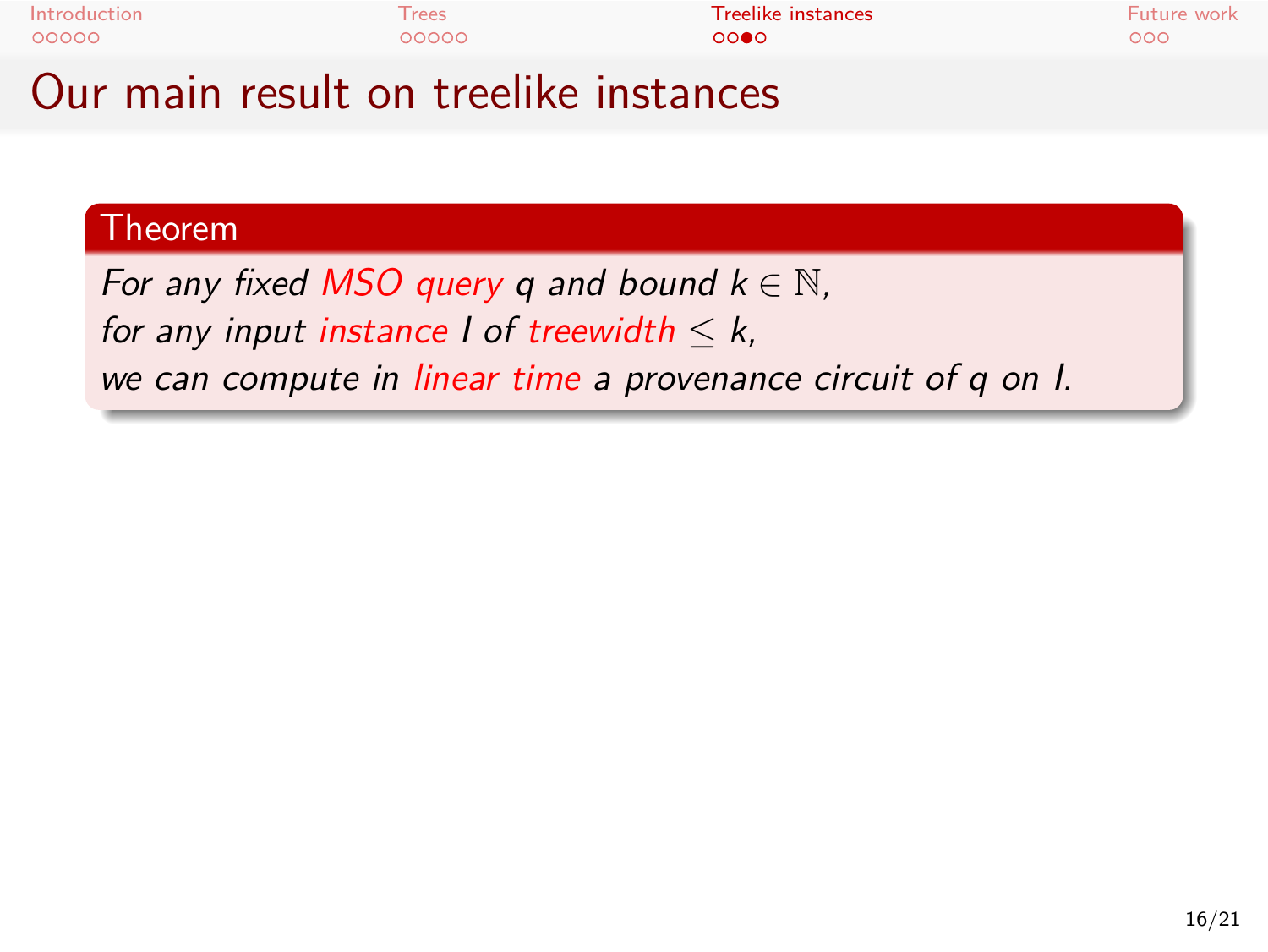

#### Theorem

*For any fixed MSO query*  $q$  and bound  $k \in \mathbb{N}$ , *for any input instance I of treewidth*  $\leq k$ , *we can compute in linear time a provenance circuit of q on I.*

#### *→* Key ideas:

- Compute tree decomposition and tree encoding in linear time
- Compile *q* to an automaton on encodings [Flum et al., 2002]
- Use the previous construction
- *→* Possible subinstances are possible valuations of the encoding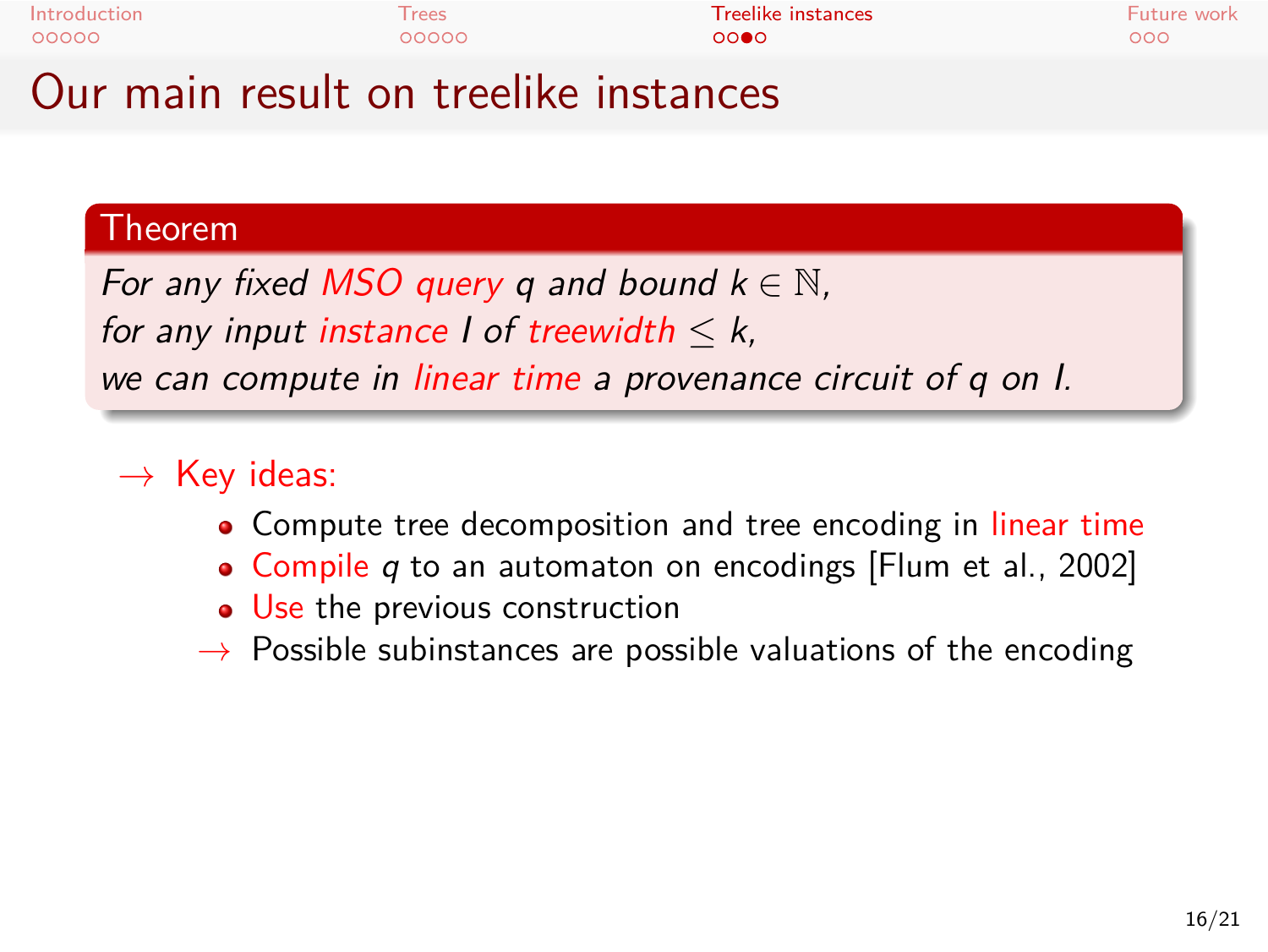

#### Theorem

*For any fixed MSO query*  $q$  and bound  $k \in \mathbb{N}$ , *for any input instance I of treewidth*  $\leq k$ , *we can compute in linear time a provenance circuit of q on I.*

#### *→* Key ideas:

- Compute tree decomposition and tree encoding in linear time
- Compile *q* to an automaton on encodings [Flum et al., 2002]
- Use the previous construction
- *→* Possible subinstances are possible valuations of the encoding

#### **Corollary**

*MSO queries have linear data complexity on treelike TID instances.*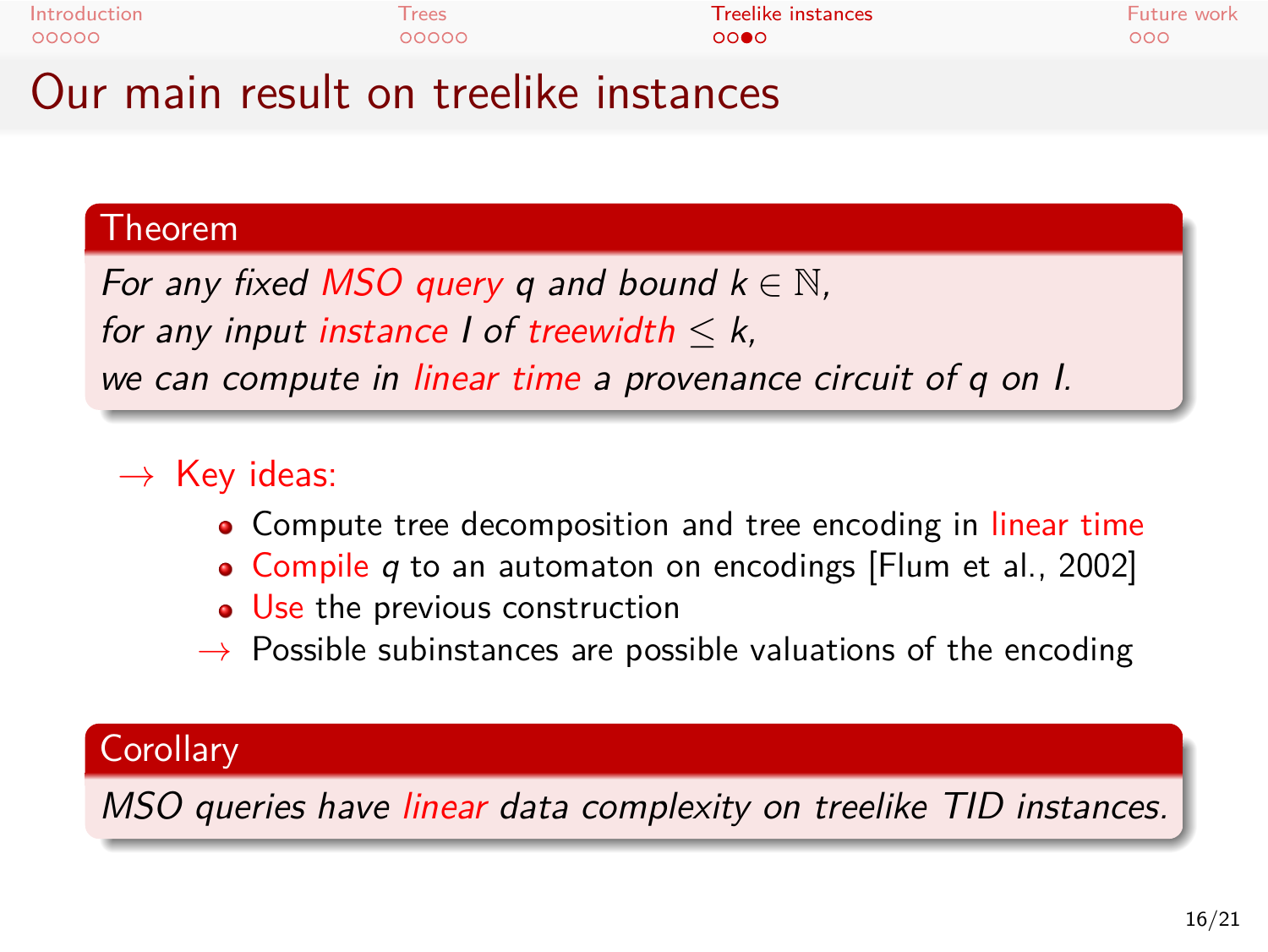

- Support other models with dependencies between facts:
	- Block-independent disjoint (BID): mutually exclusive facts
	- pc-tables: events and Boolean annotations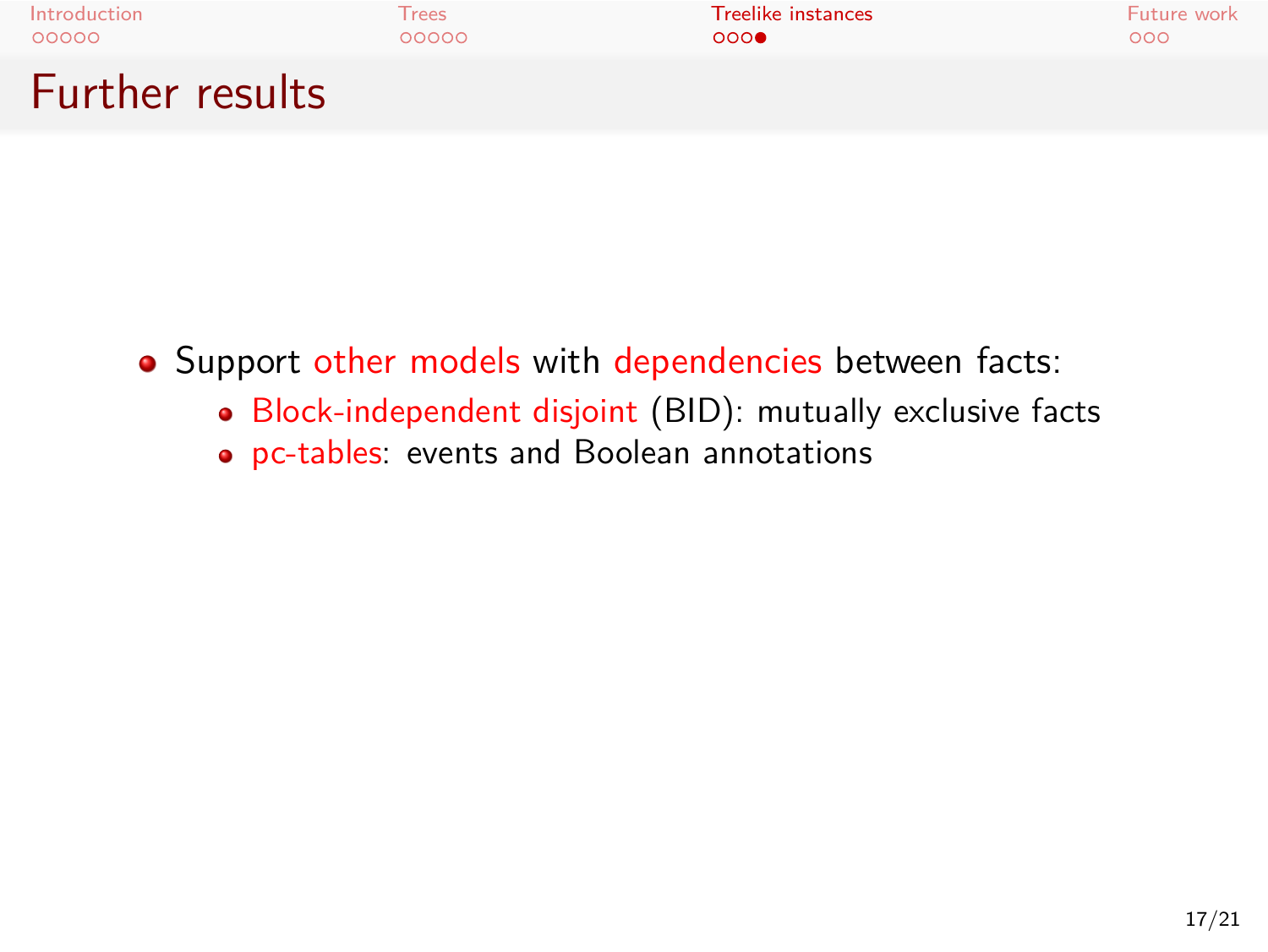| Introduction    | Trees | <b>Treelike instances</b> | Future work |
|-----------------|-------|---------------------------|-------------|
| 00000           | 00000 | 000                       | 000         |
| Further results |       |                           |             |

- Support other models with dependencies between facts:
	- Block-independent disjoint (BID): mutually exclusive facts
	- pc-tables: events and Boolean annotations
- Support other tasks:
	- Counting query results encodes to probabilistic evaluation
	- General connection to semiring provenance [Green et al., 2007]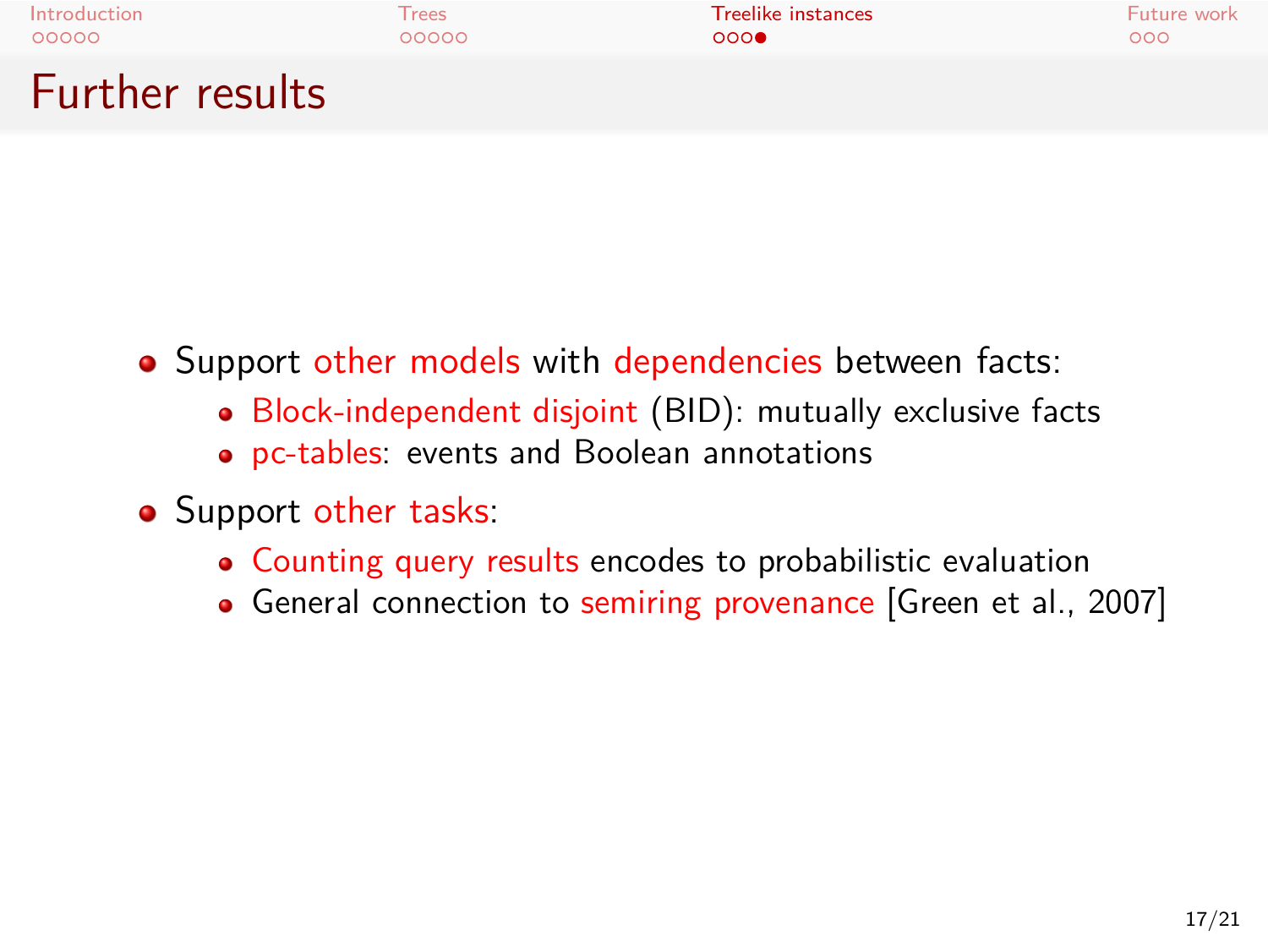



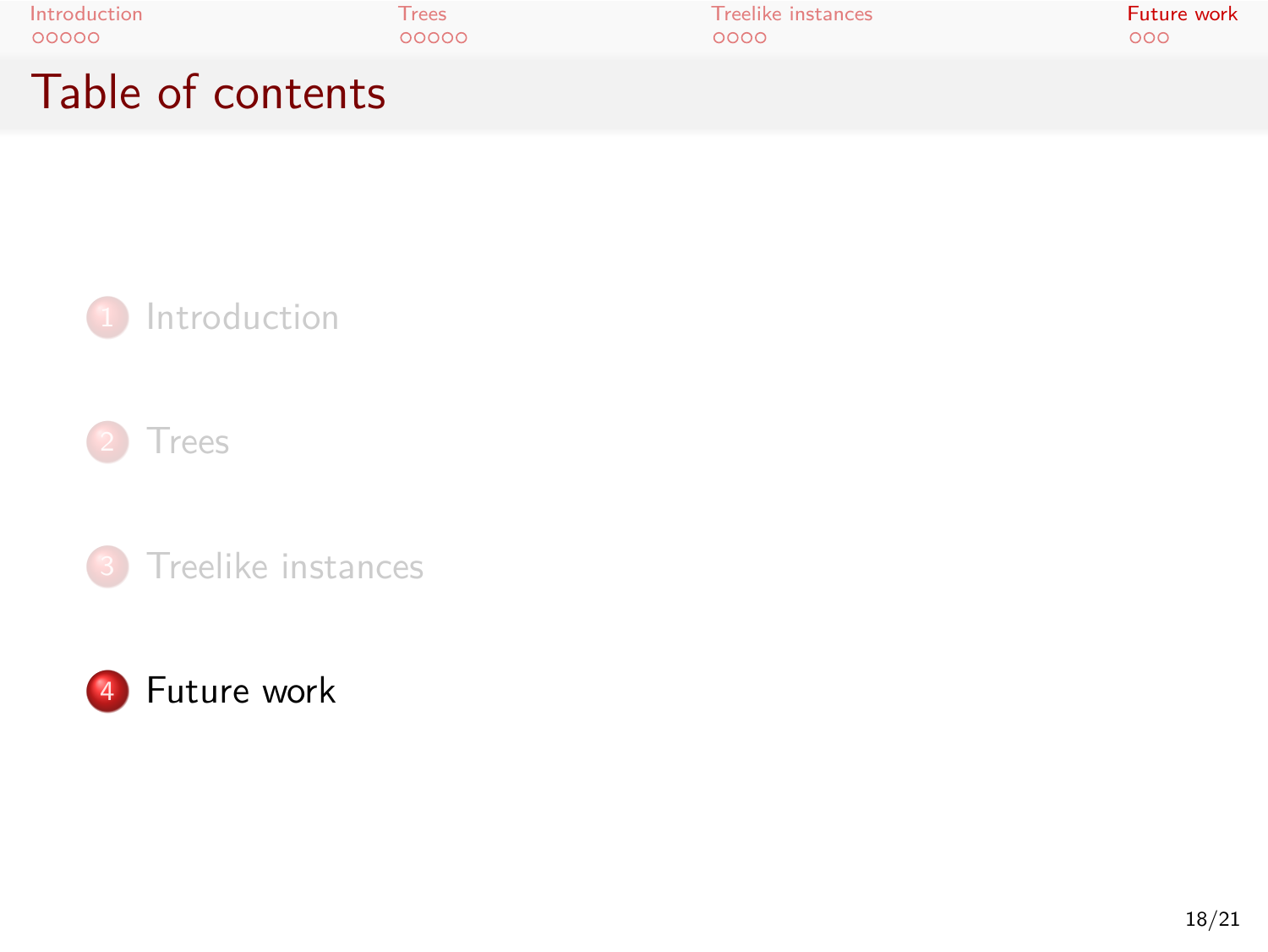| Introduction                        | <b>Trees</b> | Treelike instances | Future work  |
|-------------------------------------|--------------|--------------------|--------------|
| 00000                               | 00000        | റററെ               | $\bullet$ 00 |
| Extending the provenance connection |              |                    |              |

#### Negation:

- Semiring provenance usually defined for positive queries
- Yet our provenance circuits work fine with negation
- *→* Relate this to provenance for queries with negation?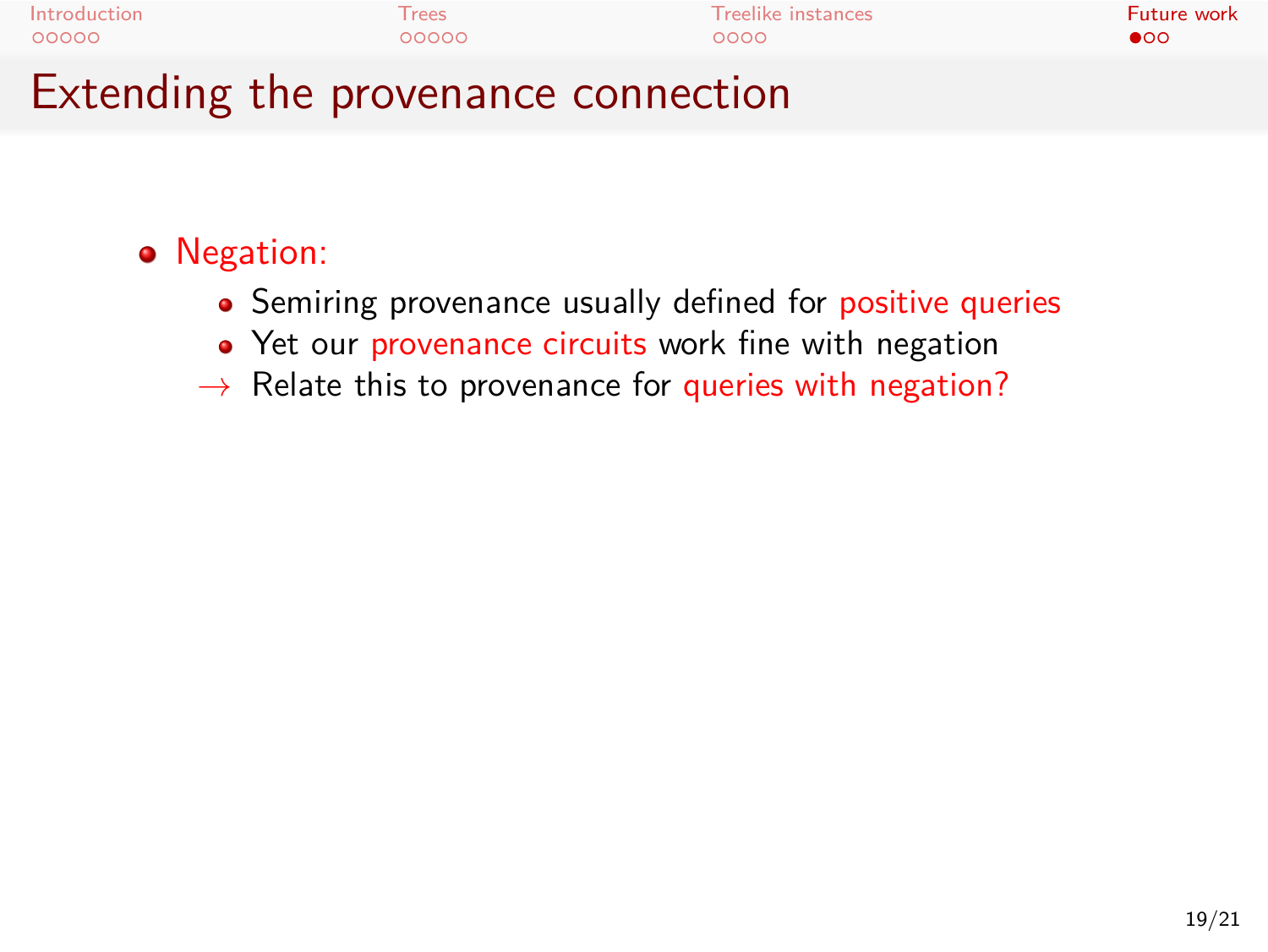| Introduction | <b>Trees</b> | Treelike instances | Future work  |
|--------------|--------------|--------------------|--------------|
| 00000        | 00000        | 0000               | $\bullet$ 00 |
| - -          |              |                    |              |

#### Extending the provenance connection

- Negation:
	- Semiring provenance usually defined for positive queries
	- Yet our provenance circuits work fine with negation
	- *→* Relate this to provenance for queries with negation?
- **•** Multiplicities:
	- $\bullet$  Our works connects to the universal semiring  $\mathbb{N}[X]...$
	- ... but only for UCQs, not arbitrary MSO
	- Missing: notion of multiplicity for MSO (multisets?)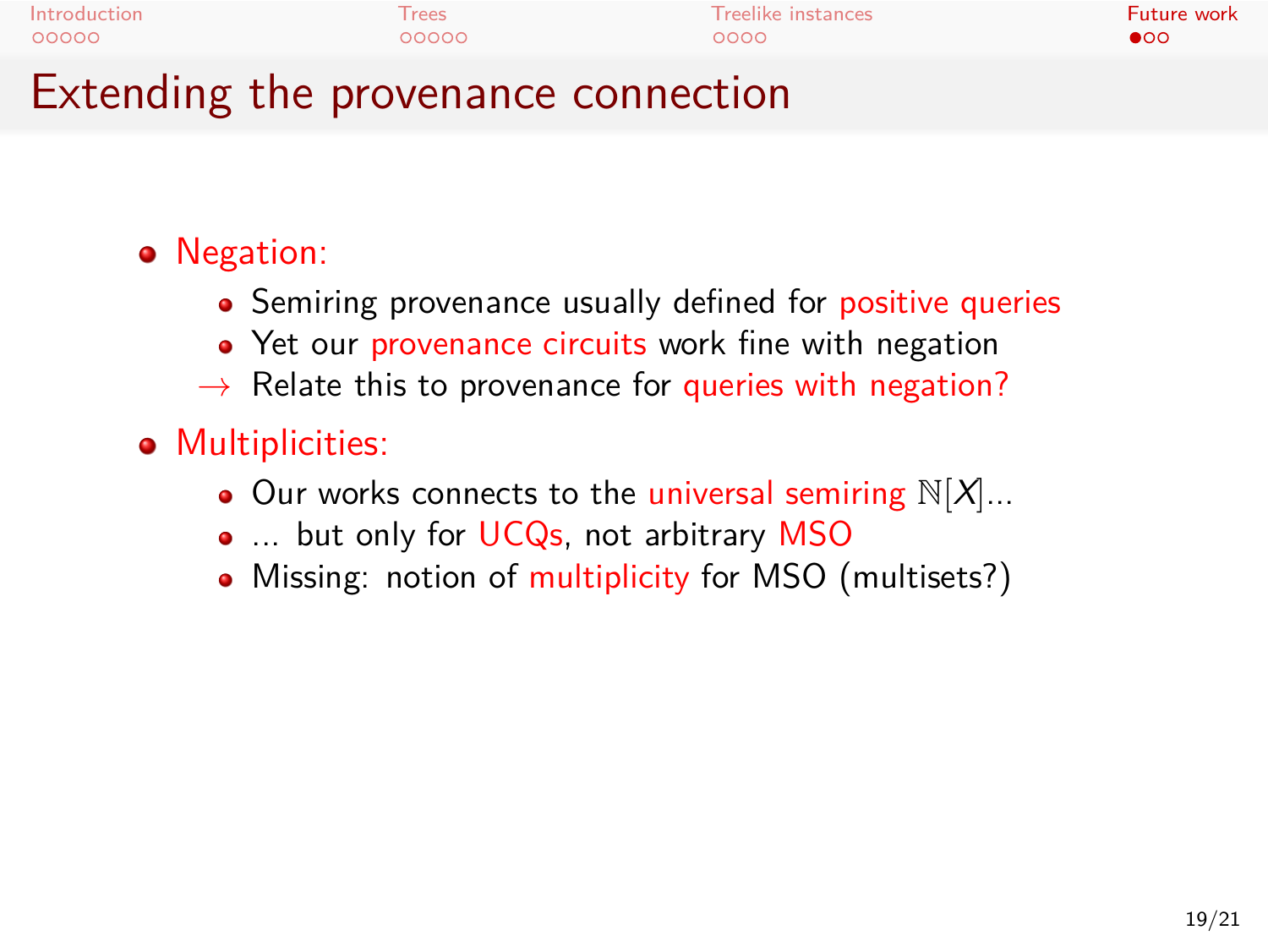| Introduction | <b>Trees</b> | Treelike instances | Future work |
|--------------|--------------|--------------------|-------------|
| 00000        | 00000        | 0000               | $\bullet$   |
|              |              |                    |             |

## Extending the provenance connection

- Negation:
	- Semiring provenance usually defined for positive queries
	- Yet our provenance circuits work fine with negation
	- *→* Relate this to provenance for queries with negation?
- Multiplicities:
	- $\bullet$  Our works connects to the universal semiring  $\mathbb{N}[X]...$
	- ... but only for UCQs, not arbitrary MSO
	- Missing: notion of multiplicity for MSO (multisets?)
- **•** Structural restrictions:
	- Are real-world instances tree-like?
	- Are there other possible restrictions?
	- Experiments?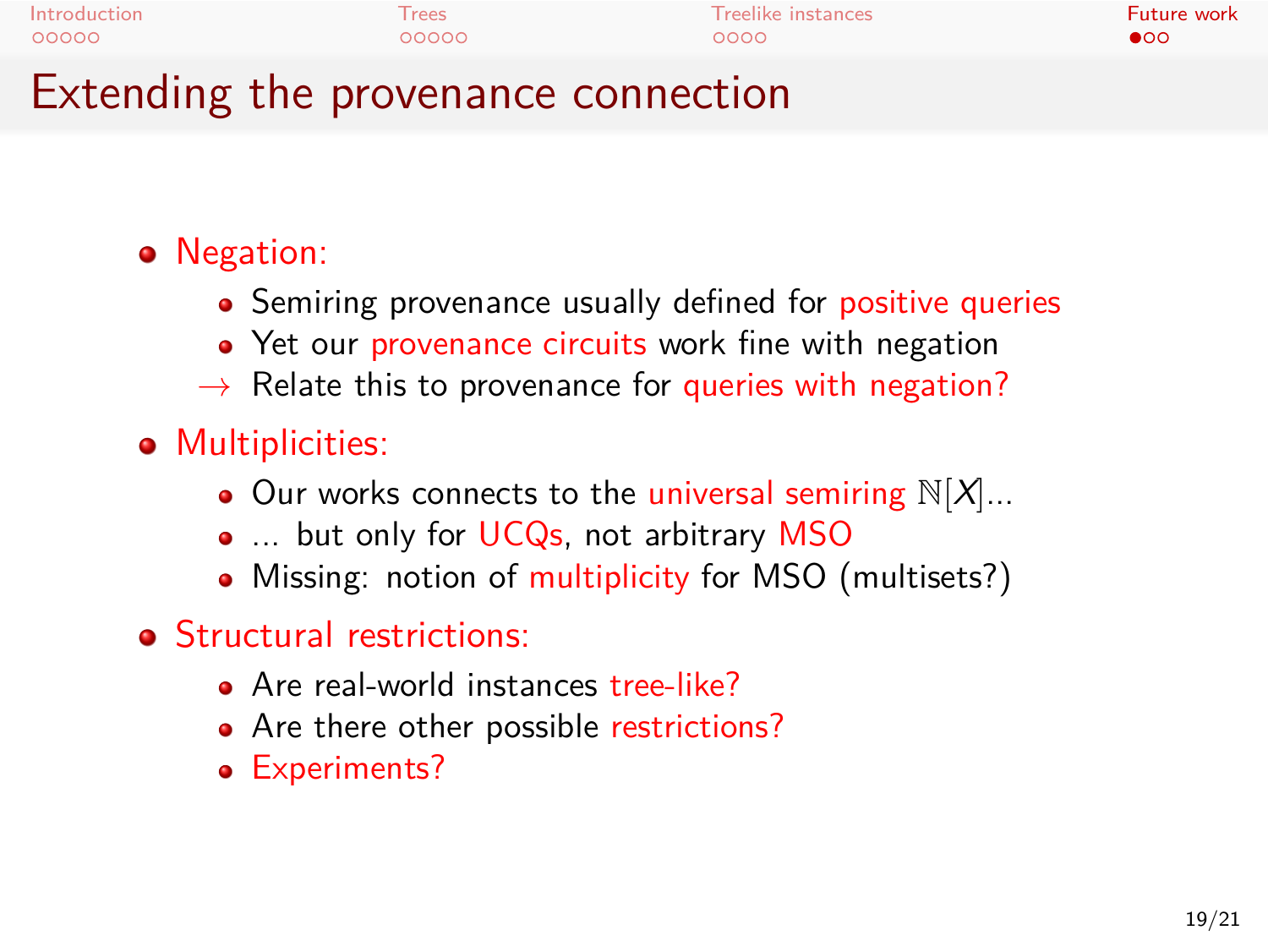

- Compiling to automata has high combined complexity
- *→* Investigate Monadic Datalog approaches [Gottlob et al., 2010]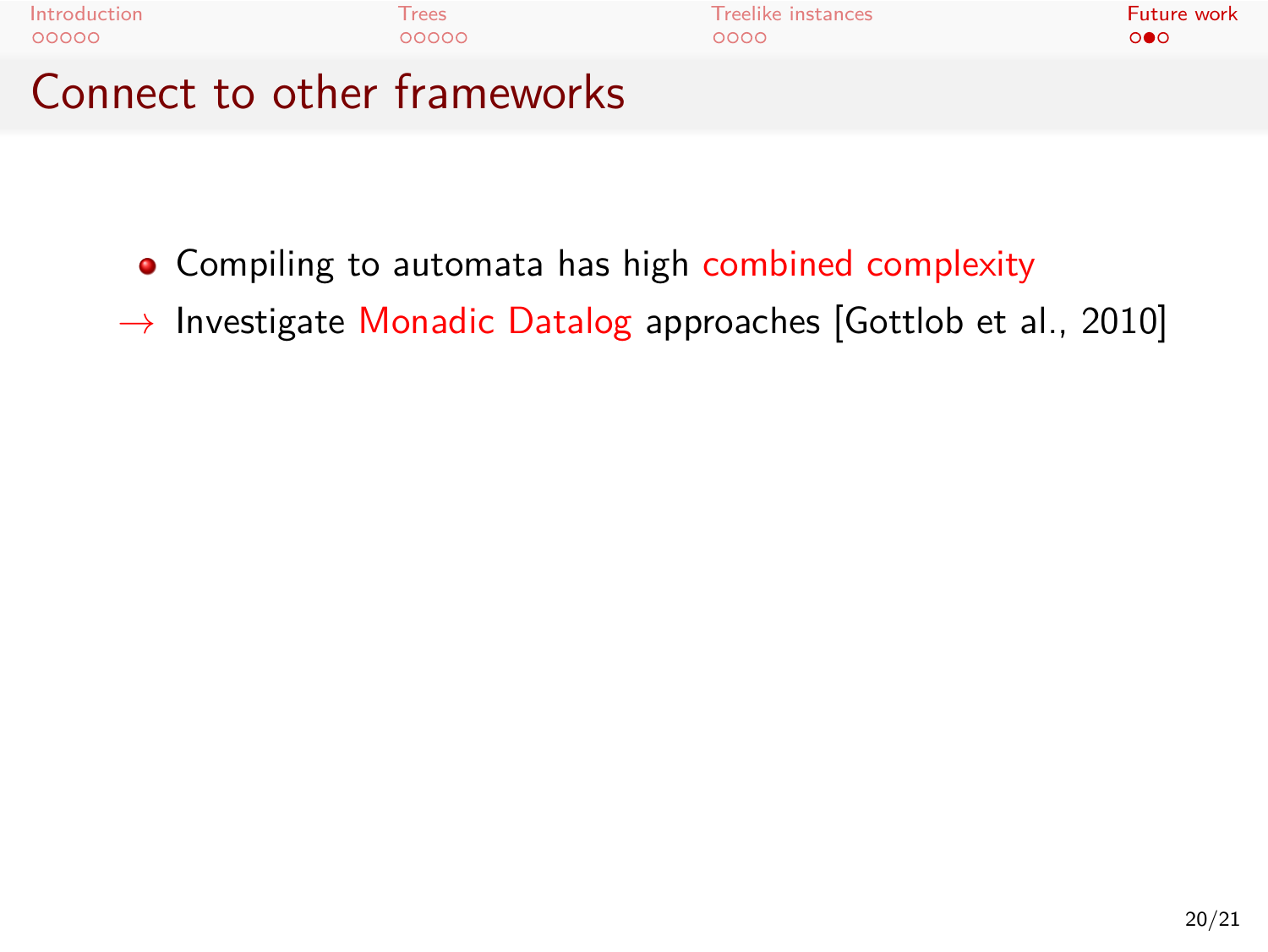

- Compiling to automata has high combined complexity
- *→* Investigate Monadic Datalog approaches [Gottlob et al., 2010]
- Uncertainty on facts not values
- *→* Connect to work on nulls [Libkin, 2014]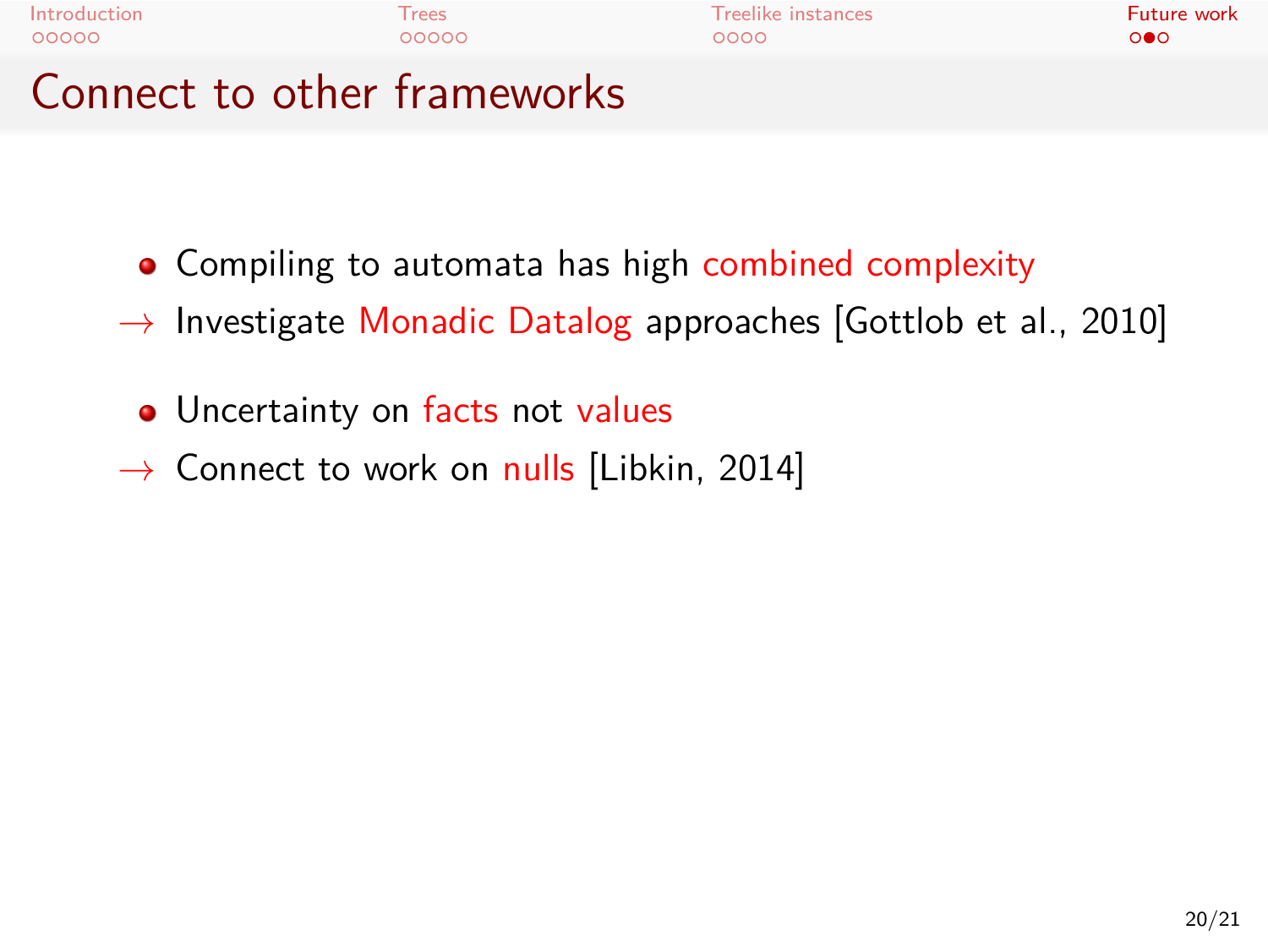

- Compiling to automata has high combined complexity
- *→* Investigate Monadic Datalog approaches [Gottlob et al., 2010]
- Uncertainty on facts not values
- *→* Connect to work on nulls [Libkin, 2014]
- What about reasoning on uncertain data and its implications?
- *→* Connect to tractable languages (e.g., guarded Datalog)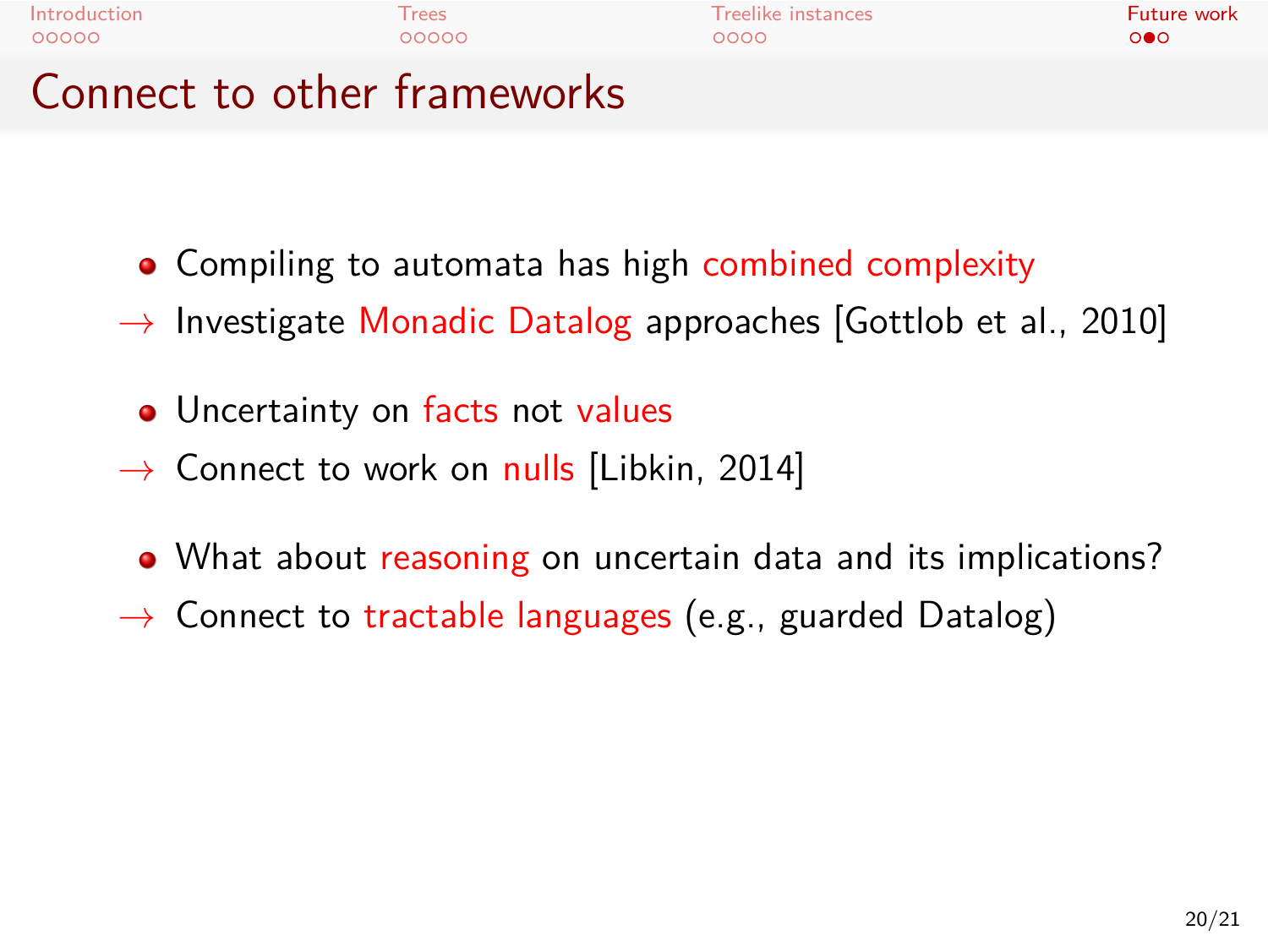| Introduction                | <b>Trees</b> | Treelike instances | Future work |
|-----------------------------|--------------|--------------------|-------------|
| 00000                       | 00000        | റററെ               | റ∙െ         |
| Connect to other frameworks |              |                    |             |

- - Compiling to automata has high combined complexity
	- *→* Investigate Monadic Datalog approaches [Gottlob et al., 2010]
	- Uncertainty on facts not values
	- *→* Connect to work on nulls [Libkin, 2014]
	- What about reasoning on uncertain data and its implications?
	- *→* Connect to tractable languages (e.g., guarded Datalog)
	- What about incorporating new evidence?
	- *→* Connect to work on conditioning [Tang et al., 2012]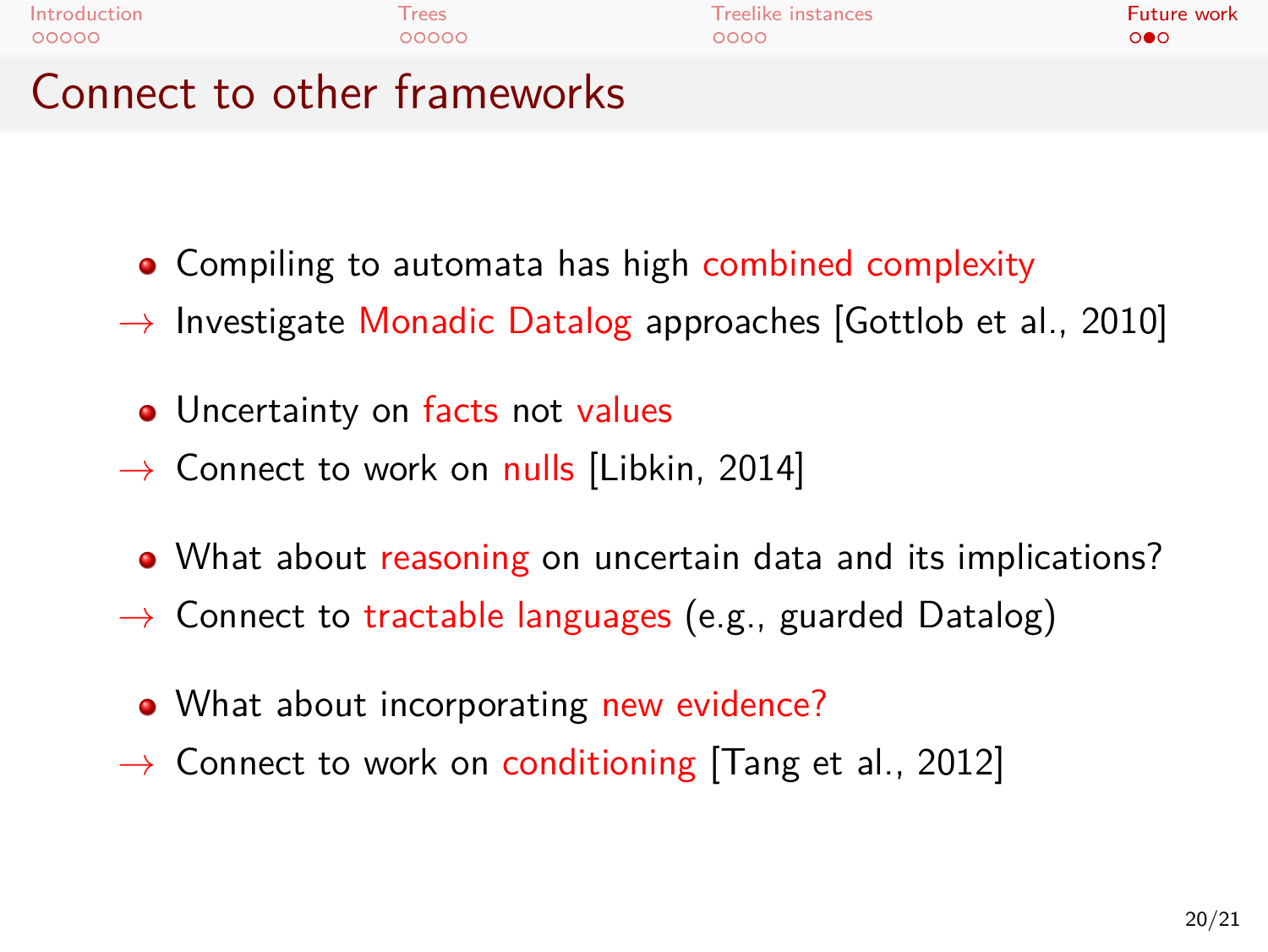

- Open-world query answering (with Michael Benedikt)
	- Certainty of a Boolean CQ when completing under constraints
	- Which constraint languages are decidable?
	- What is the impact of assuming finiteness?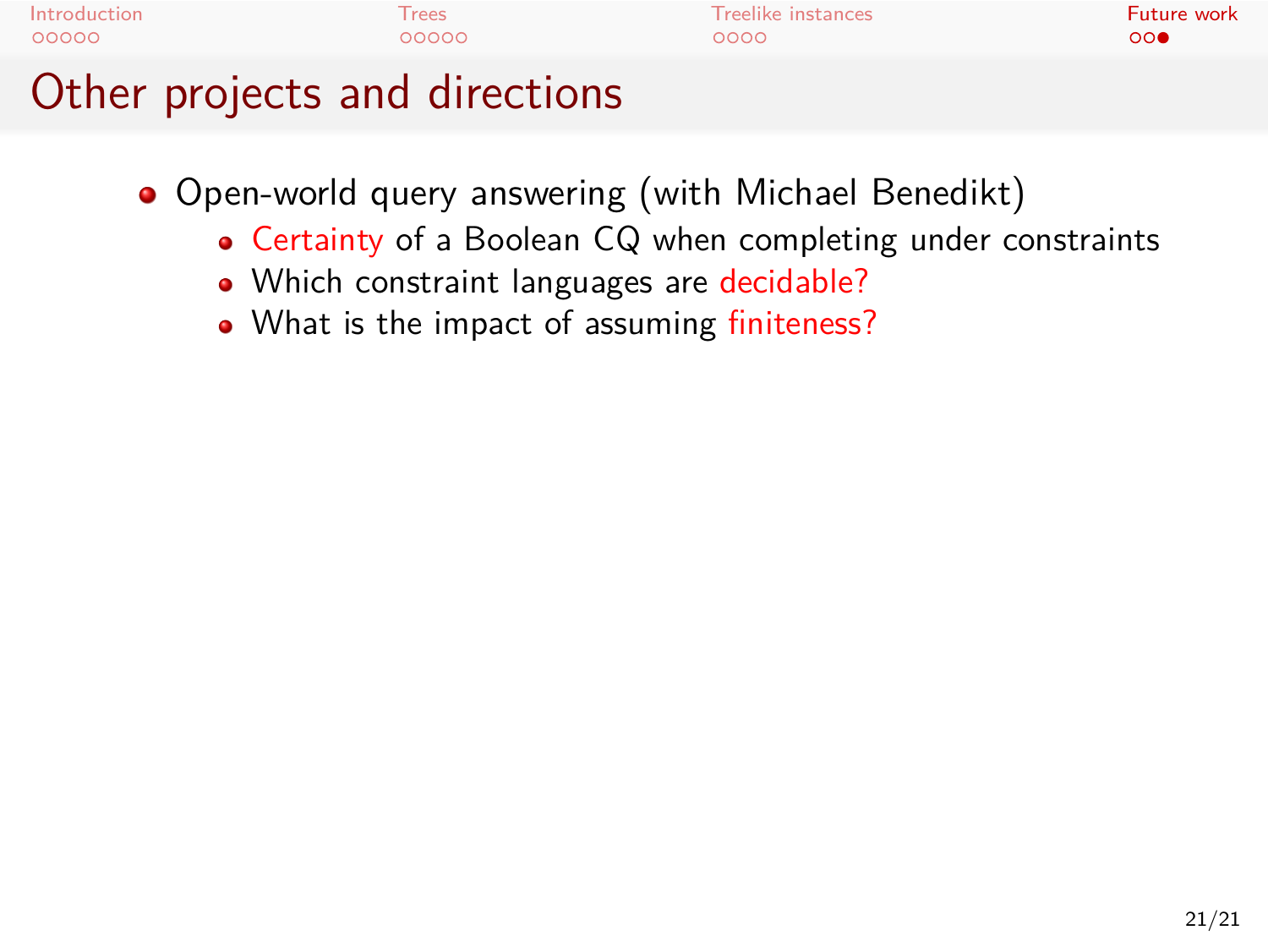| Introduction<br>Future work<br>Treelike instances<br><b>Trees</b><br>00000<br>00000<br>0000<br>$\circ\bullet$ | المعاقبه ويتألف المعامل ويتمايز ويتعارض والتكر |  |  |
|---------------------------------------------------------------------------------------------------------------|------------------------------------------------|--|--|
|                                                                                                               |                                                |  |  |

#### Other projects and directions

- Open-world query answering (with Michael Benedikt)
	- Certainty of a Boolean CQ when completing under constraints
	- Which constraint languages are decidable?
	- What is the impact of assuming finiteness?
- Uncertain ordered data
	- Bag semantics for the relational algebra (with M. Lamine Ba, Daniel Deutch, Pierre Senellart)
	- Interpolation schemes for partially ordered numerical values (with Yael Amsterdamer, Tova Milo, Pierre Senellart)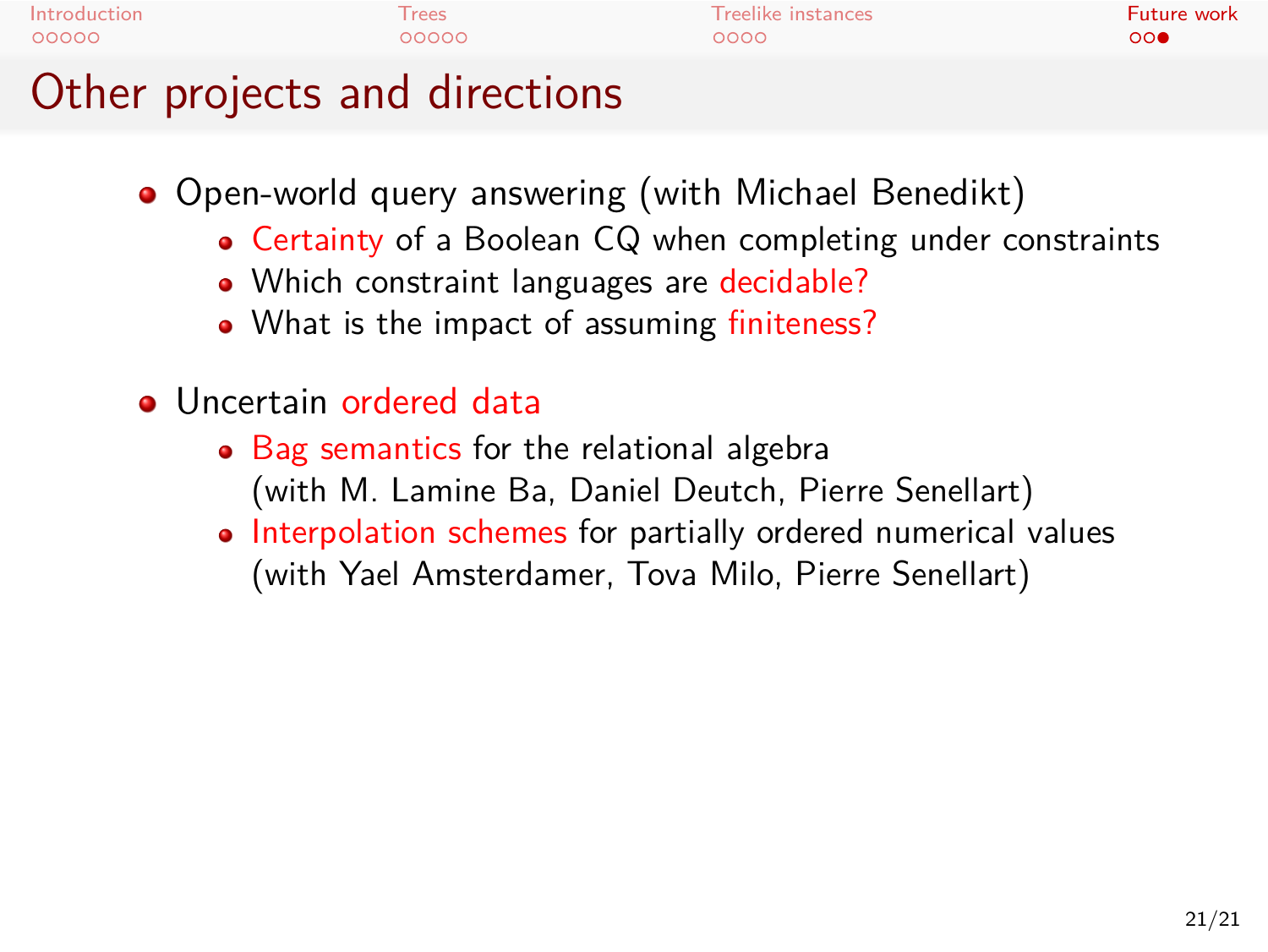|              | $\bigcap_{i=1}^{n}$ the second second second all the set of second |                    |             |
|--------------|--------------------------------------------------------------------|--------------------|-------------|
| 00000        | 00000                                                              | 0000               | 000         |
| Introduction | Trees                                                              | Treelike instances | Future work |

#### Other projects and directions

- Open-world query answering (with Michael Benedikt)
	- Certainty of a Boolean CQ when completing under constraints
	- Which constraint languages are decidable?
	- What is the impact of assuming finiteness?
- Uncertain ordered data
	- Bag semantics for the relational algebra (with M. Lamine Ba, Daniel Deutch, Pierre Senellart)
	- Interpolation schemes for partially ordered numerical values (with Yael Amsterdamer, Tova Milo, Pierre Senellart)
- Problem of instance possibility
	- On uncertain orders (labeled posets)
	- On probabilistic XML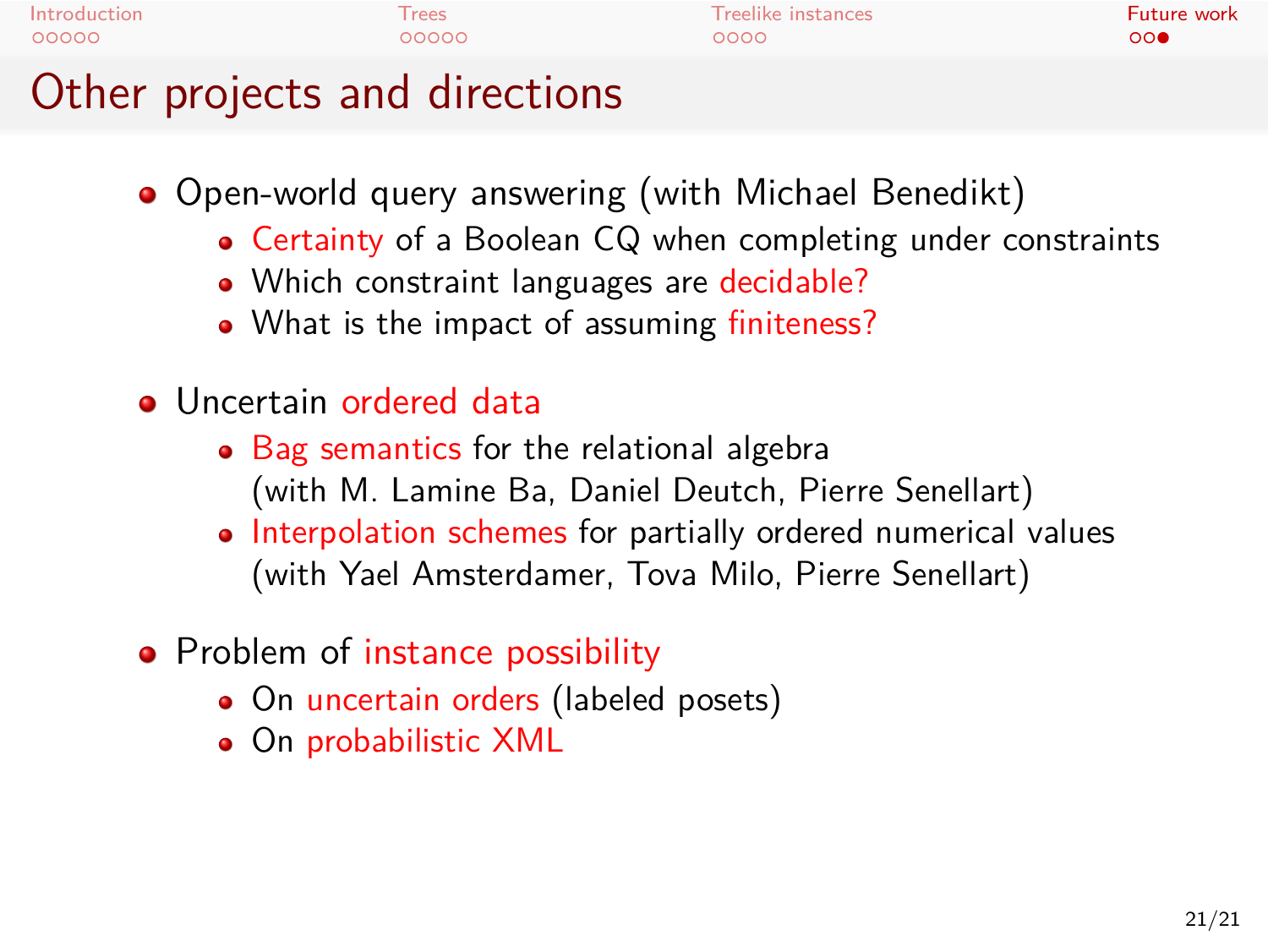|              | $\bigcap_{i=1}^{n}$ the second second second all the set of second |                    |             |
|--------------|--------------------------------------------------------------------|--------------------|-------------|
| 00000        | 00000                                                              | 0000               | 000         |
| Introduction | Trees                                                              | Treelike instances | Future work |

#### Other projects and directions

- Open-world query answering (with Michael Benedikt)
	- Certainty of a Boolean CQ when completing under constraints
	- Which constraint languages are decidable?
	- What is the impact of assuming finiteness?
- Uncertain ordered data
	- Bag semantics for the relational algebra (with M. Lamine Ba, Daniel Deutch, Pierre Senellart)
	- Interpolation schemes for partially ordered numerical values (with Yael Amsterdamer, Tova Milo, Pierre Senellart)
- Problem of instance possibility
	- On uncertain orders (labeled posets)
	- On probabilistic XML

#### Thanks for your attention!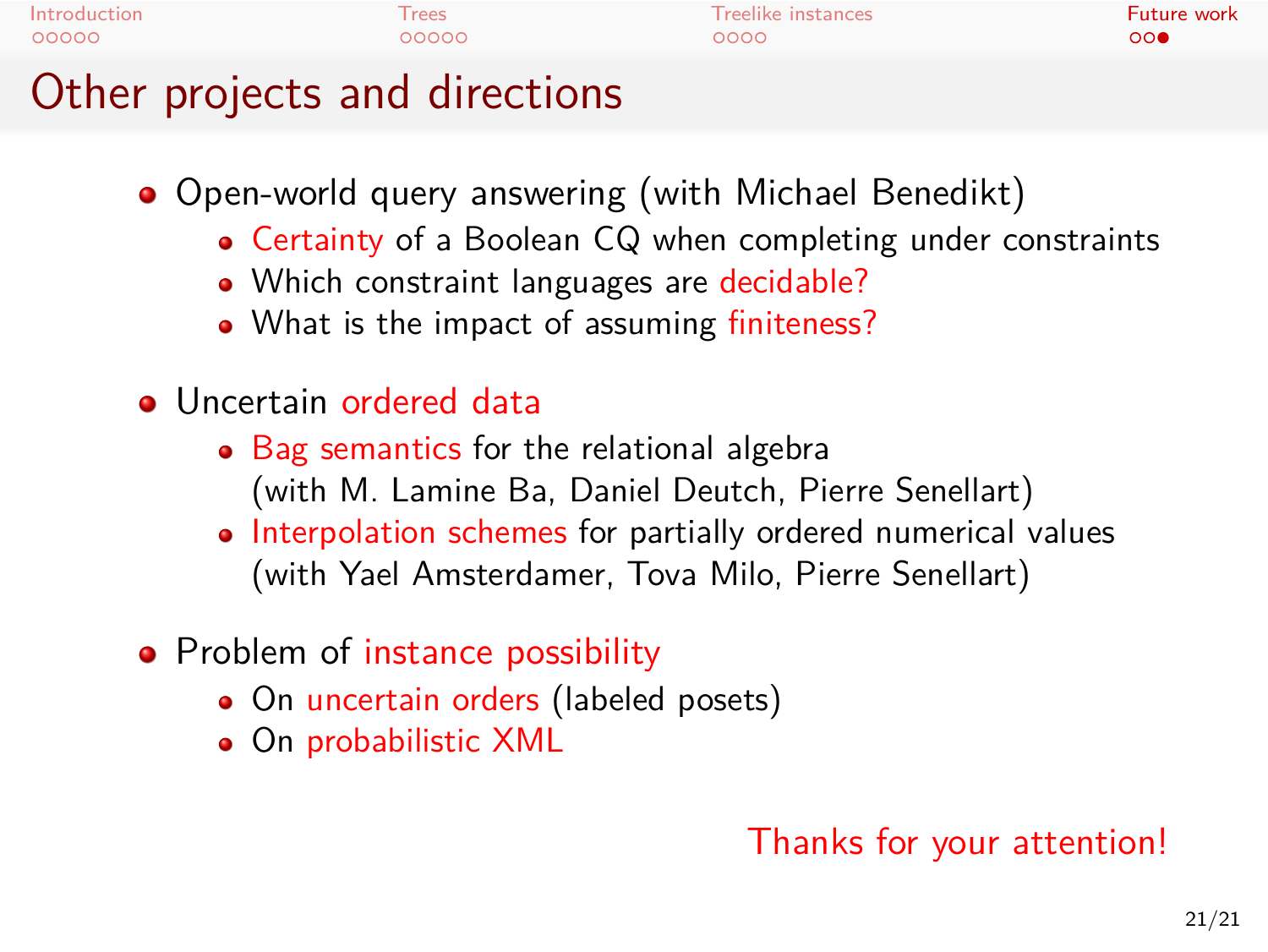#### References I

F Cohen, S., Kimelfeld, B., and Sagiv, Y. (2009). Running tree automata on probabilistic XML. In *PODS*.

**E** Courcelle, B. (1990).

The monadic second-order logic of graphs. I. Recognizable sets of finite graphs.

*Inf. Comput.*, 85(1).

量 Dalvi, N. and Suciu, D. (2007). Efficient query evaluation on probabilistic databases. *VLDBJ*, 16(4):523–544.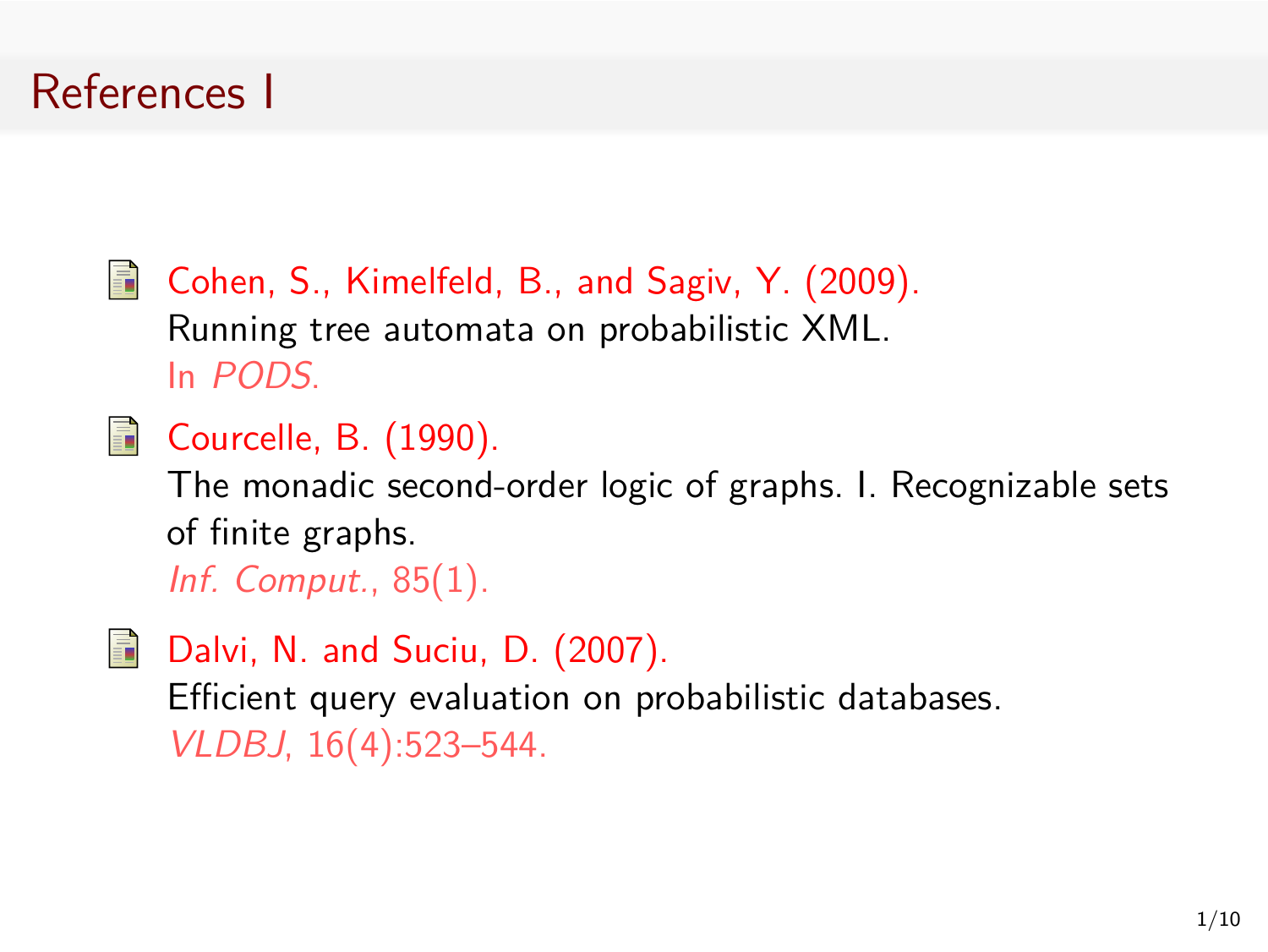#### References II

譶 Dalvi, N. and Suciu, D. (2012). The dichotomy of probabilistic inference for unions of conjunctive queries. *JACM*, 59(6):30.

**Experts** Deutch, D., Milo, T., Roy, S., and Tannen, V. (2014). Circuits for datalog provenance. In *ICDT*.

 $\Box$  Flum, J., Frick, M., and Grohe, M. (2002). Query evaluation via tree-decompositions. *JACM*, 49(6):716–752.

F. Gottlob, G., Pichler, R., and Wei, F. (2010). Monadic datalog over finite structures of bounded treewidth. *TOCL*, 12(1):3.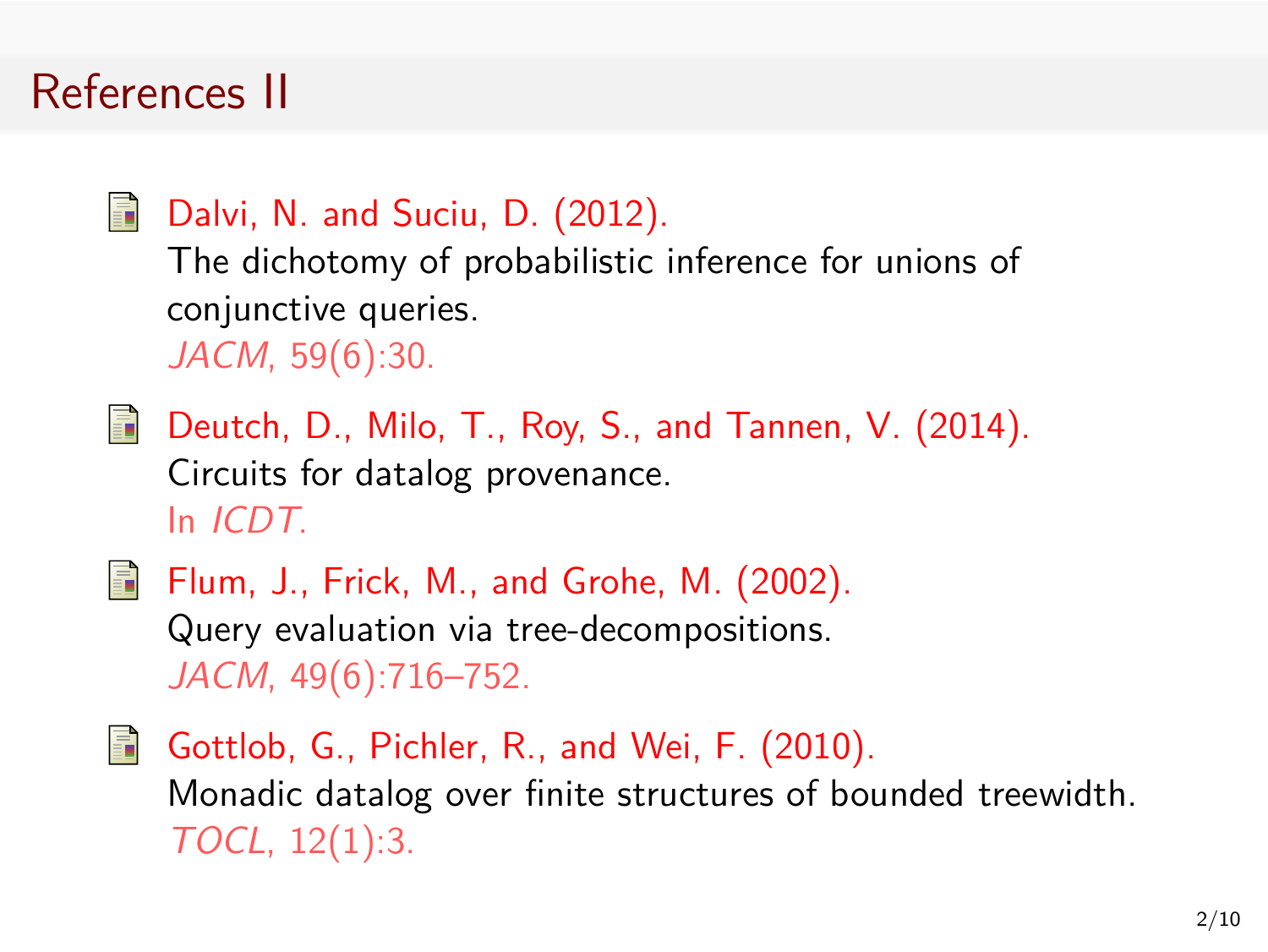### References III

譶

Green, T. J., Karvounarakis, G., and Tannen, V. (2007). Provenance semirings. In *PODS*.

**Lauritzen, S. L. and Spiegelhalter, D. J. (1988).** 

Local computations with probabilities on graphical structures and their application to expert systems.

*J. Royal Statistical Society. Series B*.

Libkin, L. (2014). 譶

Incomplete data: what went wrong, and how to fix it. In *Proc. SIGMOD*.

**Tang, R., Cheng, R., Wu, H., and Bressan, S. (2012).** A framework for conditioning uncertain relational data. In *Database and Expert Systems Applications*. Springer.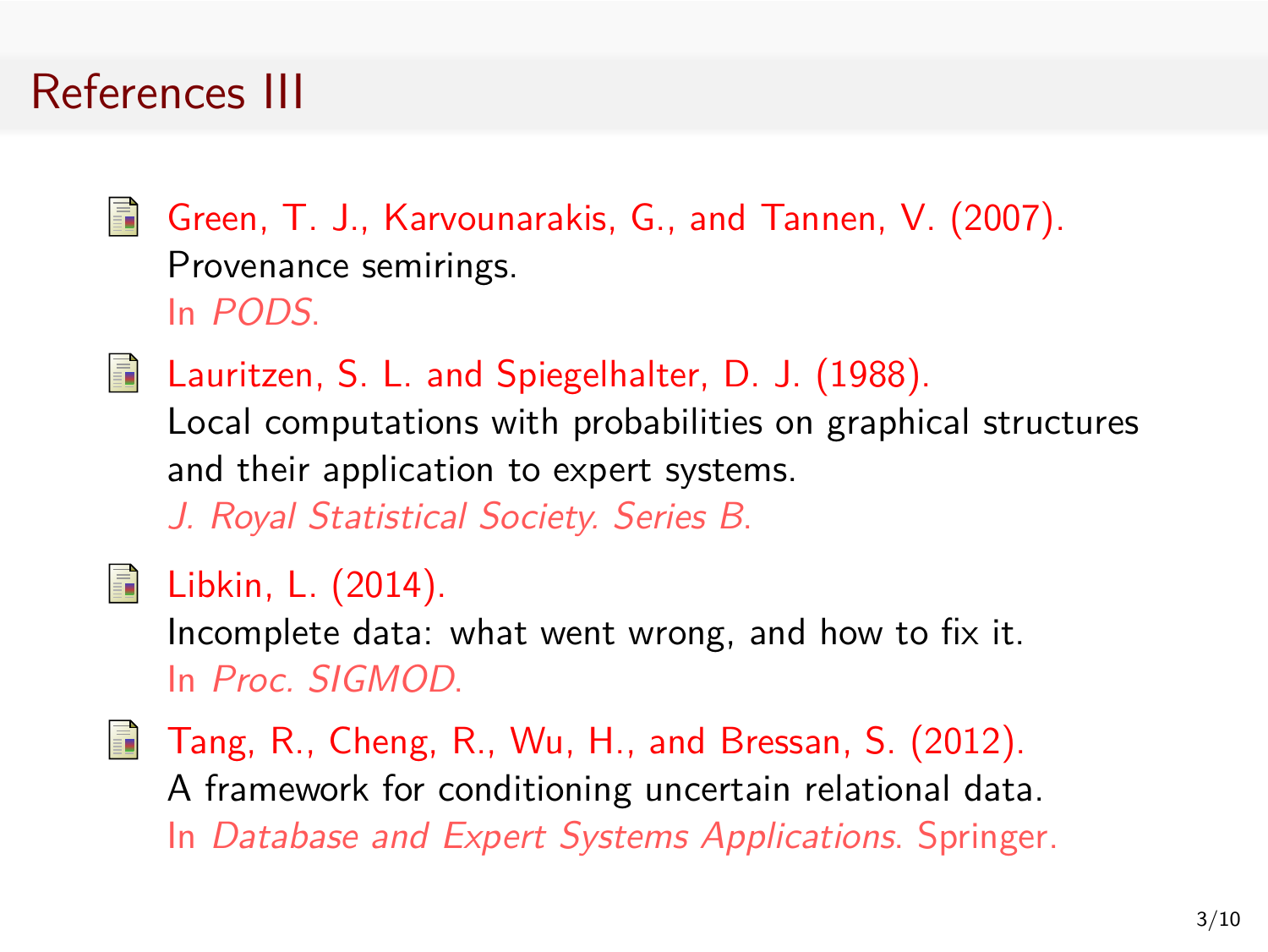### References IV



#### Thatcher, J. W. and Wright, J. B. (1968).

Generalized finite automata theory with an application to a decision problem of second-order logic.

*Mathematical systems theory*, 2(1):57–81.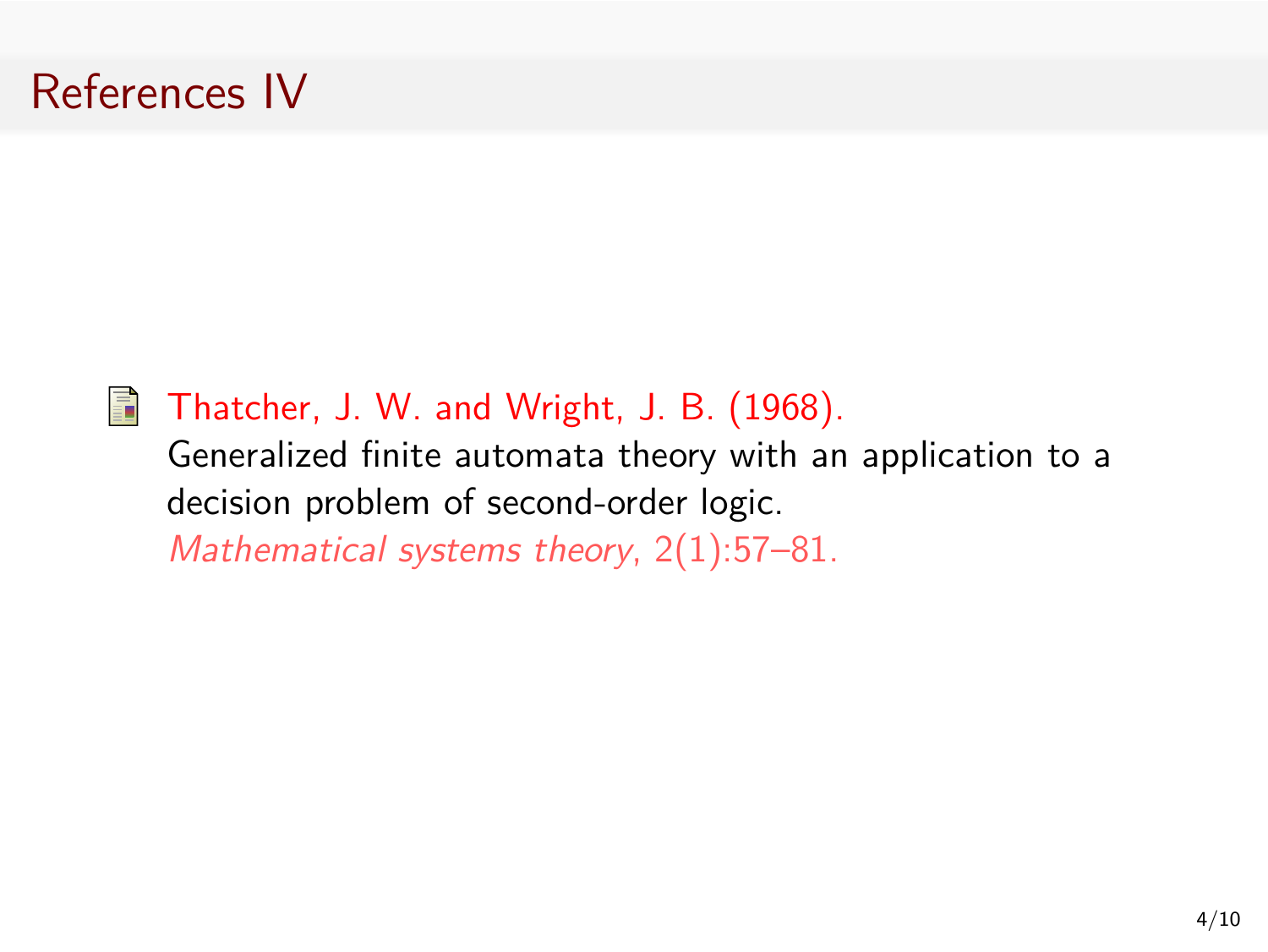# Semiring provenance [Green et al., 2007]

- Semiring (*K, ⊕, ⊗,* 0*,* 1)
	- (*K, ⊕*) commutative monoid with identity 0
	- (*K, ⊗*) commutative monoid with identity 1
	- *⊗* distributes over *⊕*
	- 0 absorptive for *⊗*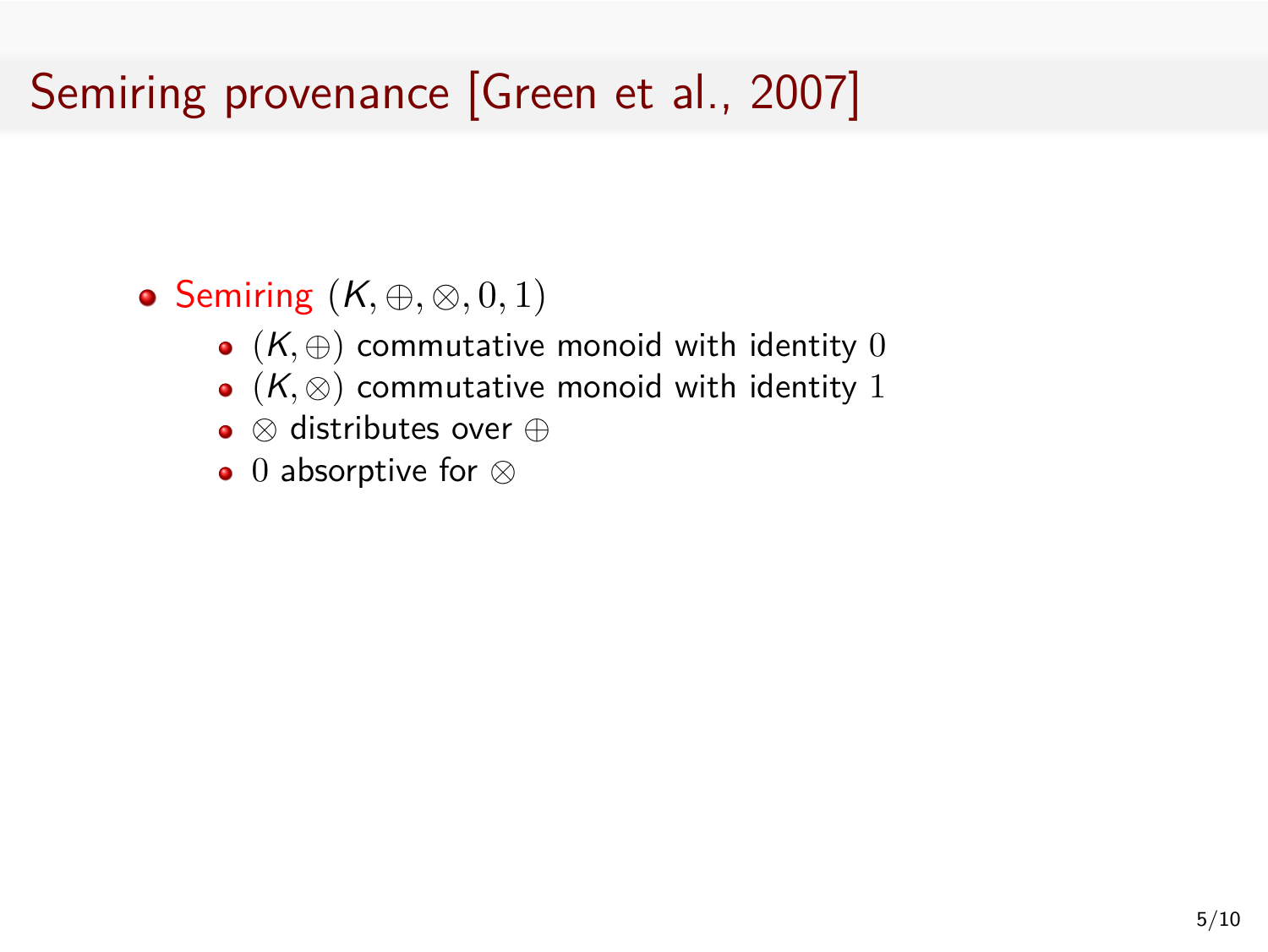# Semiring provenance [Green et al., 2007]

- Semiring (*K, ⊕, ⊗,* 0*,* 1)
	- (*K, ⊕*) commutative monoid with identity 0
	- (*K, ⊗*) commutative monoid with identity 1
	- *⊗* distributes over *⊕*
	- 0 absorptive for *⊗*
- $\bullet$  Idea: Maintain annotations on tuples while evaluating:
	- Union: annotation is the sum of union tuples
	- Select: select as usual
	- Project: annotation is the sum of projected tuples
	- Product: annotation is the product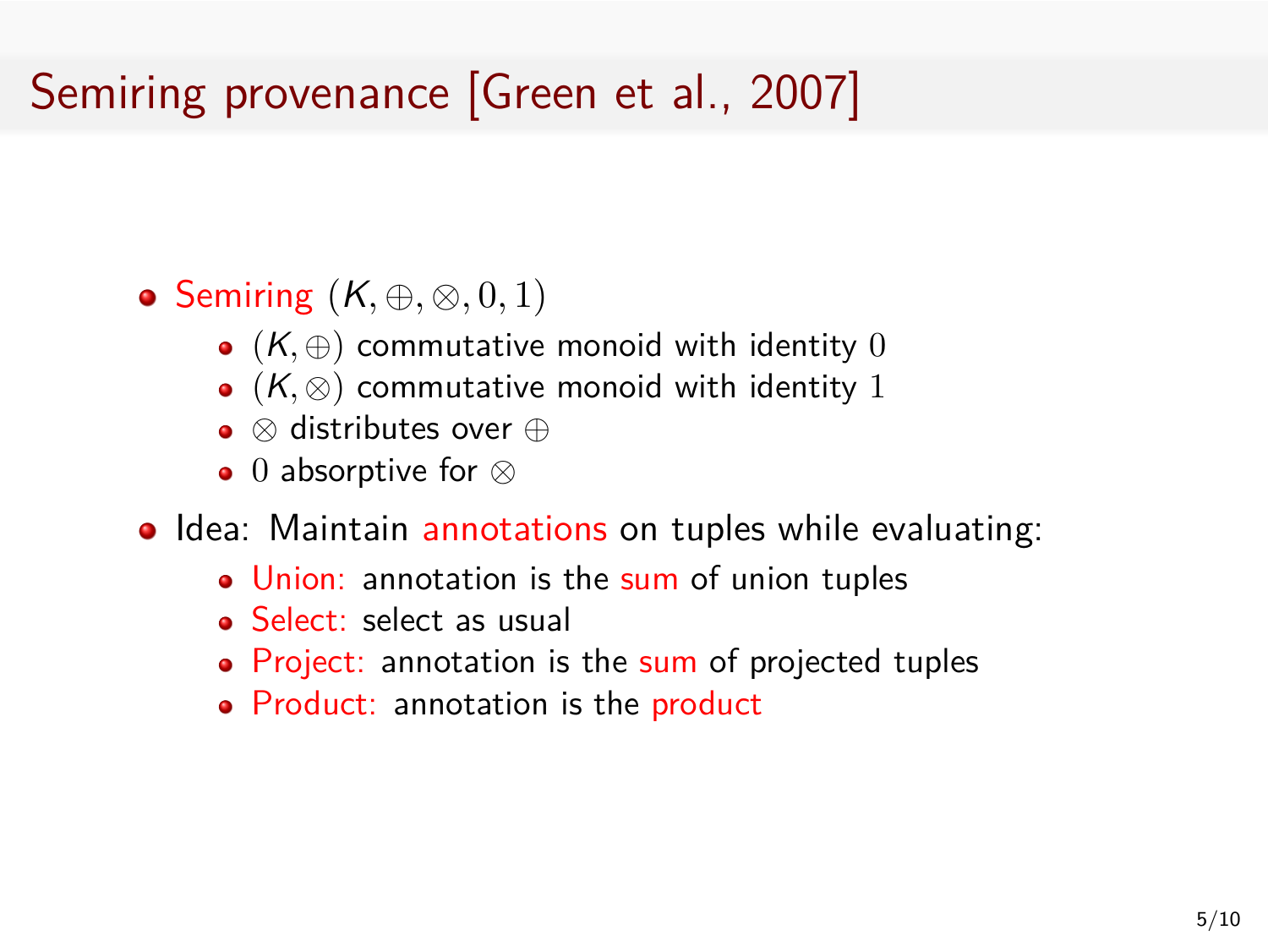

#### Tree alphabet:  $\bullet \bullet \bullet$

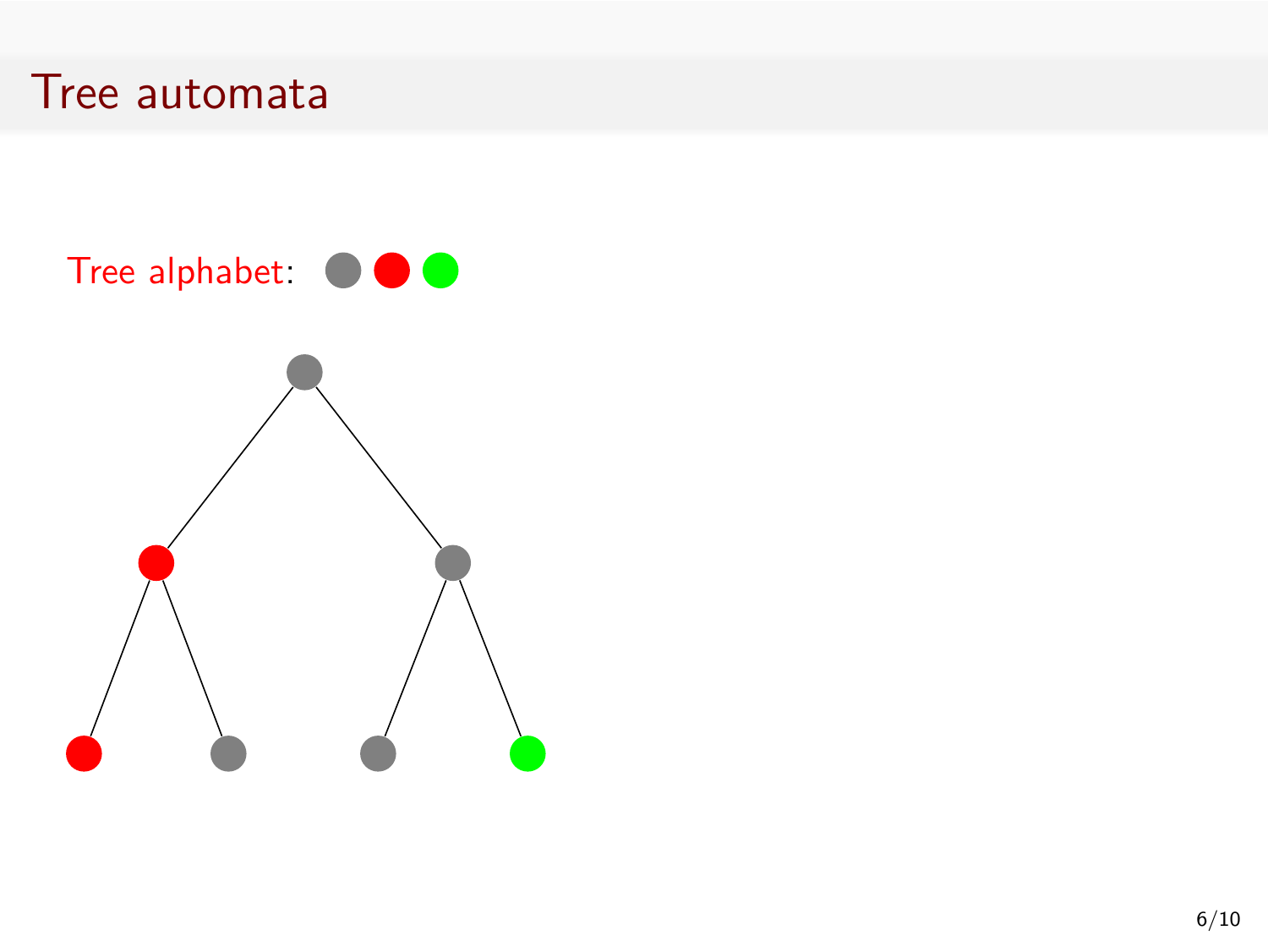

- · bNTA: bottom-up nondeterministic tree automaton
- "Is there both a red and green node?"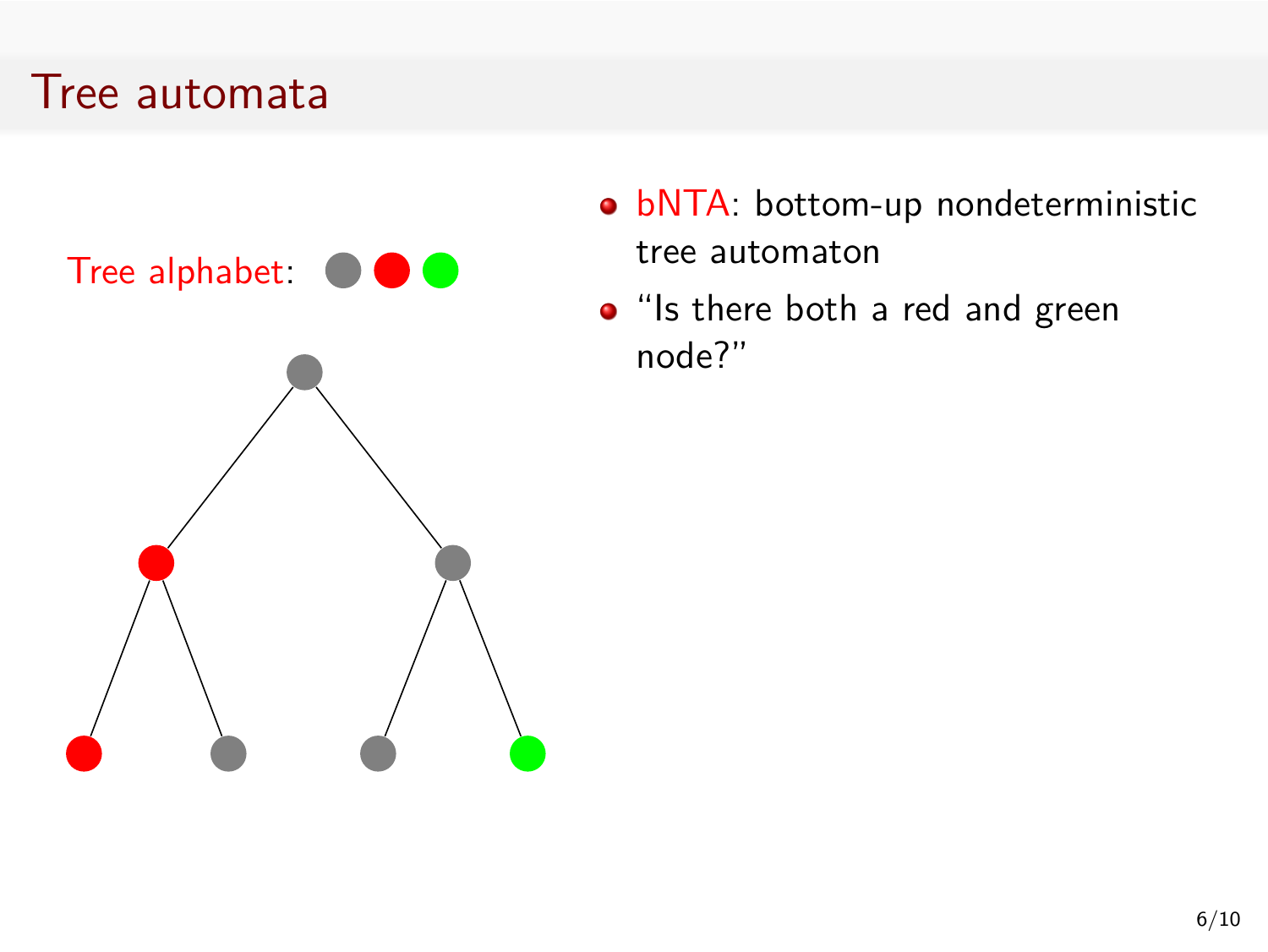

- · bNTA: bottom-up nondeterministic tree automaton
- "Is there both a red and green node?"
- States: *{⊥,G, R, ⊤}*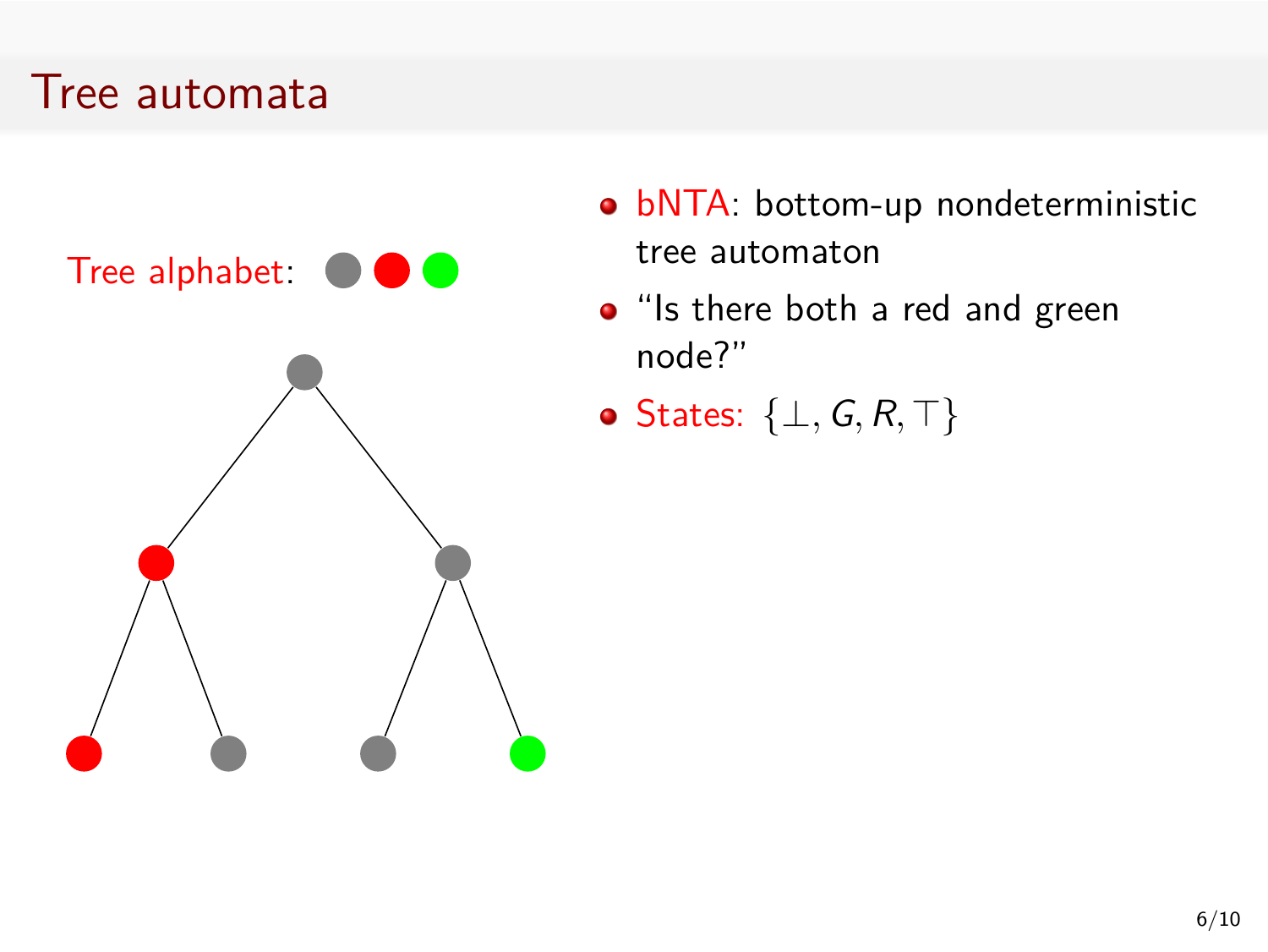

- · bNTA: bottom-up nondeterministic tree automaton
- "Is there both a red and green node?"
- States: *{⊥,G, R, ⊤}*
- Final states: *{⊤}*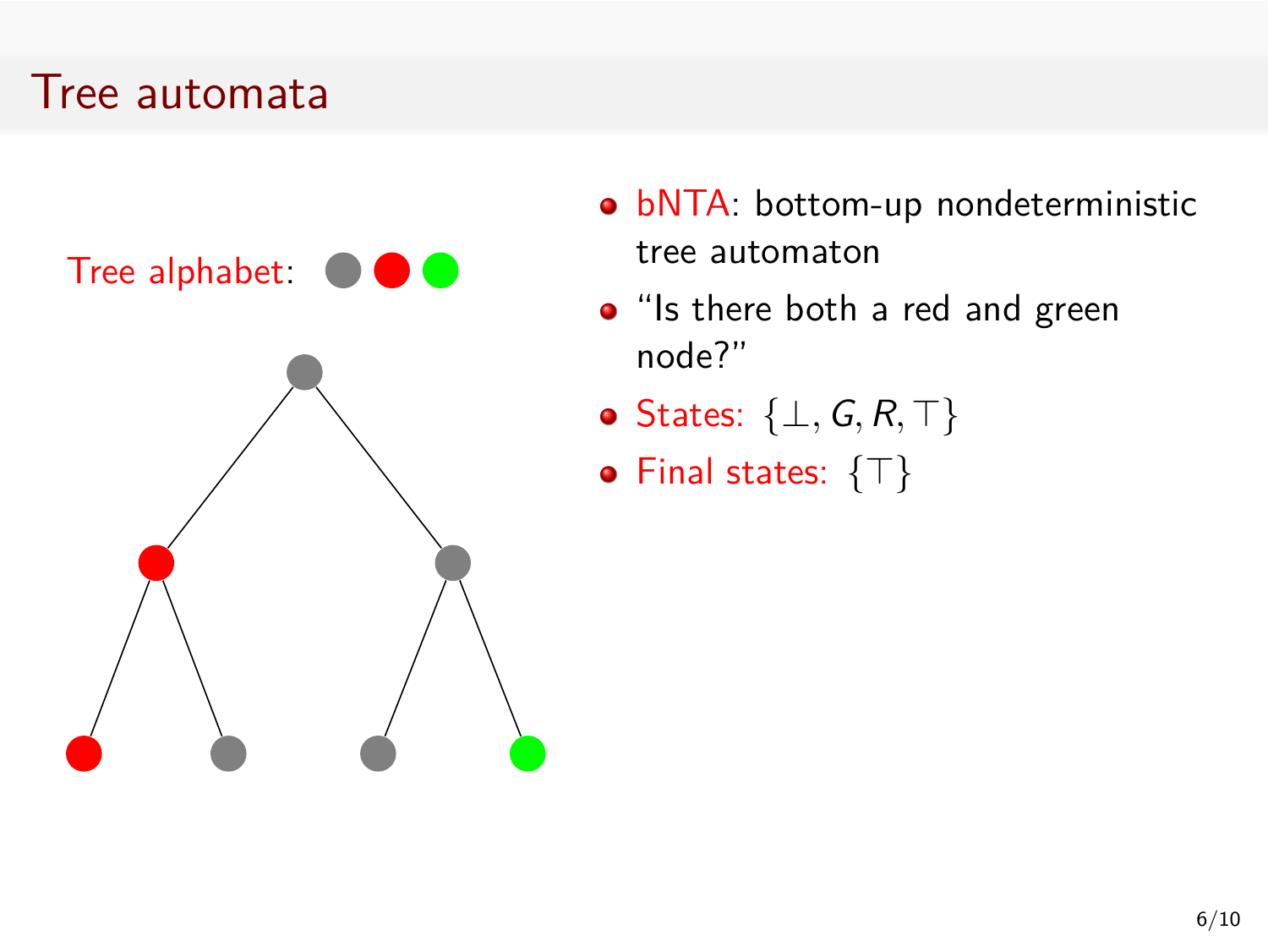

- **bNTA**: bottom-up nondeterministic tree automaton
- "Is there both a red and green node?"
- States: *{⊥,G, R, ⊤}*
- Final states: *{⊤}*
- **•** Initial function:

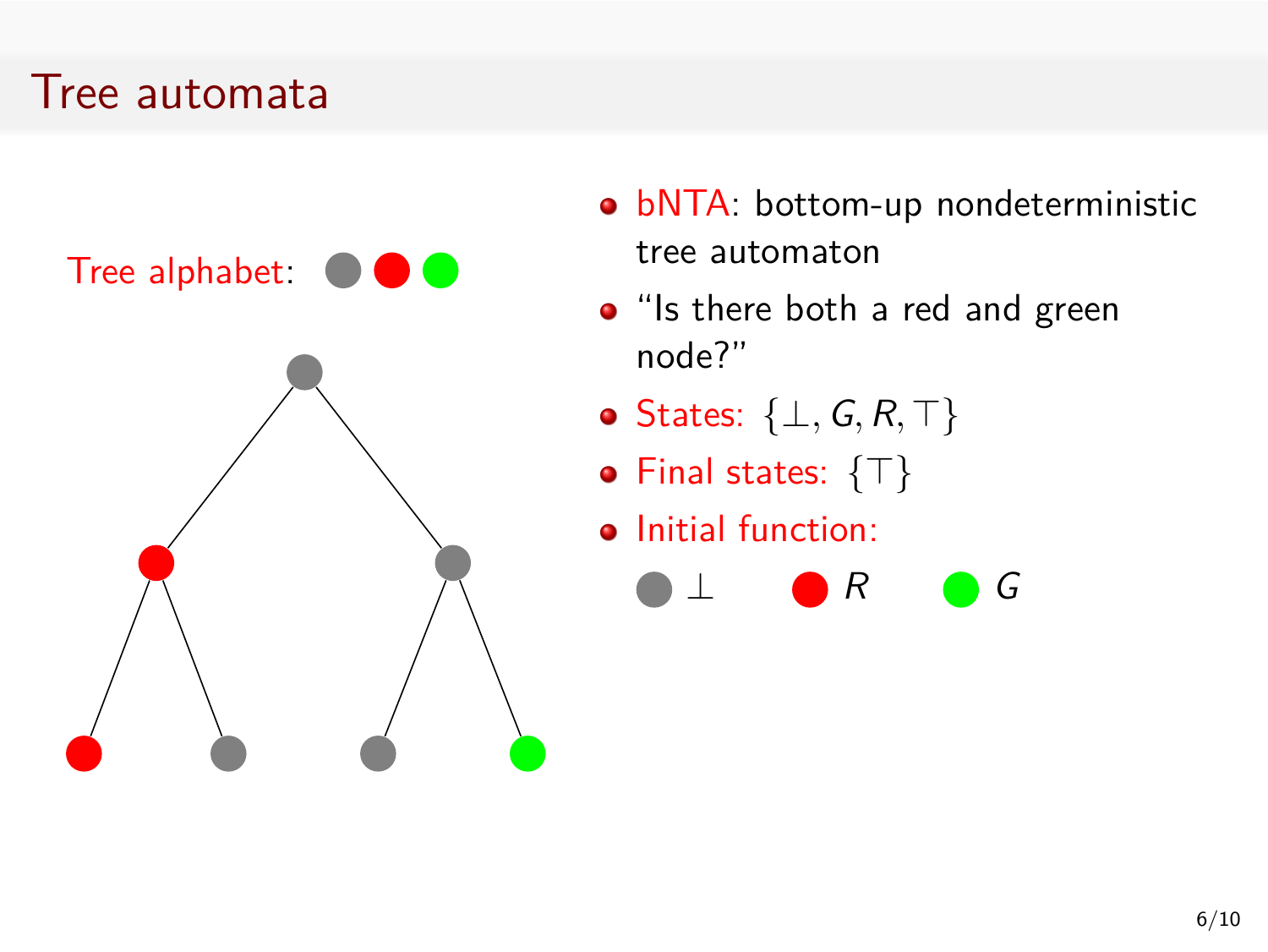

- **bNTA**: bottom-up nondeterministic tree automaton
- "Is there both a red and green node?"
- States: *{⊥,G, R, ⊤}*
- Final states: *{⊤}*
- **•** Initial function:

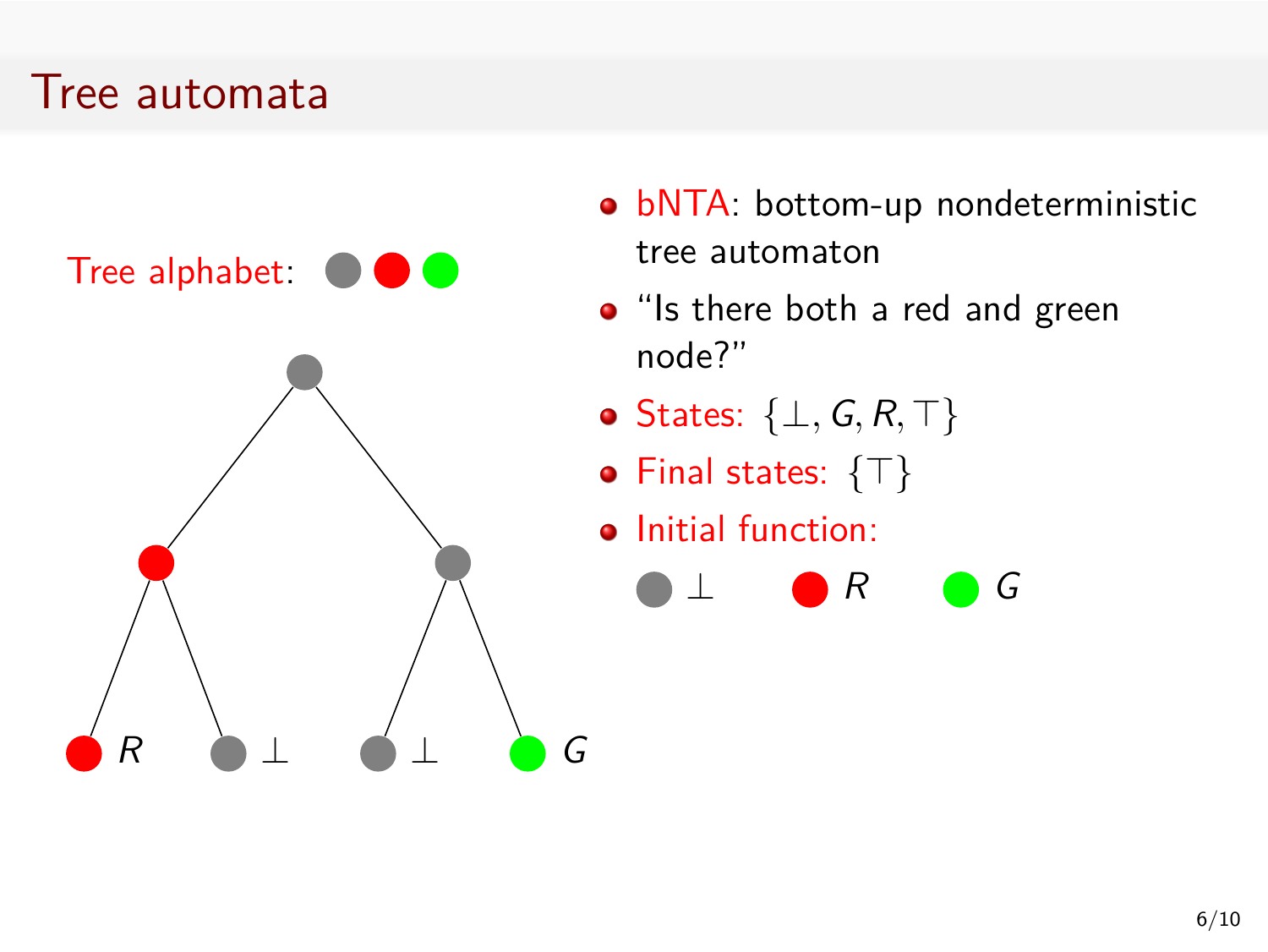#### Tree automata

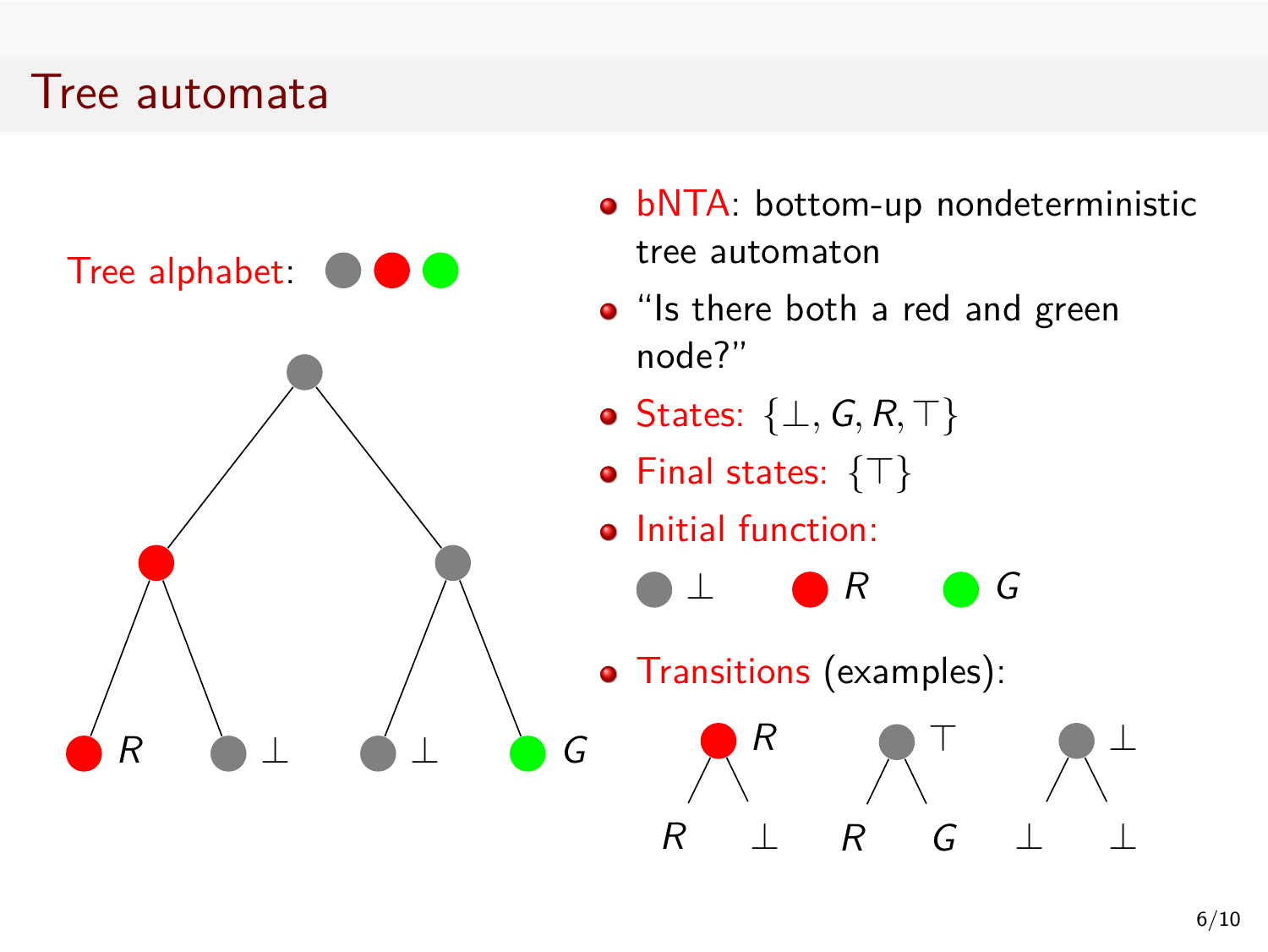#### Tree automata

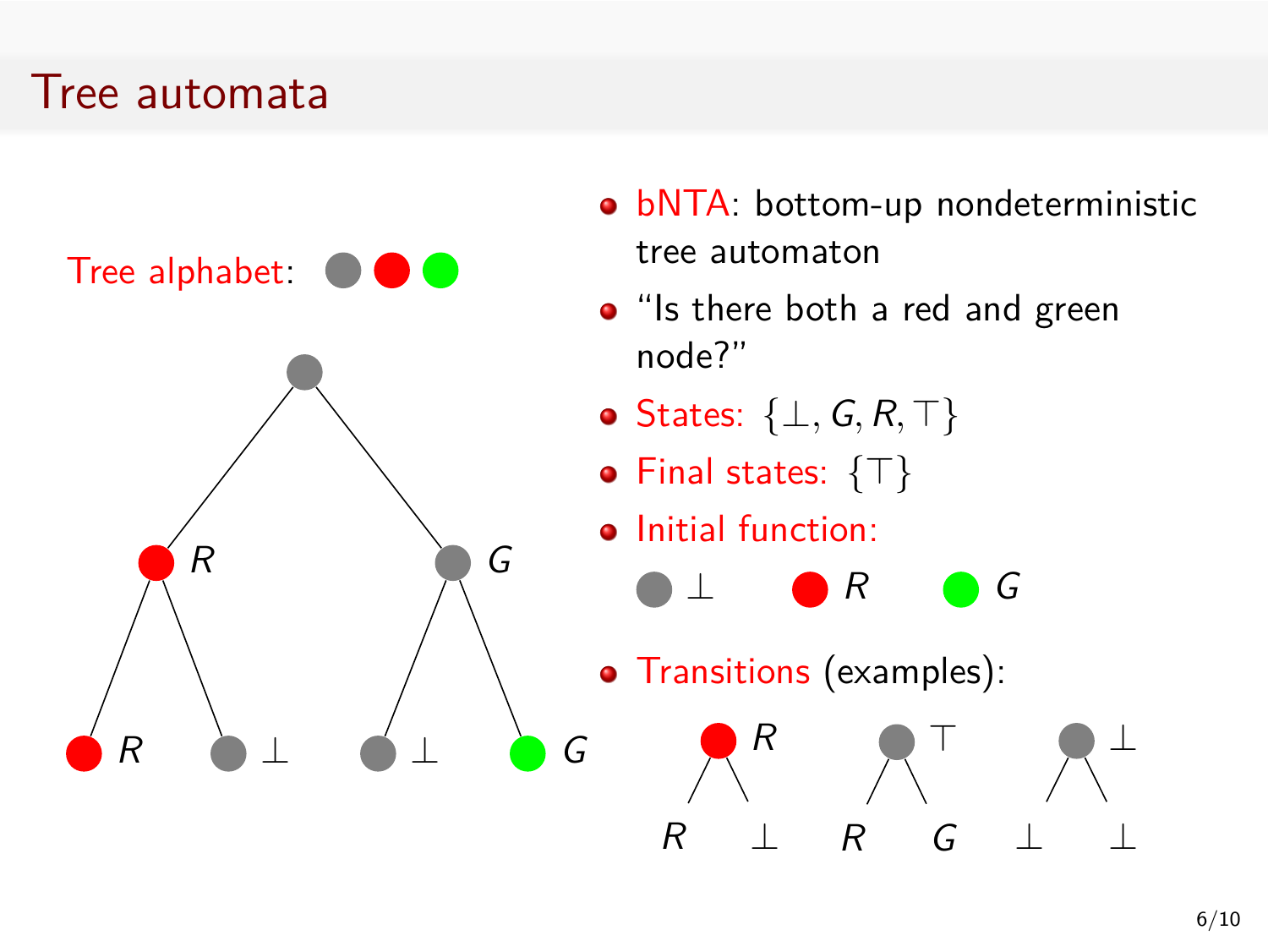#### Tree automata

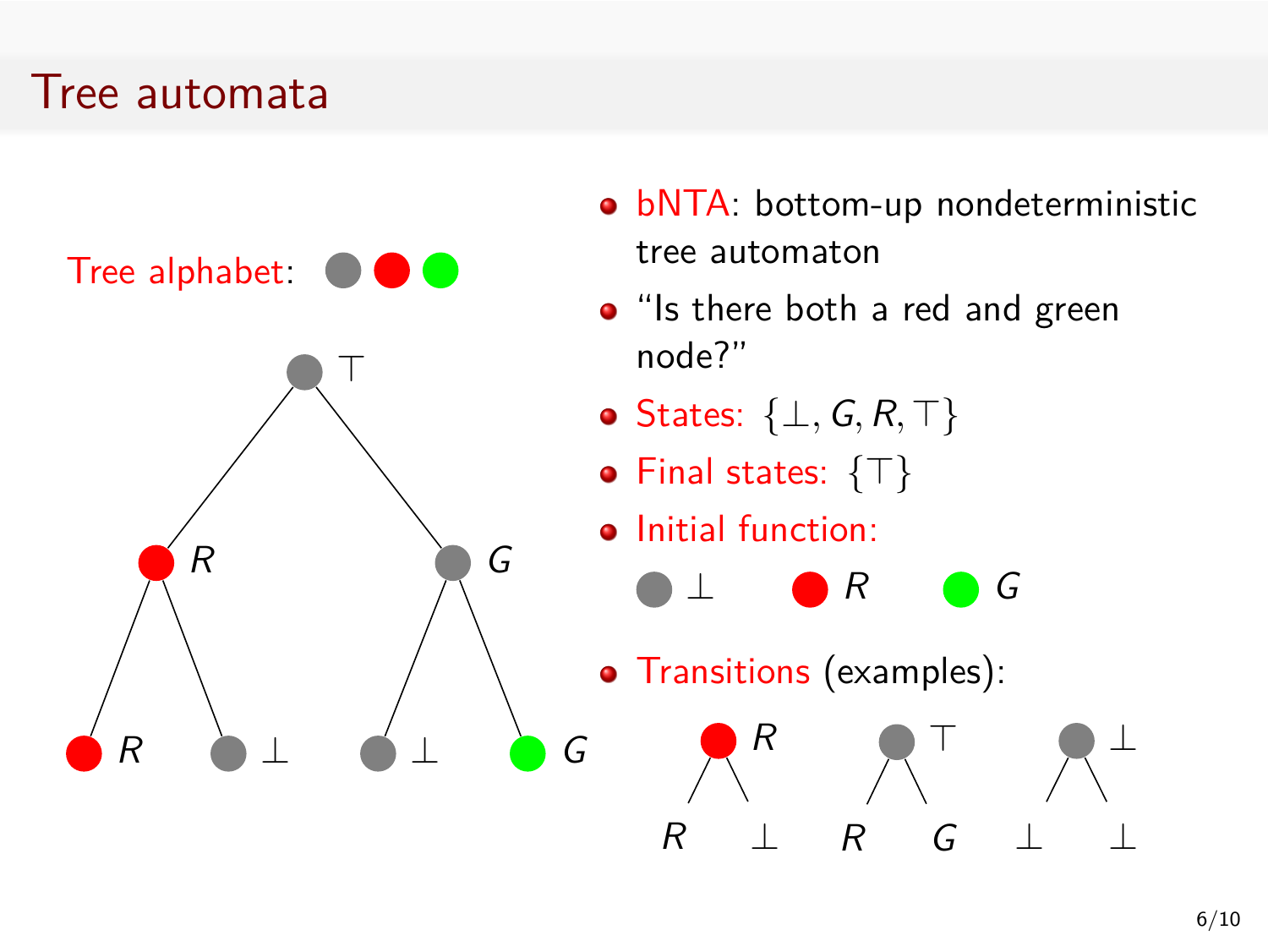### Constructing the provenance circuit

*→* Construct a Boolean provenance circuit bottom-up

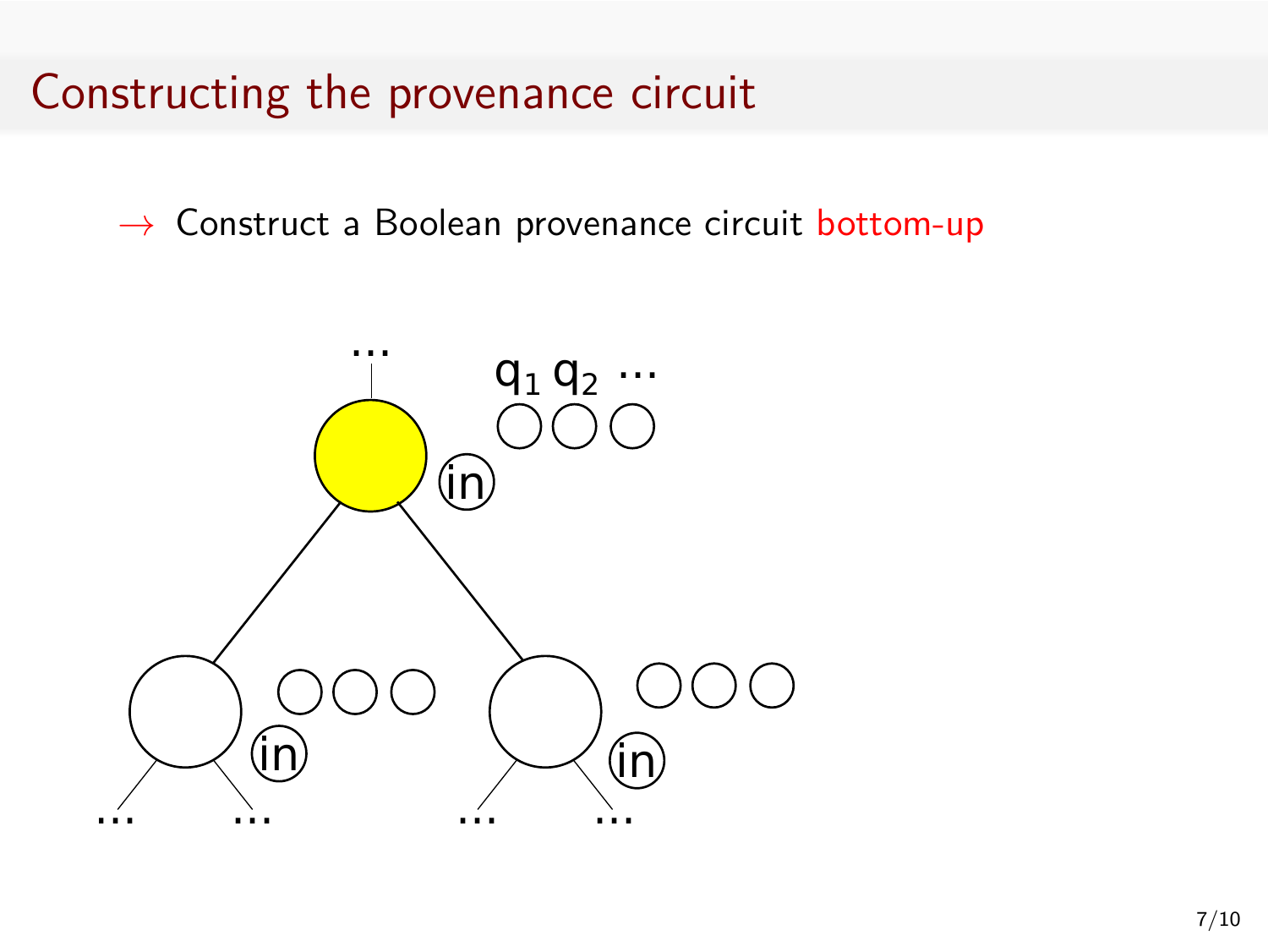### Constructing the provenance circuit

*→* Construct a Boolean provenance circuit bottom-up

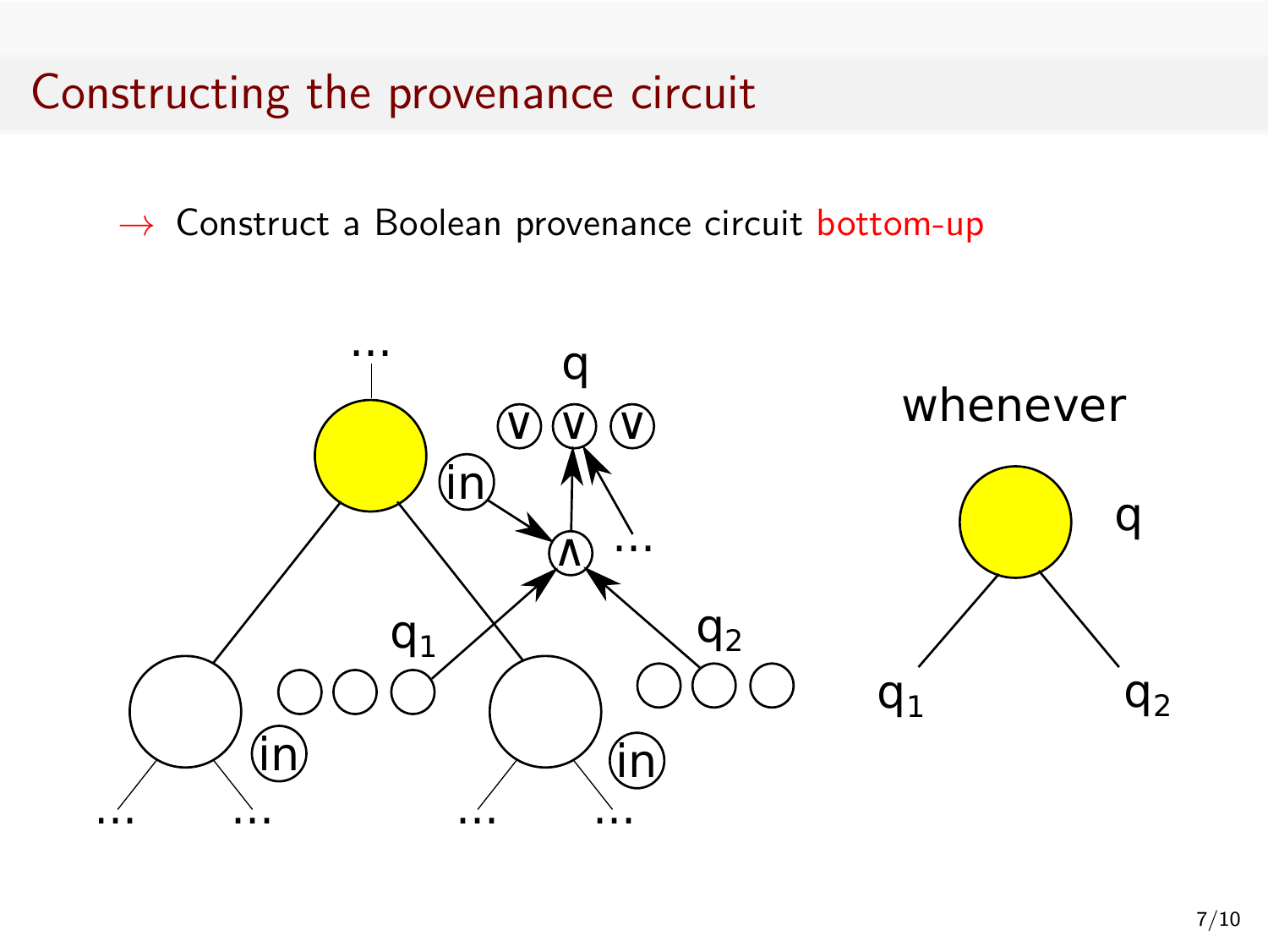### Constructing the provenance circuit

*→* Construct a Boolean provenance circuit bottom-up

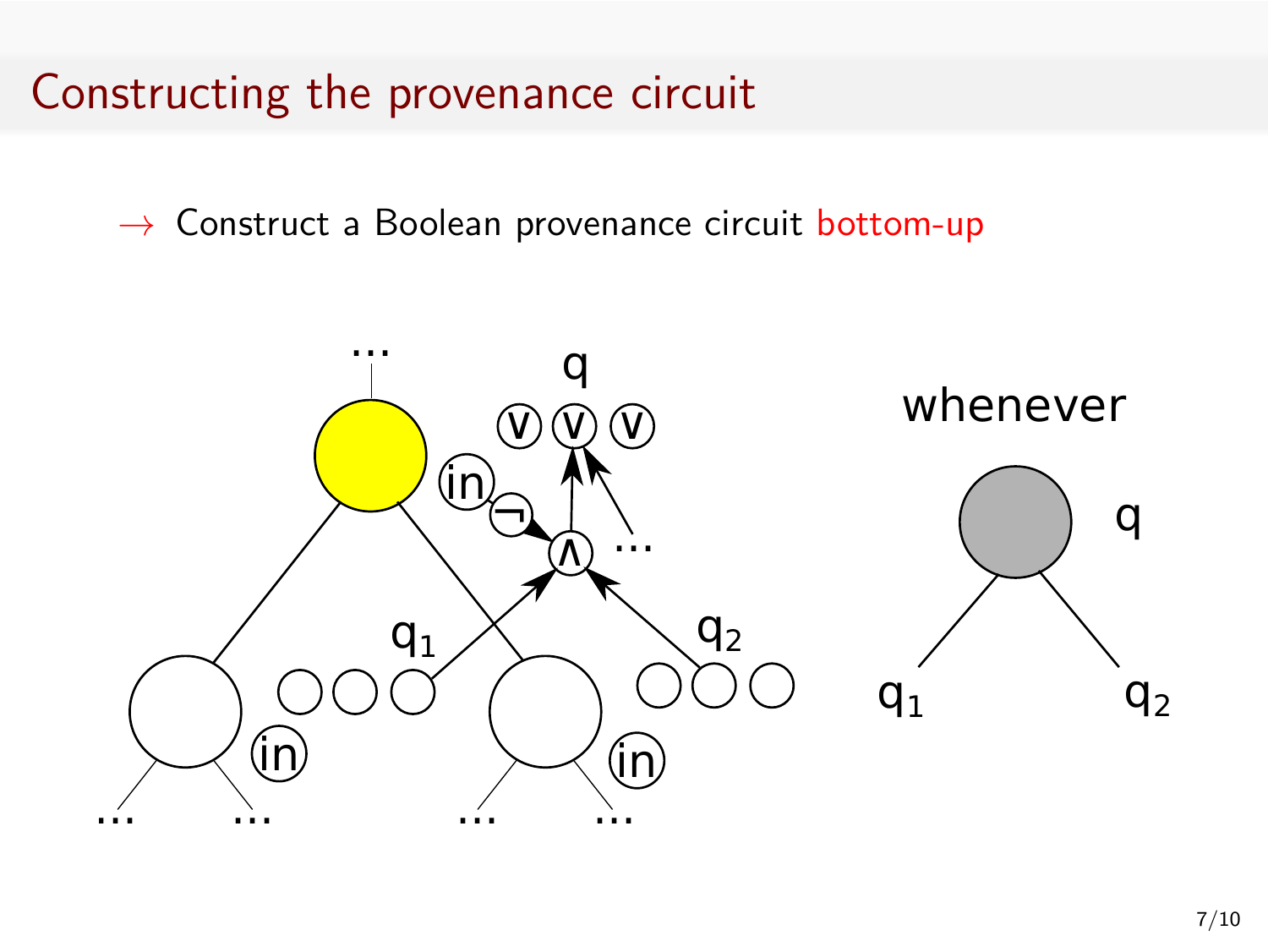# Example: block-independent disjoint (BID) instances

| name  | city      | iso | р   |
|-------|-----------|-----|-----|
| pods  | melbourne | au  | 0.8 |
| pods  | sydney    | au  | 0.2 |
| icalp | tokyo     | p   | 0.1 |
| icalp | kyoto     | ID  | በ ዓ |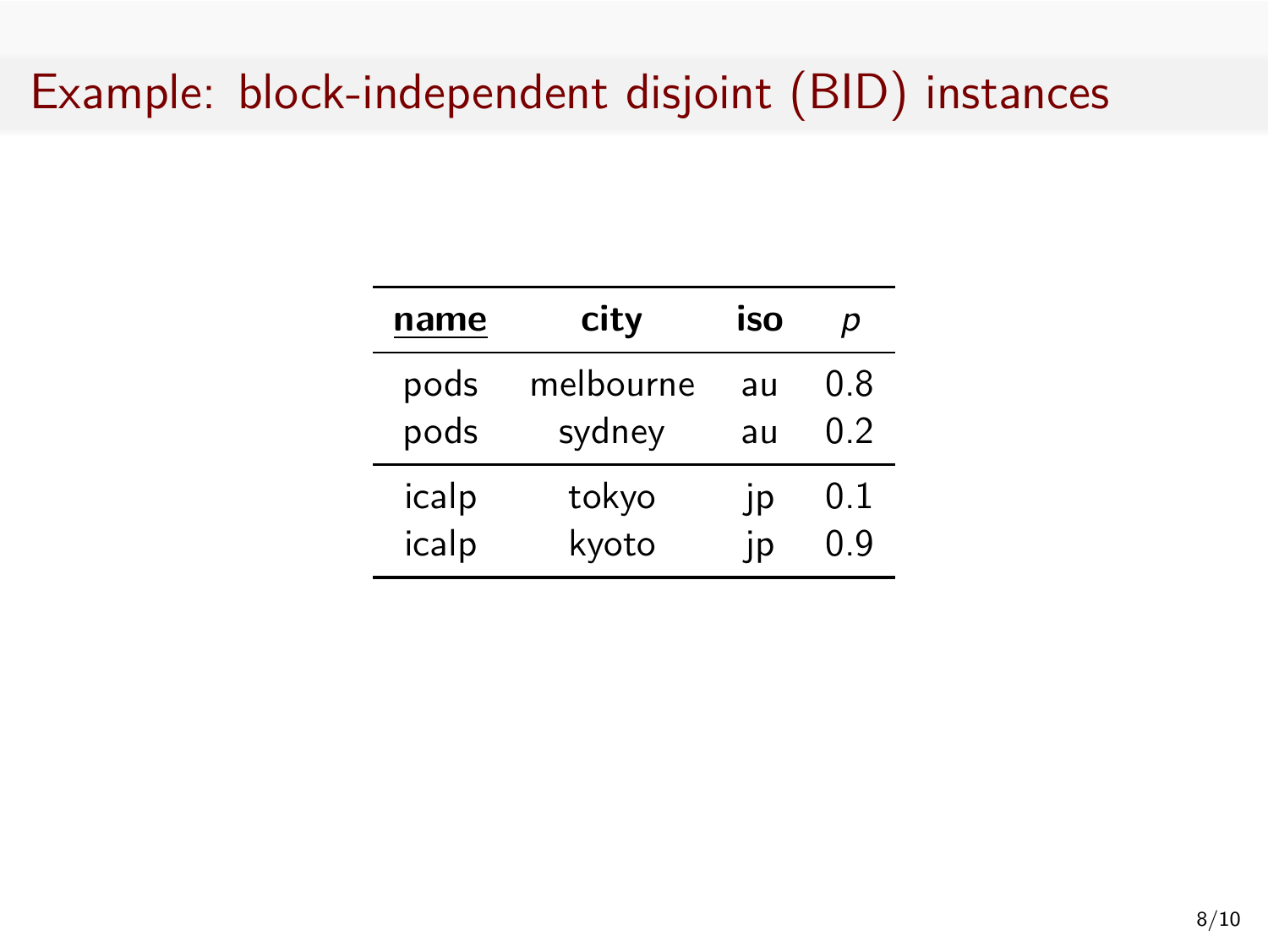## Example: block-independent disjoint (BID) instances

| name  | city      | <b>iso</b> | D   |
|-------|-----------|------------|-----|
| pods  | melbourne | au         | 0.8 |
| pods  | sydney    | au         | 0.2 |
| icalp | tokyo     | ١p         | 0.1 |
| icalp | kyoto     | ID         | በ ዓ |

• Evaluating a fixed  $CQ$  is  $#P$ -hard in general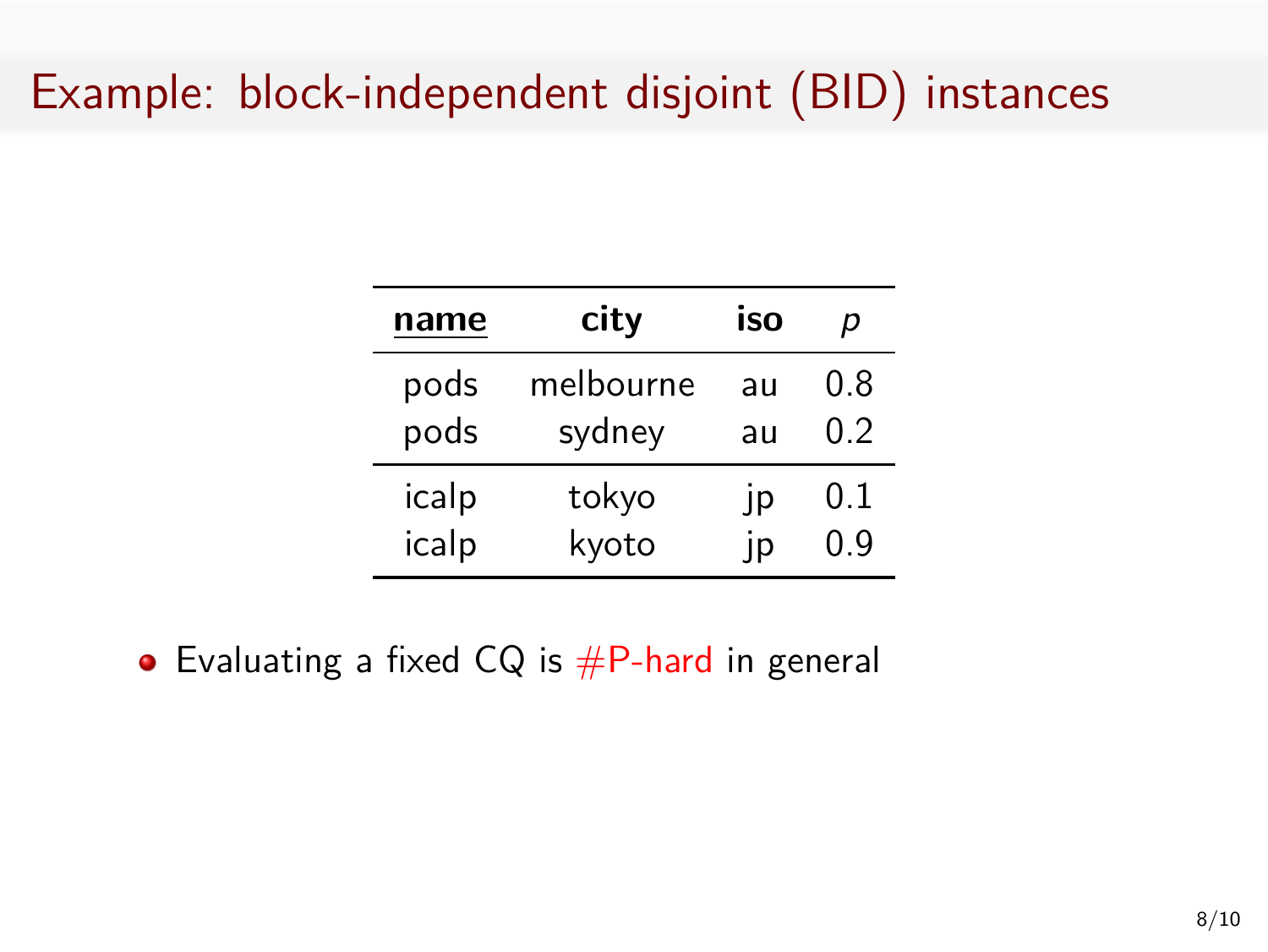# Example: block-independent disjoint (BID) instances

| name  | city      | <b>iso</b> | D   |
|-------|-----------|------------|-----|
| pods  | melbourne | au         | 0.8 |
| pods  | sydney    | au         | 0.2 |
| icalp | tokyo     | IP         | 0.1 |
| icalp | kyoto     | ID         | ი ფ |

• Evaluating a fixed  $CQ$  is  $#P$ -hard in general *→* For a treelike instance, linear time!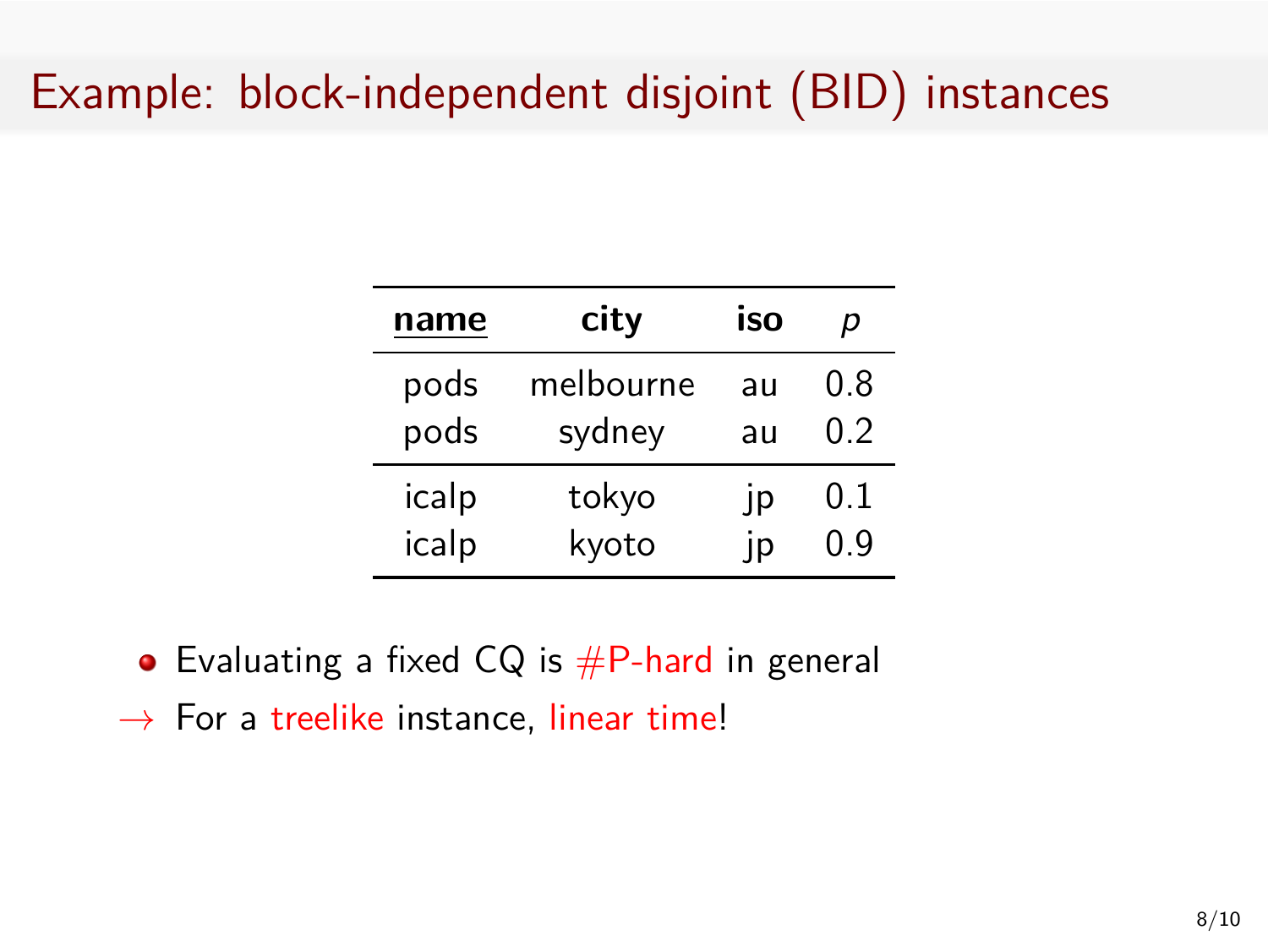# Supporting coefficients

- **o** In the world of trees
	- The same valuation can be accepted multiple times
	- *→* Number of accepting runs of the bNTA
- **o** In the world of treelike instances
	- The same match can be the image of multiple homomorphisms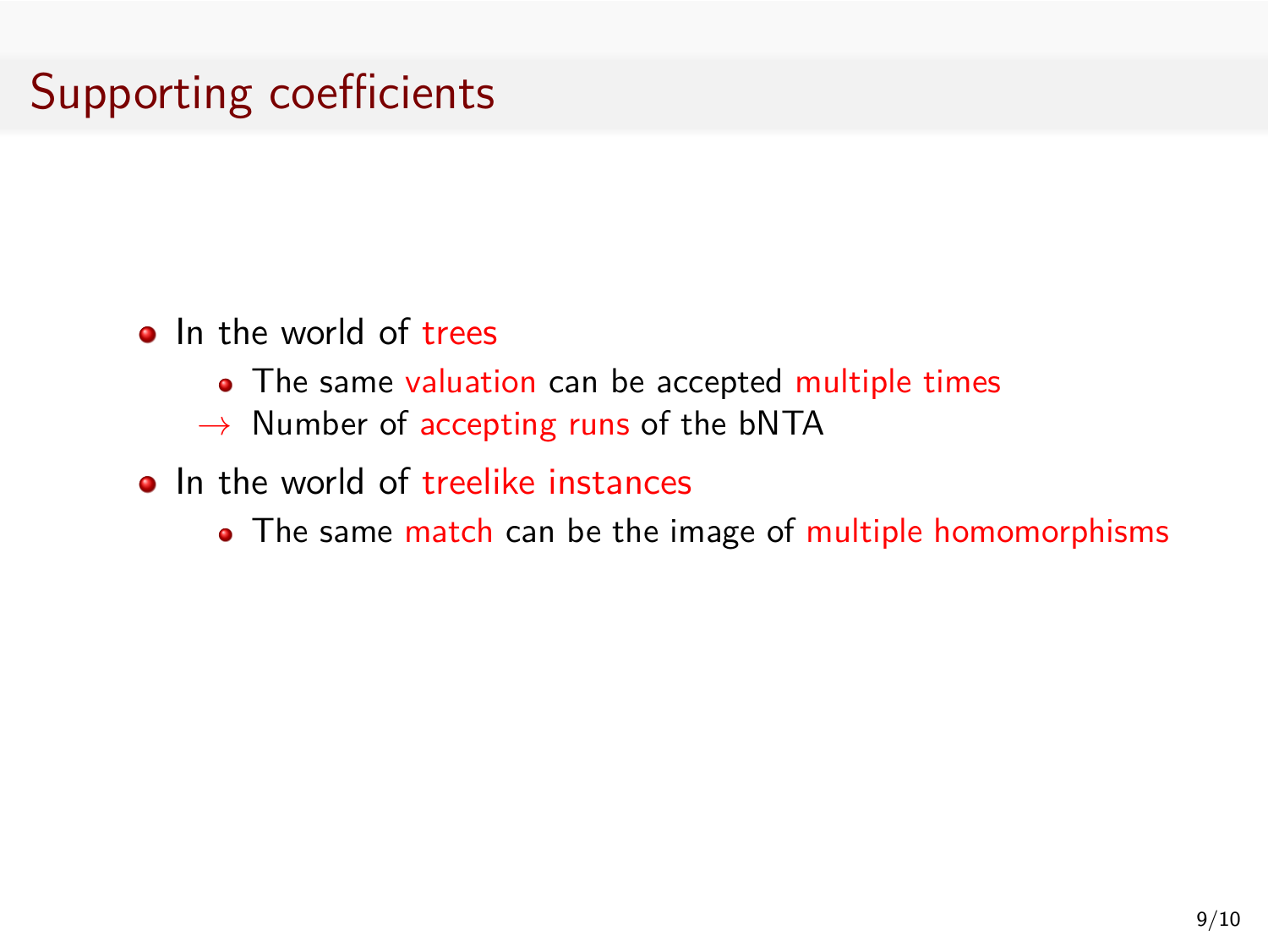# Supporting coefficients

- In the world of trees
	- The same valuation can be accepted multiple times
	- *→* Number of accepting runs of the bNTA
- **o** In the world of treelike instances
	- The same match can be the image of multiple homomorphisms
- *→* Add assignment facts to represent possible assignments
- *→* Encode to a bNTA that guesses them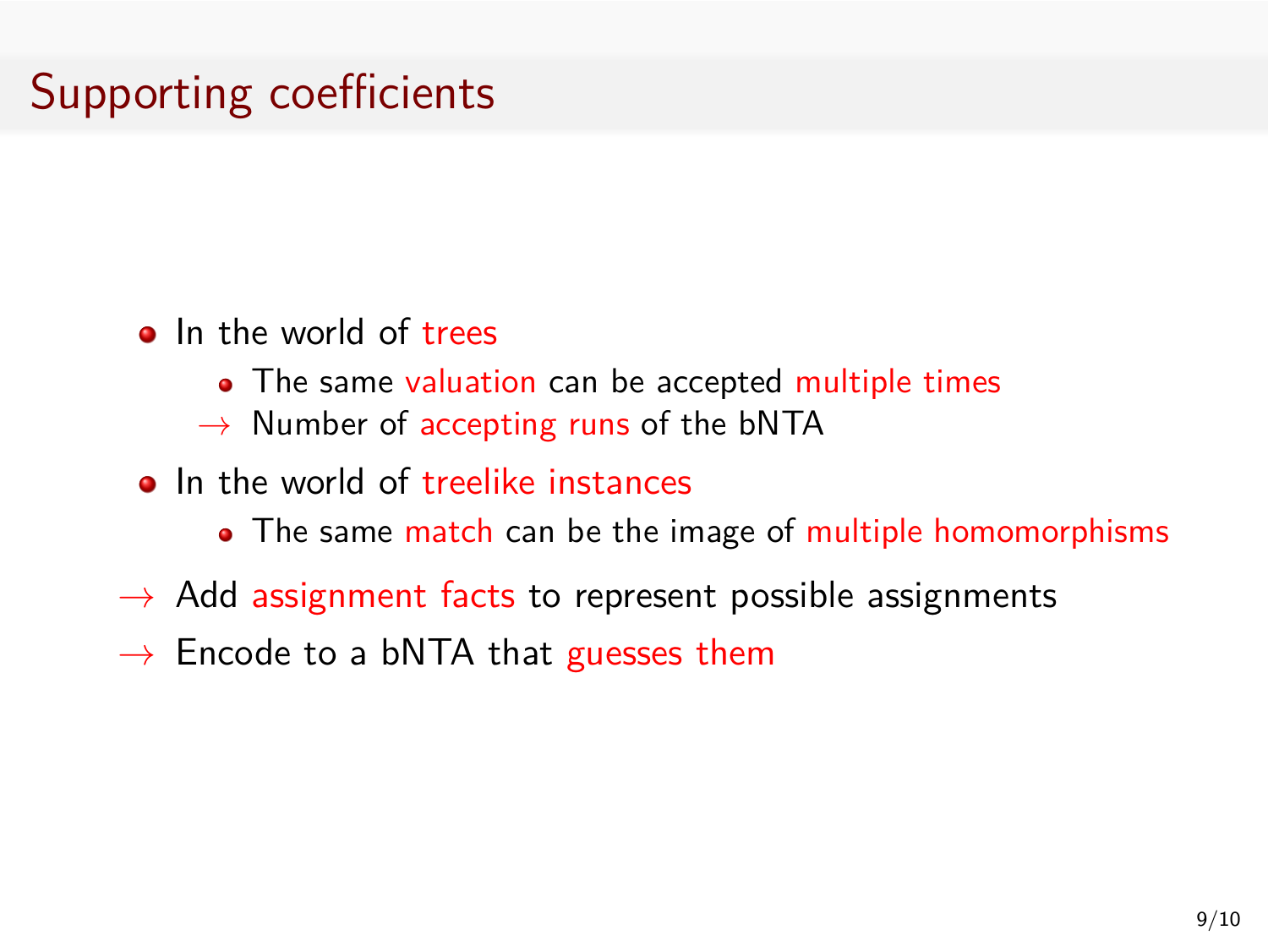## Supporting exponents

- In the world of trees
	- The same fact can be used multiple times
	- Annotate nodes with a multiplicity
	- The bNTA is monotone for that multiplicity
	- Use each input gate as many times as we read its fact
- In the world of treelike instances
	- The same fact can be the image of multiple atoms
	- Maximal multiplicity is query-dependent but instance-independent